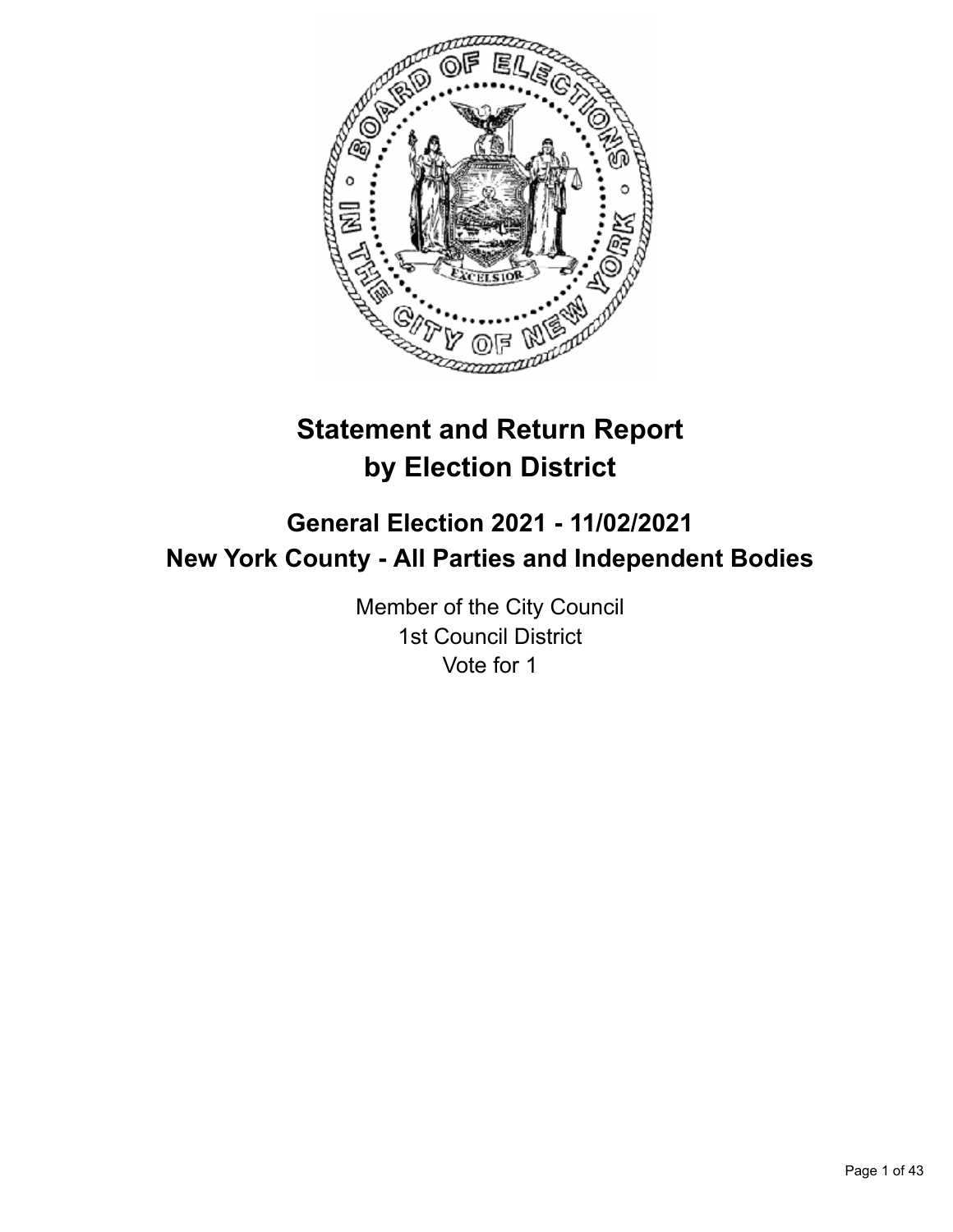

| <b>PUBLIC COUNTER</b>                                    | 160      |
|----------------------------------------------------------|----------|
| <b>MANUALLY COUNTED EMERGENCY</b>                        | $\Omega$ |
| ABSENTEE / MILITARY                                      | 15       |
| AFFIDAVIT                                                |          |
| <b>Total Ballots</b>                                     | 176      |
| Less - Inapplicable Federal/Special Presidential Ballots | 0        |
| <b>Total Applicable Ballots</b>                          | 176      |
| CHRISTOPHER MARTE (DEMOCRATIC)                           | 104      |
| JACQUELINE TOBOROFF (REPUBLICAN)                         | 20       |
| MAUD MARON (INDEPENDENT NY)                              | 46       |
| <b>Total Votes</b>                                       | 170      |
| Unrecorded                                               | 6        |

#### **002/65**

| <b>PUBLIC COUNTER</b>                                    | 158            |
|----------------------------------------------------------|----------------|
| <b>MANUALLY COUNTED EMERGENCY</b>                        | $\Omega$       |
| ABSENTEE / MILITARY                                      | 16             |
| <b>AFFIDAVIT</b>                                         | 2              |
| <b>Total Ballots</b>                                     | 176            |
| Less - Inapplicable Federal/Special Presidential Ballots | $\Omega$       |
| <b>Total Applicable Ballots</b>                          | 176            |
| CHRISTOPHER MARTE (DEMOCRATIC)                           | 104            |
| JACQUELINE TOBOROFF (REPUBLICAN)                         | 24             |
| MAUD MARON (INDEPENDENT NY)                              | 46             |
| <b>Total Votes</b>                                       | 174            |
| Unrecorded                                               | $\overline{2}$ |

| <b>PUBLIC COUNTER</b>                                    | 168 |
|----------------------------------------------------------|-----|
| <b>MANUALLY COUNTED EMERGENCY</b>                        | 0   |
| ABSENTEE / MILITARY                                      | 28  |
| AFFIDAVIT                                                | 7   |
| <b>Total Ballots</b>                                     | 203 |
| Less - Inapplicable Federal/Special Presidential Ballots | 0   |
| <b>Total Applicable Ballots</b>                          | 203 |
| CHRISTOPHER MARTE (DEMOCRATIC)                           | 135 |
| JACQUELINE TOBOROFF (REPUBLICAN)                         | 26  |
| MAUD MARON (INDEPENDENT NY)                              | 35  |
| KENNETH VANDEKIETS (WRITE-IN)                            | 1   |
| TIFFANY WINBUSH (WRITE-IN)                               | 1   |
| <b>Total Votes</b>                                       | 198 |
| Unrecorded                                               | 5   |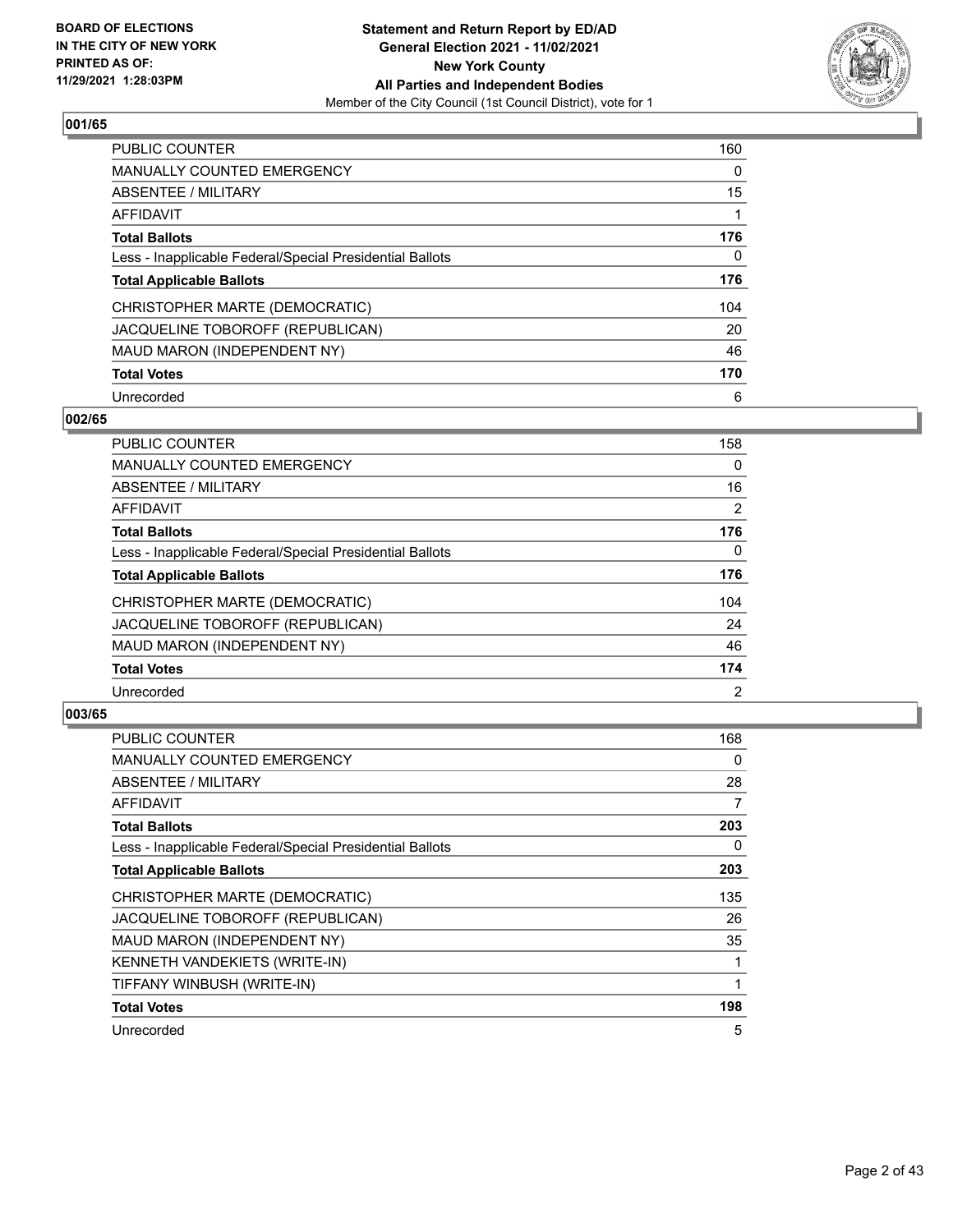

| <b>PUBLIC COUNTER</b>                                    | 132      |
|----------------------------------------------------------|----------|
| <b>MANUALLY COUNTED EMERGENCY</b>                        | $\Omega$ |
| ABSENTEE / MILITARY                                      | 21       |
| AFFIDAVIT                                                | 2        |
| <b>Total Ballots</b>                                     | 155      |
| Less - Inapplicable Federal/Special Presidential Ballots | 0        |
| <b>Total Applicable Ballots</b>                          | 155      |
| CHRISTOPHER MARTE (DEMOCRATIC)                           | 107      |
| JACQUELINE TOBOROFF (REPUBLICAN)                         | 25       |
| MAUD MARON (INDEPENDENT NY)                              | 20       |
| <b>Total Votes</b>                                       | 152      |
| Unrecorded                                               | 3        |

#### **005/65**

| <b>PUBLIC COUNTER</b>                                    | 115      |
|----------------------------------------------------------|----------|
| MANUALLY COUNTED EMERGENCY                               | 0        |
| ABSENTEE / MILITARY                                      | 7        |
| <b>AFFIDAVIT</b>                                         | 3        |
| <b>Total Ballots</b>                                     | 125      |
| Less - Inapplicable Federal/Special Presidential Ballots | $\Omega$ |
| <b>Total Applicable Ballots</b>                          | 125      |
| CHRISTOPHER MARTE (DEMOCRATIC)                           | 62       |
| JACQUELINE TOBOROFF (REPUBLICAN)                         | 25       |
| MAUD MARON (INDEPENDENT NY)                              | 22       |
| <b>Total Votes</b>                                       | 109      |
| Unrecorded                                               | 16       |

| <b>PUBLIC COUNTER</b>                                    | 240      |
|----------------------------------------------------------|----------|
| <b>MANUALLY COUNTED EMERGENCY</b>                        | $\Omega$ |
| ABSENTEE / MILITARY                                      | 21       |
| AFFIDAVIT                                                | 2        |
| <b>Total Ballots</b>                                     | 263      |
| Less - Inapplicable Federal/Special Presidential Ballots | 0        |
| <b>Total Applicable Ballots</b>                          | 263      |
| CHRISTOPHER MARTE (DEMOCRATIC)                           | 160      |
| JACQUELINE TOBOROFF (REPUBLICAN)                         | 60       |
| MAUD MARON (INDEPENDENT NY)                              | 33       |
| <b>Total Votes</b>                                       | 253      |
| Unrecorded                                               | 10       |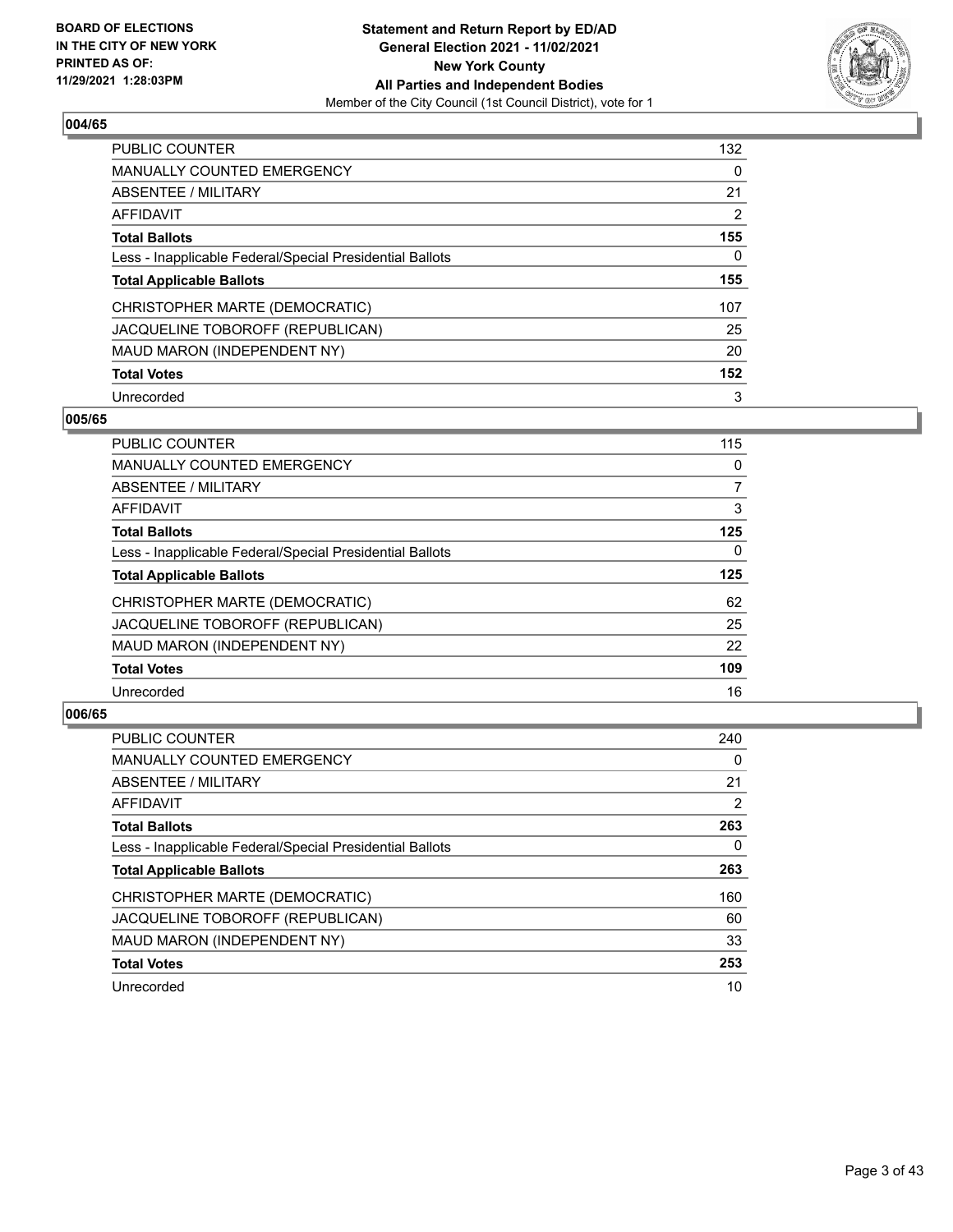

| <b>PUBLIC COUNTER</b>                                    | 323      |
|----------------------------------------------------------|----------|
| <b>MANUALLY COUNTED EMERGENCY</b>                        | $\Omega$ |
| ABSENTEE / MILITARY                                      | 25       |
| <b>AFFIDAVIT</b>                                         | 2        |
| <b>Total Ballots</b>                                     | 350      |
| Less - Inapplicable Federal/Special Presidential Ballots | 0        |
| <b>Total Applicable Ballots</b>                          | 350      |
| CHRISTOPHER MARTE (DEMOCRATIC)                           | 194      |
| JACQUELINE TOBOROFF (REPUBLICAN)                         | 94       |
| MAUD MARON (INDEPENDENT NY)                              | 44       |
| <b>Total Votes</b>                                       | 332      |
| Unrecorded                                               | 18       |

#### **008/65**

| <b>PUBLIC COUNTER</b>                                    | 363      |
|----------------------------------------------------------|----------|
| <b>MANUALLY COUNTED EMERGENCY</b>                        | 0        |
| ABSENTEE / MILITARY                                      | 31       |
| <b>AFFIDAVIT</b>                                         |          |
| <b>Total Ballots</b>                                     | 395      |
| Less - Inapplicable Federal/Special Presidential Ballots | $\Omega$ |
| <b>Total Applicable Ballots</b>                          | 395      |
| CHRISTOPHER MARTE (DEMOCRATIC)                           | 230      |
| JACQUELINE TOBOROFF (REPUBLICAN)                         | 110      |
| MAUD MARON (INDEPENDENT NY)                              | 31       |
| <b>Total Votes</b>                                       | 371      |
| Unrecorded                                               | 24       |

| <b>PUBLIC COUNTER</b>                                    | 129 |
|----------------------------------------------------------|-----|
| MANUALLY COUNTED EMERGENCY                               | 0   |
| ABSENTEE / MILITARY                                      | 9   |
| <b>AFFIDAVIT</b>                                         |     |
| <b>Total Ballots</b>                                     | 139 |
| Less - Inapplicable Federal/Special Presidential Ballots | 0   |
| <b>Total Applicable Ballots</b>                          | 139 |
| CHRISTOPHER MARTE (DEMOCRATIC)                           | 93  |
| JACQUELINE TOBOROFF (REPUBLICAN)                         | 13  |
| MAUD MARON (INDEPENDENT NY)                              | 28  |
| <b>Total Votes</b>                                       | 134 |
|                                                          |     |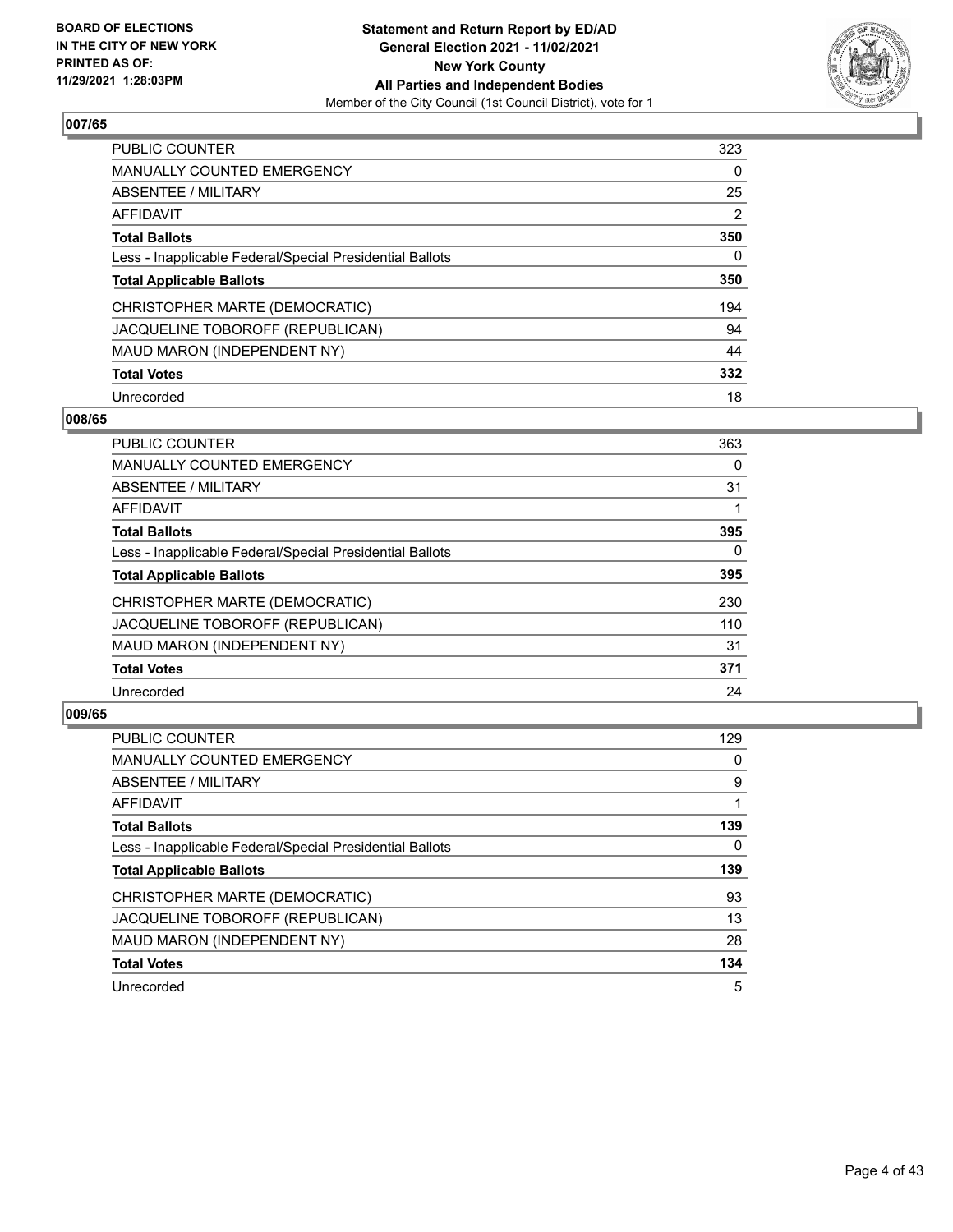

| PUBLIC COUNTER                                           | 154      |
|----------------------------------------------------------|----------|
| MANUALLY COUNTED EMERGENCY                               | $\Omega$ |
| ABSENTEE / MILITARY                                      | 20       |
| AFFIDAVIT                                                | 3        |
| <b>Total Ballots</b>                                     | 177      |
| Less - Inapplicable Federal/Special Presidential Ballots | 0        |
| <b>Total Applicable Ballots</b>                          | 177      |
| CHRISTOPHER MARTE (DEMOCRATIC)                           | 126      |
| JACQUELINE TOBOROFF (REPUBLICAN)                         | 23       |
| MAUD MARON (INDEPENDENT NY)                              | 21       |
| <b>Total Votes</b>                                       | 170      |
| Unrecorded                                               |          |

# **011/65**

| <b>PUBLIC COUNTER</b>                                    | 147            |
|----------------------------------------------------------|----------------|
| <b>MANUALLY COUNTED EMERGENCY</b>                        | $\Omega$       |
| ABSENTEE / MILITARY                                      | 16             |
| <b>AFFIDAVIT</b>                                         | $\overline{2}$ |
| <b>Total Ballots</b>                                     | 165            |
| Less - Inapplicable Federal/Special Presidential Ballots | $\Omega$       |
| <b>Total Applicable Ballots</b>                          | 165            |
| CHRISTOPHER MARTE (DEMOCRATIC)                           | 112            |
| JACQUELINE TOBOROFF (REPUBLICAN)                         | 21             |
| MAUD MARON (INDEPENDENT NY)                              | 24             |
| <b>Total Votes</b>                                       | 157            |
| Unrecorded                                               | 8              |

| <b>PUBLIC COUNTER</b>                                    | 232      |
|----------------------------------------------------------|----------|
| <b>MANUALLY COUNTED EMERGENCY</b>                        | $\Omega$ |
| ABSENTEE / MILITARY                                      | 10       |
| <b>AFFIDAVIT</b>                                         | 3        |
| <b>Total Ballots</b>                                     | 245      |
| Less - Inapplicable Federal/Special Presidential Ballots | 0        |
| <b>Total Applicable Ballots</b>                          | 245      |
| CHRISTOPHER MARTE (DEMOCRATIC)                           | 128      |
| JACQUELINE TOBOROFF (REPUBLICAN)                         | 57       |
| MAUD MARON (INDEPENDENT NY)                              | 51       |
| <b>Total Votes</b>                                       | 236      |
| Unrecorded                                               | 9        |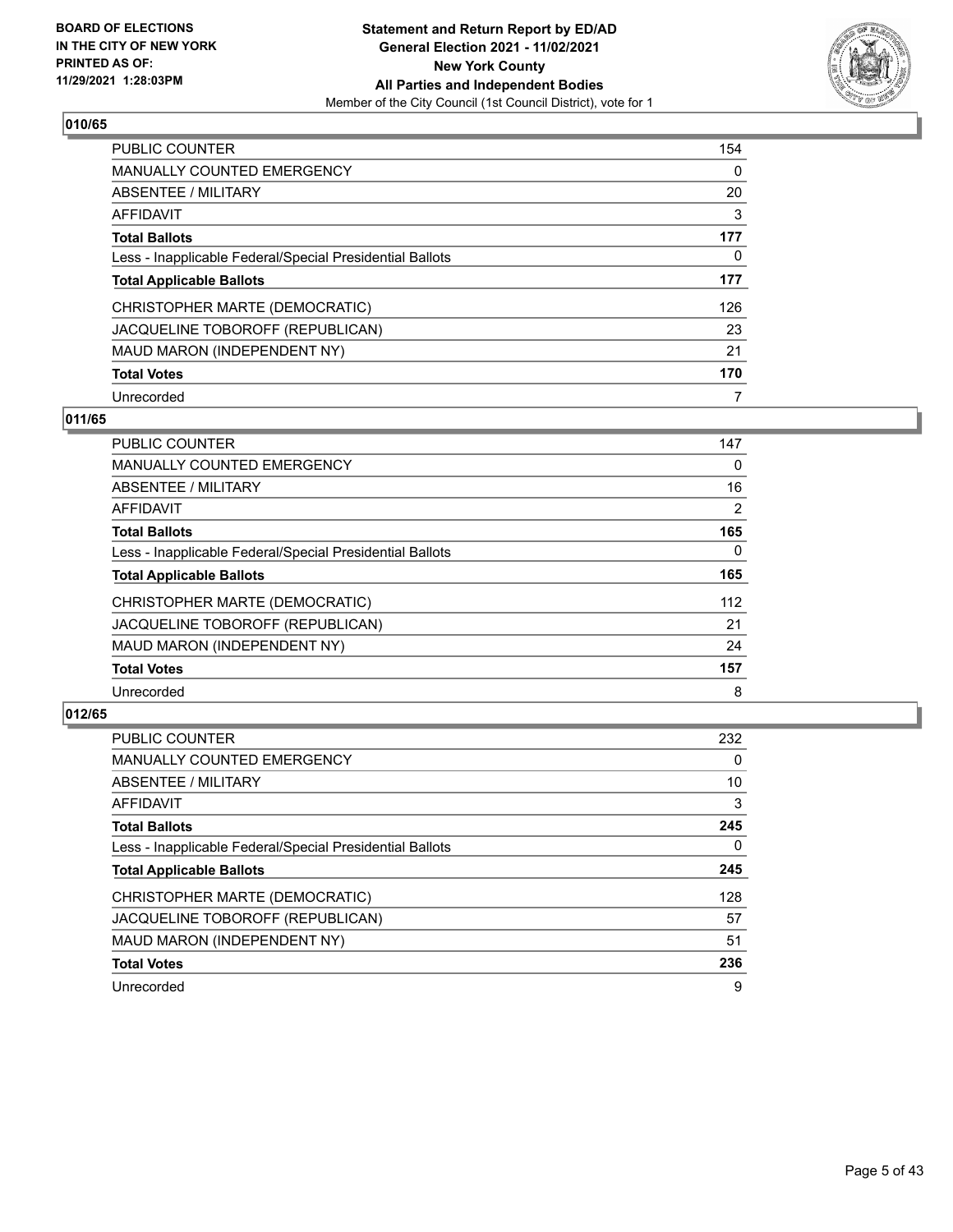

| PUBLIC COUNTER                                           | 274            |
|----------------------------------------------------------|----------------|
| <b>MANUALLY COUNTED EMERGENCY</b>                        | $\Omega$       |
| ABSENTEE / MILITARY                                      | 13             |
| AFFIDAVIT                                                | $\overline{2}$ |
| <b>Total Ballots</b>                                     | 289            |
| Less - Inapplicable Federal/Special Presidential Ballots | 0              |
| <b>Total Applicable Ballots</b>                          | 289            |
| CHRISTOPHER MARTE (DEMOCRATIC)                           | 187            |
| JACQUELINE TOBOROFF (REPUBLICAN)                         | 53             |
| MAUD MARON (INDEPENDENT NY)                              | 42             |
| <b>Total Votes</b>                                       | 282            |
| Unrecorded                                               |                |

#### **014/65**

| <b>PUBLIC COUNTER</b>                                    | 265 |
|----------------------------------------------------------|-----|
| <b>MANUALLY COUNTED EMERGENCY</b>                        | 0   |
| ABSENTEE / MILITARY                                      | 28  |
| <b>AFFIDAVIT</b>                                         | 4   |
| <b>Total Ballots</b>                                     | 297 |
| Less - Inapplicable Federal/Special Presidential Ballots | 0   |
| <b>Total Applicable Ballots</b>                          | 297 |
| CHRISTOPHER MARTE (DEMOCRATIC)                           | 175 |
| JACQUELINE TOBOROFF (REPUBLICAN)                         | 61  |
| MAUD MARON (INDEPENDENT NY)                              | 53  |
| <b>Total Votes</b>                                       | 289 |
| Unrecorded                                               | 8   |

| <b>PUBLIC COUNTER</b>                                    | 218      |
|----------------------------------------------------------|----------|
| <b>MANUALLY COUNTED EMERGENCY</b>                        | $\Omega$ |
| <b>ABSENTEE / MILITARY</b>                               | 20       |
| AFFIDAVIT                                                | 4        |
| <b>Total Ballots</b>                                     | 242      |
| Less - Inapplicable Federal/Special Presidential Ballots | 0        |
| <b>Total Applicable Ballots</b>                          | 242      |
| CHRISTOPHER MARTE (DEMOCRATIC)                           | 158      |
| JACQUELINE TOBOROFF (REPUBLICAN)                         | 37       |
| MAUD MARON (INDEPENDENT NY)                              | 44       |
| <b>Total Votes</b>                                       | 239      |
| Unrecorded                                               | 3        |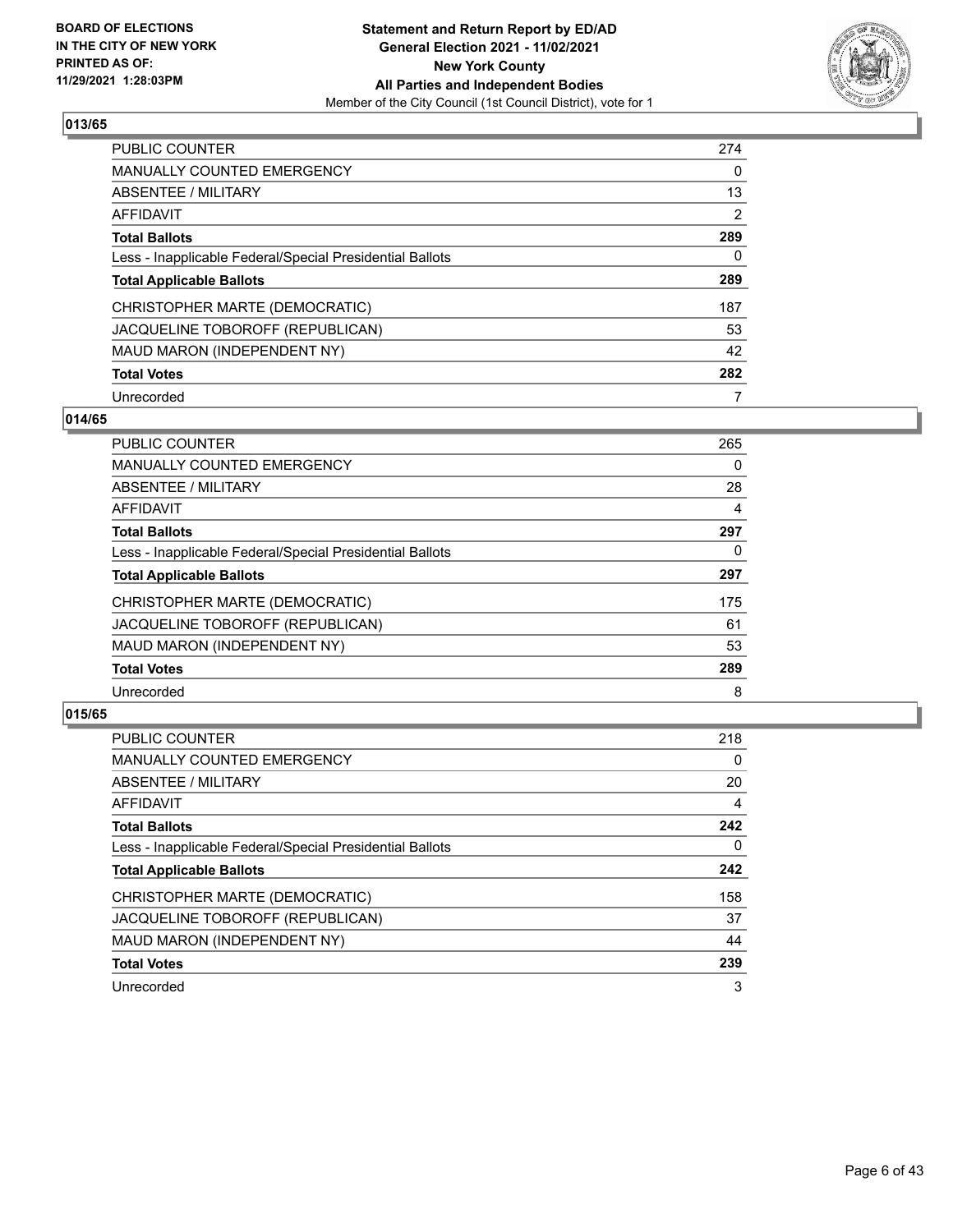

| <b>PUBLIC COUNTER</b>                                    | 272 |
|----------------------------------------------------------|-----|
| <b>MANUALLY COUNTED EMERGENCY</b>                        | 0   |
| ABSENTEE / MILITARY                                      | 32  |
| <b>AFFIDAVIT</b>                                         | 2   |
| <b>Total Ballots</b>                                     | 306 |
| Less - Inapplicable Federal/Special Presidential Ballots | 0   |
| <b>Total Applicable Ballots</b>                          | 306 |
| CHRISTOPHER MARTE (DEMOCRATIC)                           | 188 |
| JACQUELINE TOBOROFF (REPUBLICAN)                         | 58  |
| MAUD MARON (INDEPENDENT NY)                              | 44  |
| STEPHANIE CHOW (WRITE-IN)                                |     |
| <b>Total Votes</b>                                       | 291 |
| Unrecorded                                               | 15  |

# **017/65**

| <b>Total Votes</b>                                       | $\mathbf{2}$ |
|----------------------------------------------------------|--------------|
| MAUD MARON (INDEPENDENT NY)                              | 0            |
| JACQUELINE TOBOROFF (REPUBLICAN)                         |              |
| CHRISTOPHER MARTE (DEMOCRATIC)                           |              |
| <b>Total Applicable Ballots</b>                          | $\mathbf{2}$ |
| Less - Inapplicable Federal/Special Presidential Ballots | 0            |
| <b>Total Ballots</b>                                     | $\mathbf{2}$ |
| AFFIDAVIT                                                | 0            |
| ABSENTEE / MILITARY                                      | $\Omega$     |
| MANUALLY COUNTED EMERGENCY                               | 0            |
| PUBLIC COUNTER                                           | 2            |

| <b>PUBLIC COUNTER</b>                                    | 124 |
|----------------------------------------------------------|-----|
| MANUALLY COUNTED EMERGENCY                               | 0   |
| ABSENTEE / MILITARY                                      | 15  |
| AFFIDAVIT                                                | 0   |
| <b>Total Ballots</b>                                     | 139 |
| Less - Inapplicable Federal/Special Presidential Ballots | 0   |
| <b>Total Applicable Ballots</b>                          | 139 |
| CHRISTOPHER MARTE (DEMOCRATIC)                           | 116 |
| JACQUELINE TOBOROFF (REPUBLICAN)                         | 12  |
| MAUD MARON (INDEPENDENT NY)                              | 3   |
| <b>Total Votes</b>                                       | 131 |
| Unrecorded                                               | 8   |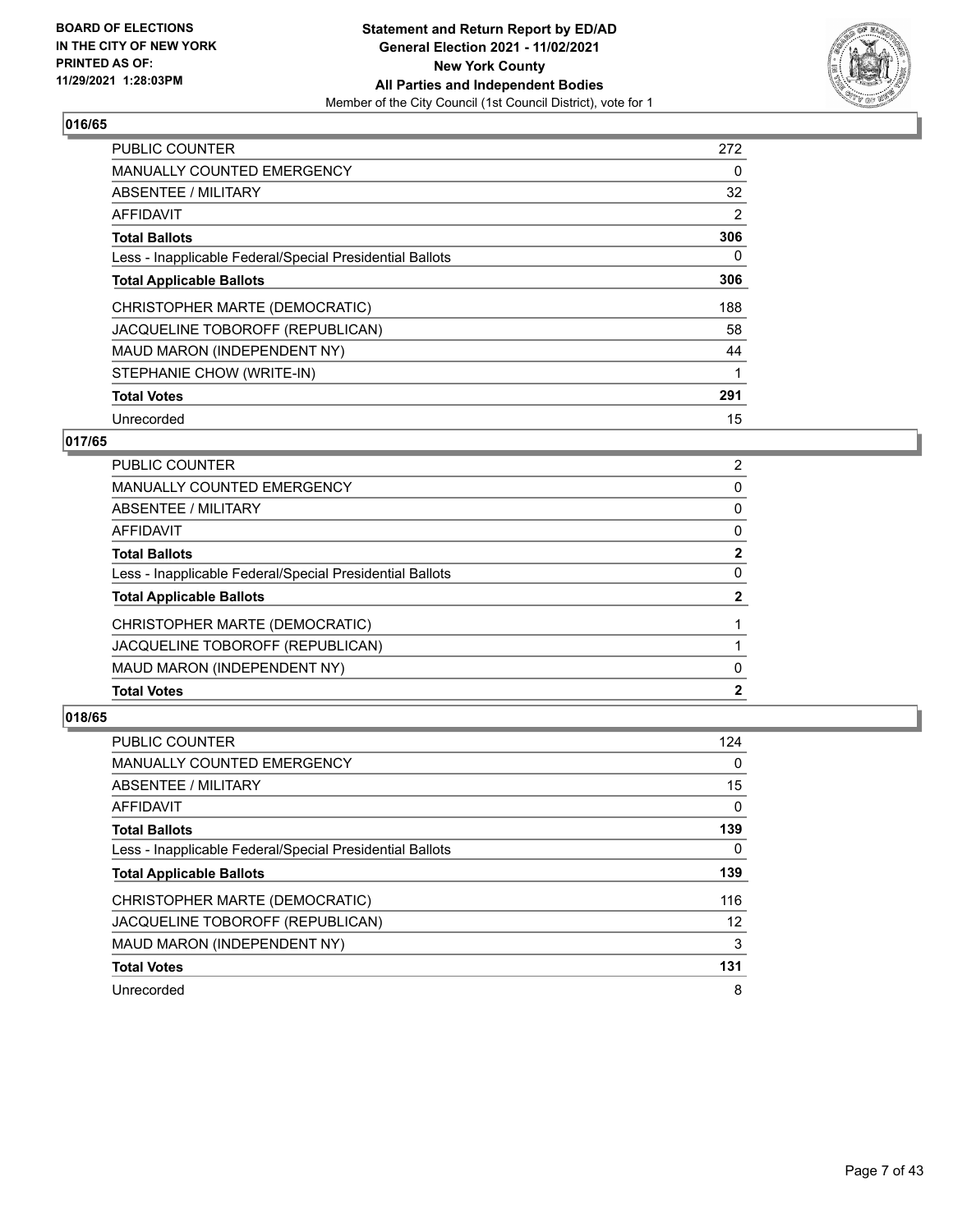

| <b>PUBLIC COUNTER</b>                                    | 129      |
|----------------------------------------------------------|----------|
| <b>MANUALLY COUNTED EMERGENCY</b>                        | $\Omega$ |
| ABSENTEE / MILITARY                                      | 3        |
| AFFIDAVIT                                                |          |
| <b>Total Ballots</b>                                     | 133      |
| Less - Inapplicable Federal/Special Presidential Ballots | 0        |
| <b>Total Applicable Ballots</b>                          | 133      |
| CHRISTOPHER MARTE (DEMOCRATIC)                           | 89       |
| JACQUELINE TOBOROFF (REPUBLICAN)                         | 17       |
| MAUD MARON (INDEPENDENT NY)                              | 10       |
| <b>Total Votes</b>                                       | 116      |
| Unrecorded                                               | 17       |

#### **020/65**

| <b>PUBLIC COUNTER</b>                                    | 146      |
|----------------------------------------------------------|----------|
| <b>MANUALLY COUNTED EMERGENCY</b>                        | 0        |
| ABSENTEE / MILITARY                                      | 9        |
| AFFIDAVIT                                                | 0        |
| <b>Total Ballots</b>                                     | 155      |
| Less - Inapplicable Federal/Special Presidential Ballots | $\Omega$ |
| <b>Total Applicable Ballots</b>                          | 155      |
| CHRISTOPHER MARTE (DEMOCRATIC)                           | 120      |
| JACQUELINE TOBOROFF (REPUBLICAN)                         | 16       |
| MAUD MARON (INDEPENDENT NY)                              | 10       |
| <b>Total Votes</b>                                       | 146      |
| Unrecorded                                               | 9        |

| <b>PUBLIC COUNTER</b>                                    | 216      |
|----------------------------------------------------------|----------|
| <b>MANUALLY COUNTED EMERGENCY</b>                        | 0        |
| ABSENTEE / MILITARY                                      | 8        |
| <b>AFFIDAVIT</b>                                         | $\Omega$ |
| <b>Total Ballots</b>                                     | 224      |
| Less - Inapplicable Federal/Special Presidential Ballots | 0        |
| <b>Total Applicable Ballots</b>                          | 224      |
| CHRISTOPHER MARTE (DEMOCRATIC)                           | 163      |
| JACQUELINE TOBOROFF (REPUBLICAN)                         | 16       |
| MAUD MARON (INDEPENDENT NY)                              | 24       |
| <b>Total Votes</b>                                       | 203      |
| Unrecorded                                               | 21       |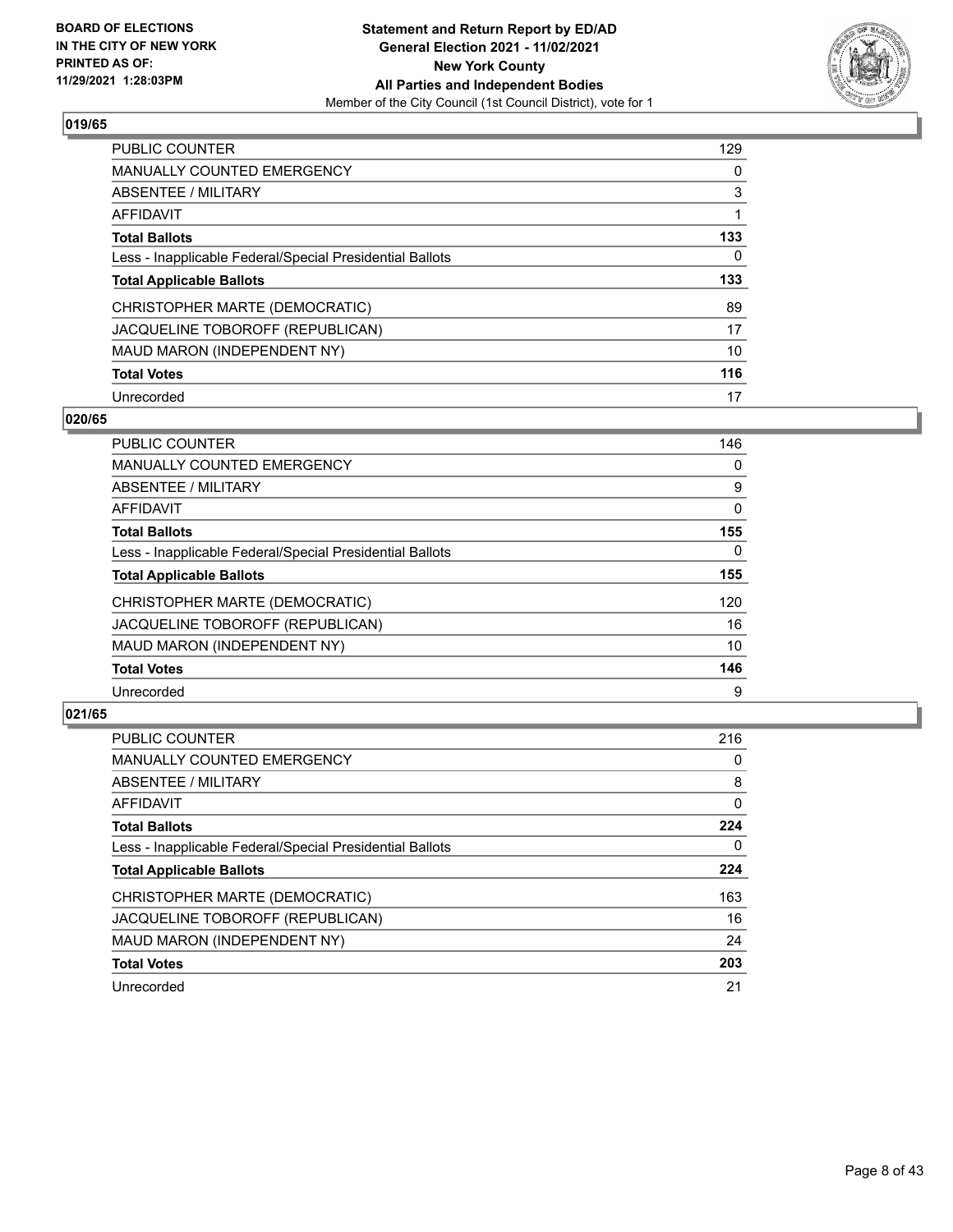

| PUBLIC COUNTER                                           | 297 |
|----------------------------------------------------------|-----|
| <b>MANUALLY COUNTED EMERGENCY</b>                        | 0   |
| ABSENTEE / MILITARY                                      | 54  |
| AFFIDAVIT                                                |     |
| <b>Total Ballots</b>                                     | 352 |
| Less - Inapplicable Federal/Special Presidential Ballots | 0   |
| <b>Total Applicable Ballots</b>                          | 352 |
| CHRISTOPHER MARTE (DEMOCRATIC)                           | 218 |
| JACQUELINE TOBOROFF (REPUBLICAN)                         | 59  |
| MAUD MARON (INDEPENDENT NY)                              | 61  |
| <b>Total Votes</b>                                       | 338 |
| Unrecorded                                               | 14  |

#### **023/65**

| <b>PUBLIC COUNTER</b>                                    | 128      |
|----------------------------------------------------------|----------|
| <b>MANUALLY COUNTED EMERGENCY</b>                        | 0        |
| ABSENTEE / MILITARY                                      | 7        |
| AFFIDAVIT                                                | 0        |
| <b>Total Ballots</b>                                     | 135      |
| Less - Inapplicable Federal/Special Presidential Ballots | $\Omega$ |
| <b>Total Applicable Ballots</b>                          | 135      |
| CHRISTOPHER MARTE (DEMOCRATIC)                           | 70       |
| JACQUELINE TOBOROFF (REPUBLICAN)                         | 21       |
| MAUD MARON (INDEPENDENT NY)                              | 30       |
| GIGI LI (WRITE-IN)                                       | 1        |
| <b>Total Votes</b>                                       | 122      |
| Unrecorded                                               | 13       |

| PUBLIC COUNTER                                           | 191 |
|----------------------------------------------------------|-----|
| <b>MANUALLY COUNTED EMERGENCY</b>                        | 0   |
| ABSENTEE / MILITARY                                      | 10  |
| AFFIDAVIT                                                | 0   |
| <b>Total Ballots</b>                                     | 201 |
| Less - Inapplicable Federal/Special Presidential Ballots | 0   |
| <b>Total Applicable Ballots</b>                          | 201 |
| CHRISTOPHER MARTE (DEMOCRATIC)                           | 133 |
| JACQUELINE TOBOROFF (REPUBLICAN)                         | 26  |
| MAUD MARON (INDEPENDENT NY)                              | 33  |
| <b>Total Votes</b>                                       | 192 |
| Unrecorded                                               | 9   |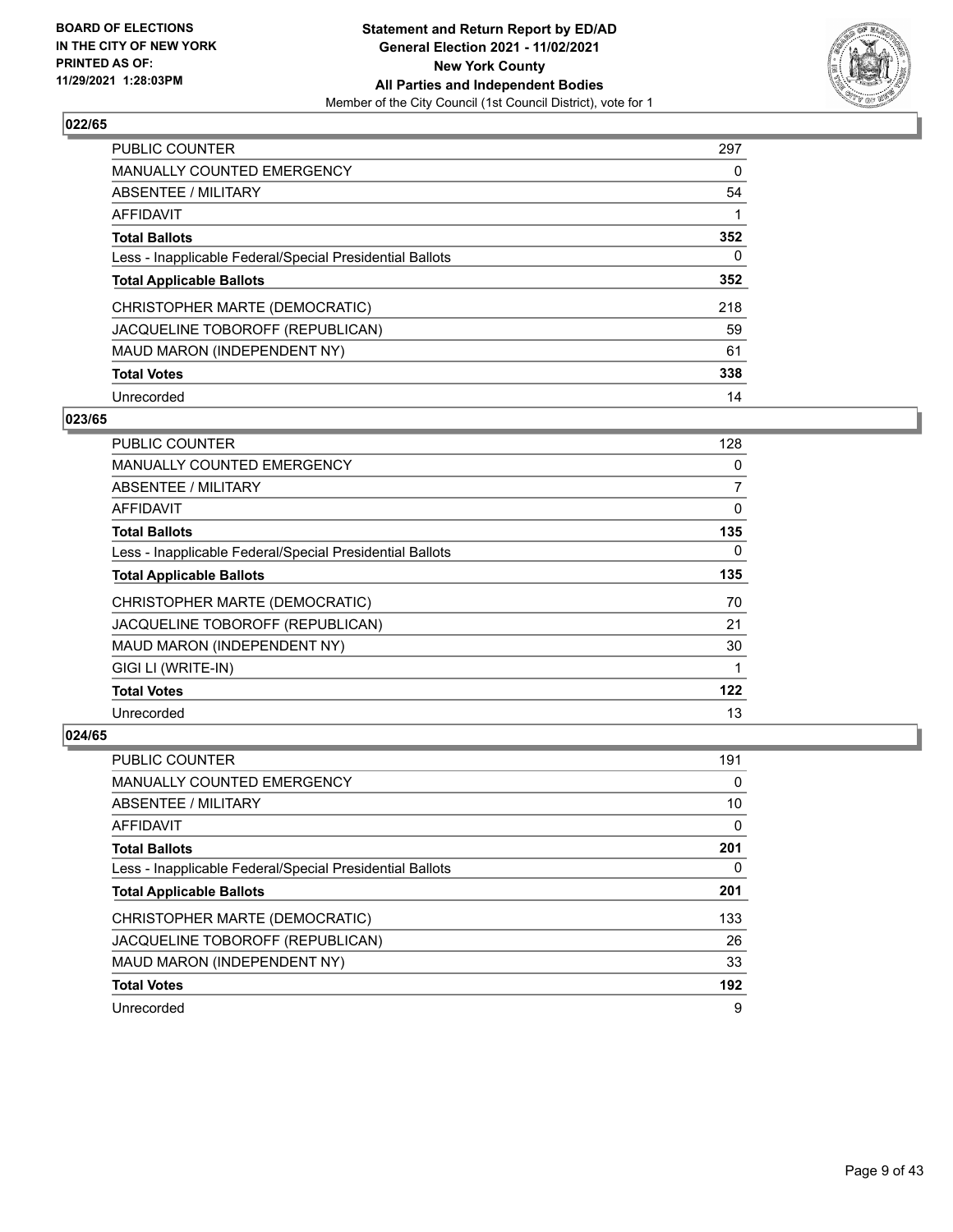

| <b>PUBLIC COUNTER</b>                                    | 111 |
|----------------------------------------------------------|-----|
| <b>MANUALLY COUNTED EMERGENCY</b>                        | 0   |
| ABSENTEE / MILITARY                                      | 6   |
| <b>AFFIDAVIT</b>                                         | 0   |
| <b>Total Ballots</b>                                     | 117 |
| Less - Inapplicable Federal/Special Presidential Ballots | 0   |
| <b>Total Applicable Ballots</b>                          | 117 |
| CHRISTOPHER MARTE (DEMOCRATIC)                           | 57  |
| JACQUELINE TOBOROFF (REPUBLICAN)                         | 42  |
| MAUD MARON (INDEPENDENT NY)                              | 10  |
| <b>Total Votes</b>                                       | 109 |
| Unrecorded                                               | 8   |

#### **026/65**

| <b>PUBLIC COUNTER</b>                                    | 130      |
|----------------------------------------------------------|----------|
| MANUALLY COUNTED EMERGENCY                               | 0        |
| ABSENTEE / MILITARY                                      | 9        |
| <b>AFFIDAVIT</b>                                         | $\Omega$ |
| <b>Total Ballots</b>                                     | 139      |
| Less - Inapplicable Federal/Special Presidential Ballots | $\Omega$ |
| <b>Total Applicable Ballots</b>                          | 139      |
| CHRISTOPHER MARTE (DEMOCRATIC)                           | 80       |
| JACQUELINE TOBOROFF (REPUBLICAN)                         | 35       |
| MAUD MARON (INDEPENDENT NY)                              | 13       |
| <b>Total Votes</b>                                       | 128      |
| Unrecorded                                               | 11       |

| <b>PUBLIC COUNTER</b>                                    | 250      |
|----------------------------------------------------------|----------|
| <b>MANUALLY COUNTED EMERGENCY</b>                        | $\Omega$ |
| ABSENTEE / MILITARY                                      | 26       |
| <b>AFFIDAVIT</b>                                         | $\Omega$ |
| <b>Total Ballots</b>                                     | 276      |
| Less - Inapplicable Federal/Special Presidential Ballots | 0        |
| <b>Total Applicable Ballots</b>                          | 276      |
| CHRISTOPHER MARTE (DEMOCRATIC)                           | 187      |
| JACQUELINE TOBOROFF (REPUBLICAN)                         | 45       |
| MAUD MARON (INDEPENDENT NY)                              | 24       |
| <b>Total Votes</b>                                       | 256      |
| Unrecorded                                               | 20       |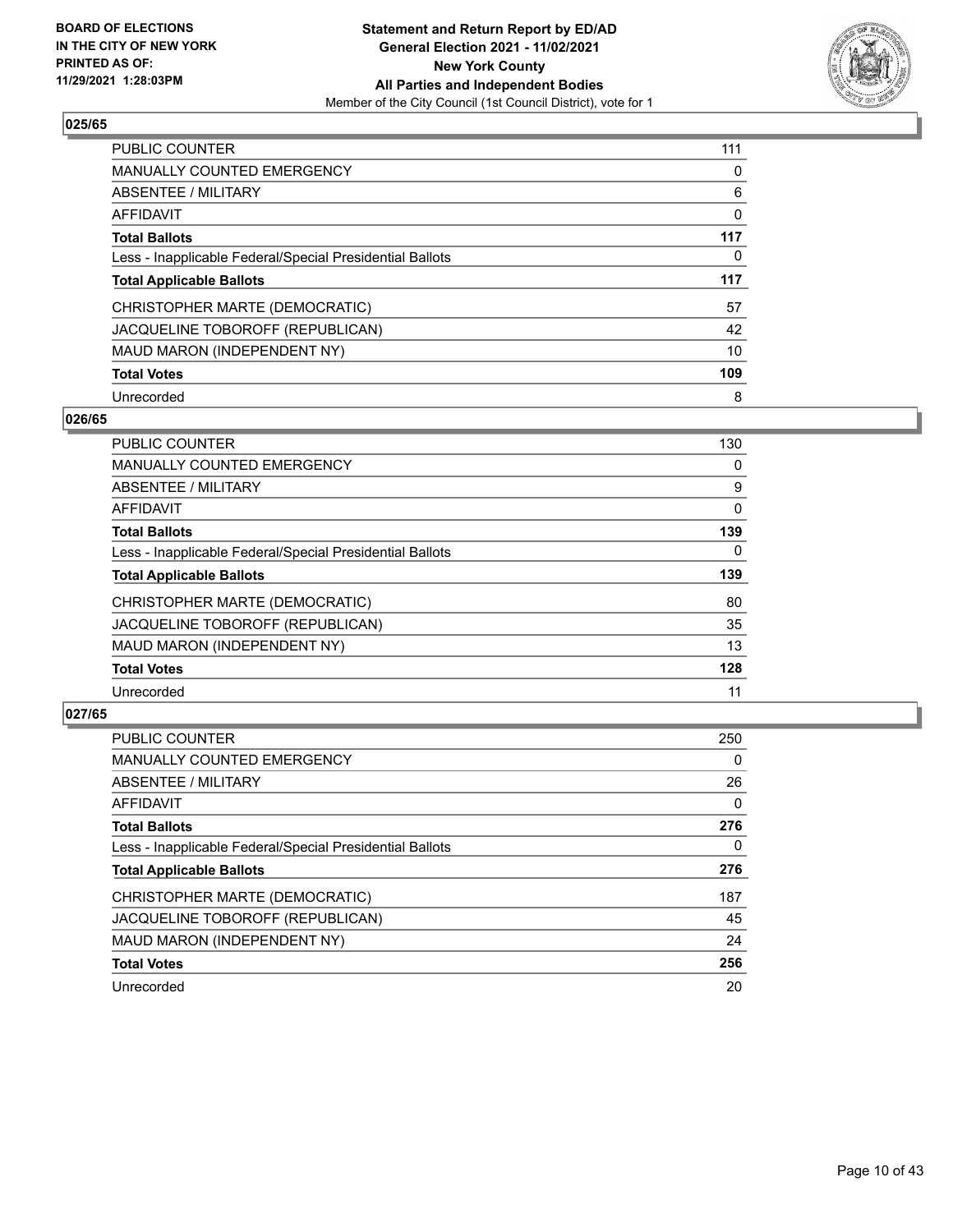

| <b>PUBLIC COUNTER</b>                                    | 97  |
|----------------------------------------------------------|-----|
| <b>MANUALLY COUNTED EMERGENCY</b>                        | 0   |
| ABSENTEE / MILITARY                                      | 4   |
| AFFIDAVIT                                                | 0   |
| <b>Total Ballots</b>                                     | 101 |
| Less - Inapplicable Federal/Special Presidential Ballots | 0   |
| <b>Total Applicable Ballots</b>                          | 101 |
| CHRISTOPHER MARTE (DEMOCRATIC)                           | 78  |
| JACQUELINE TOBOROFF (REPUBLICAN)                         | 9   |
| MAUD MARON (INDEPENDENT NY)                              | 13  |
| MARGARET CHIN (WRITE-IN)                                 |     |
| <b>Total Votes</b>                                       | 101 |

# **029/65**

| <b>PUBLIC COUNTER</b>                                    | 119 |
|----------------------------------------------------------|-----|
| <b>MANUALLY COUNTED EMERGENCY</b>                        | 0   |
| ABSENTEE / MILITARY                                      | 7   |
| AFFIDAVIT                                                | 0   |
| <b>Total Ballots</b>                                     | 126 |
| Less - Inapplicable Federal/Special Presidential Ballots | 0   |
| <b>Total Applicable Ballots</b>                          | 126 |
| CHRISTOPHER MARTE (DEMOCRATIC)                           | 83  |
| JACQUELINE TOBOROFF (REPUBLICAN)                         | 14  |
| MAUD MARON (INDEPENDENT NY)                              | 21  |
| JENNY LOW (WRITE-IN)                                     | 2   |
| <b>Total Votes</b>                                       | 120 |
| Unrecorded                                               | 6   |

| PUBLIC COUNTER                                           | 236 |
|----------------------------------------------------------|-----|
| <b>MANUALLY COUNTED EMERGENCY</b>                        | 0   |
| ABSENTEE / MILITARY                                      | 17  |
| AFFIDAVIT                                                | 0   |
| <b>Total Ballots</b>                                     | 253 |
| Less - Inapplicable Federal/Special Presidential Ballots | 0   |
| <b>Total Applicable Ballots</b>                          | 253 |
| CHRISTOPHER MARTE (DEMOCRATIC)                           | 139 |
| JACQUELINE TOBOROFF (REPUBLICAN)                         | 30  |
| MAUD MARON (INDEPENDENT NY)                              | 70  |
| <b>Total Votes</b>                                       | 239 |
| Unrecorded                                               | 14  |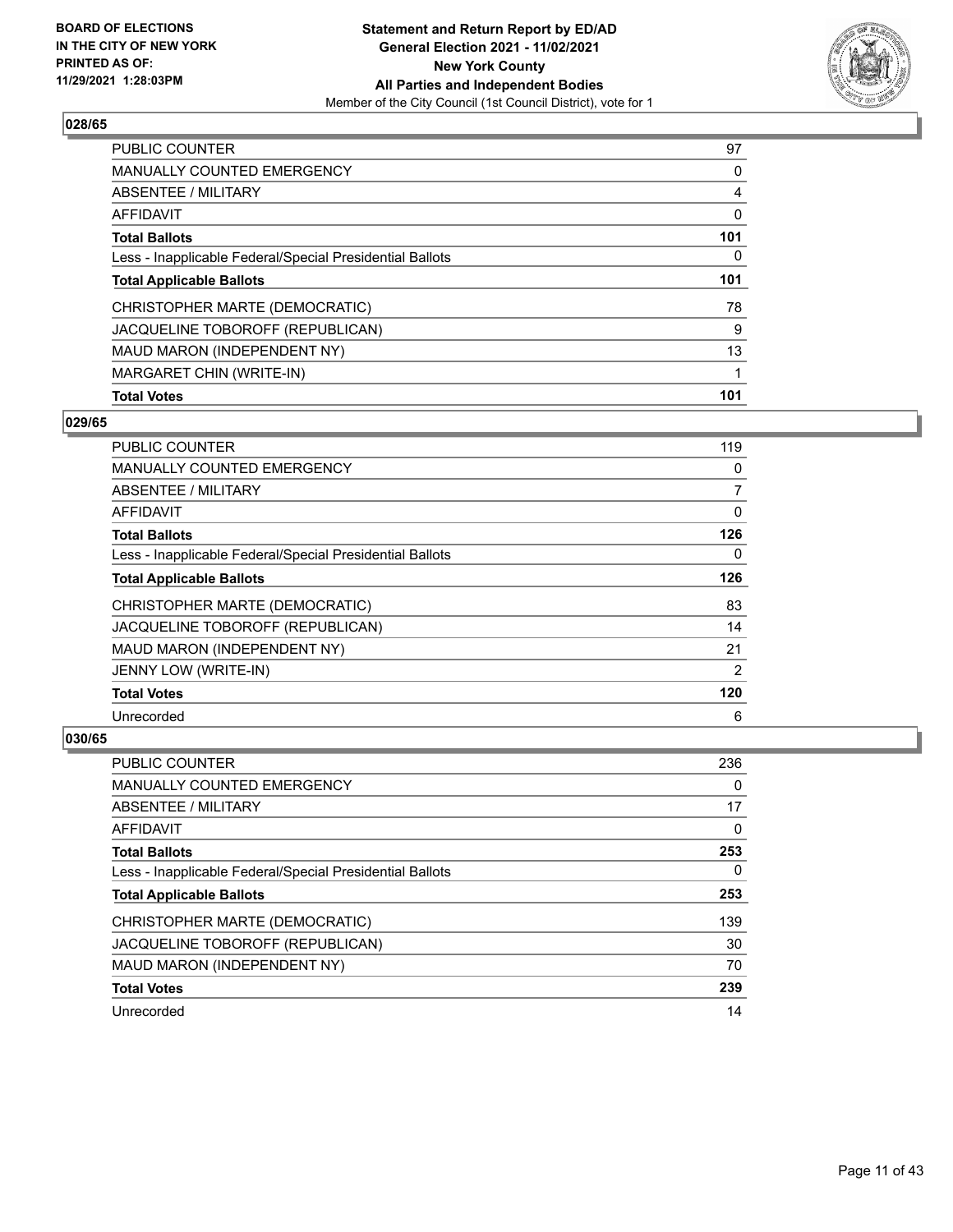

| <b>PUBLIC COUNTER</b>                                    | 300      |
|----------------------------------------------------------|----------|
| <b>MANUALLY COUNTED EMERGENCY</b>                        | $\Omega$ |
| ABSENTEE / MILITARY                                      | 12       |
| AFFIDAVIT                                                | $\Omega$ |
| <b>Total Ballots</b>                                     | 312      |
| Less - Inapplicable Federal/Special Presidential Ballots | 0        |
| <b>Total Applicable Ballots</b>                          | 312      |
| CHRISTOPHER MARTE (DEMOCRATIC)                           | 134      |
| JACQUELINE TOBOROFF (REPUBLICAN)                         | 33       |
| MAUD MARON (INDEPENDENT NY)                              | 122      |
| <b>Total Votes</b>                                       | 289      |
| Unrecorded                                               | 23       |

#### **032/65**

| PUBLIC COUNTER                                           | 149      |
|----------------------------------------------------------|----------|
| MANUALLY COUNTED EMERGENCY                               | 0        |
| ABSENTEE / MILITARY                                      | 8        |
| AFFIDAVIT                                                | 0        |
| <b>Total Ballots</b>                                     | 157      |
| Less - Inapplicable Federal/Special Presidential Ballots | $\Omega$ |
| <b>Total Applicable Ballots</b>                          | 157      |
| CHRISTOPHER MARTE (DEMOCRATIC)                           | 112      |
| JACQUELINE TOBOROFF (REPUBLICAN)                         | 18       |
| MAUD MARON (INDEPENDENT NY)                              | 20       |
| UNATTRIBUTABLE WRITE-IN (WRITE-IN)                       |          |
| <b>Total Votes</b>                                       | 151      |
| Unrecorded                                               | 6        |

| PUBLIC COUNTER                                           | 214 |
|----------------------------------------------------------|-----|
| <b>MANUALLY COUNTED EMERGENCY</b>                        | 0   |
| <b>ABSENTEE / MILITARY</b>                               | 18  |
| AFFIDAVIT                                                | 4   |
| <b>Total Ballots</b>                                     | 236 |
| Less - Inapplicable Federal/Special Presidential Ballots | 0   |
| <b>Total Applicable Ballots</b>                          | 236 |
| CHRISTOPHER MARTE (DEMOCRATIC)                           | 181 |
| JACQUELINE TOBOROFF (REPUBLICAN)                         | 28  |
| MAUD MARON (INDEPENDENT NY)                              | 22  |
| <b>Total Votes</b>                                       | 231 |
| Unrecorded                                               | 5   |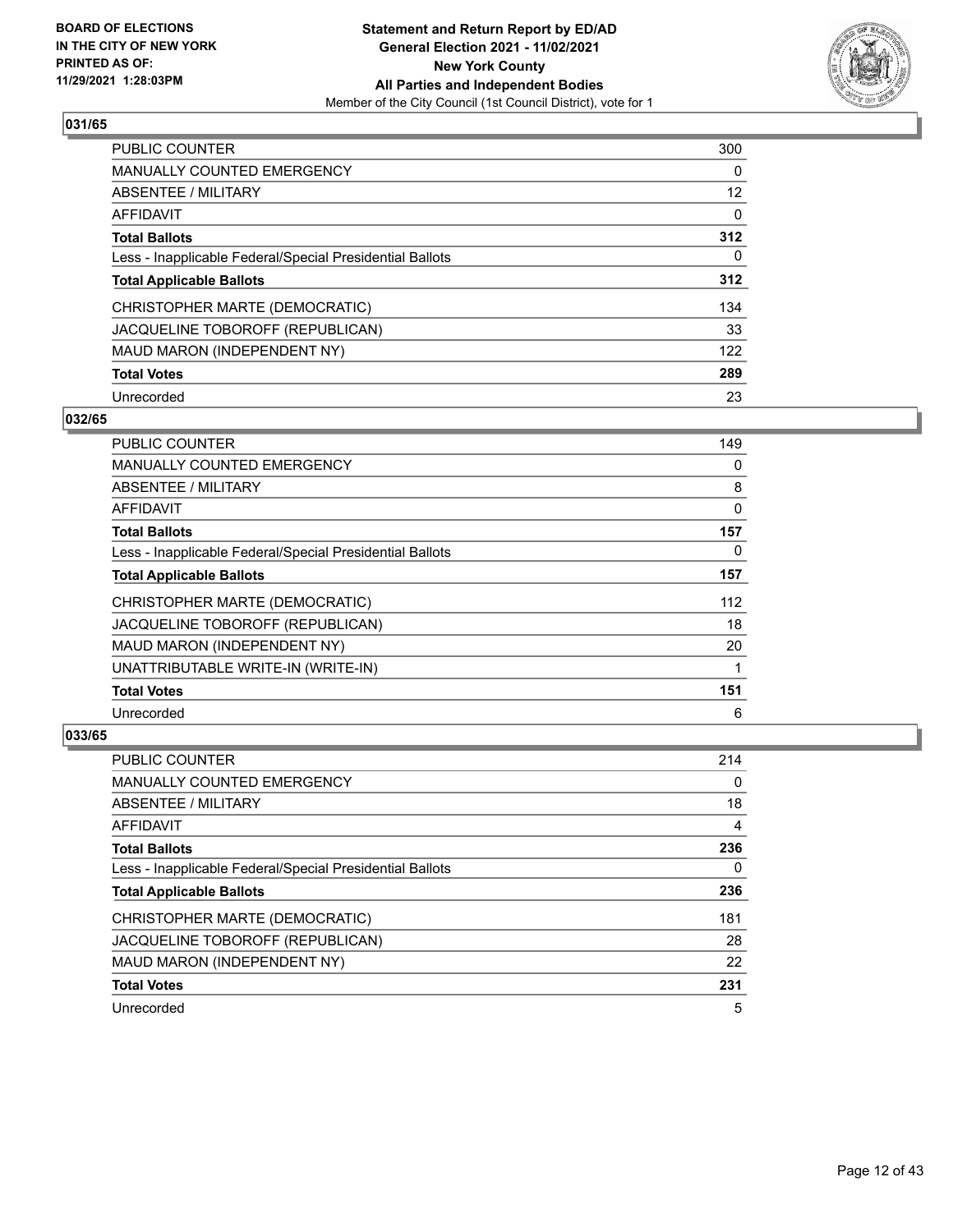

| PUBLIC COUNTER                                           | 154 |
|----------------------------------------------------------|-----|
| <b>MANUALLY COUNTED EMERGENCY</b>                        | 0   |
| ABSENTEE / MILITARY                                      | 9   |
| <b>AFFIDAVIT</b>                                         | 2   |
| <b>Total Ballots</b>                                     | 165 |
| Less - Inapplicable Federal/Special Presidential Ballots | 0   |
| <b>Total Applicable Ballots</b>                          | 165 |
| CHRISTOPHER MARTE (DEMOCRATIC)                           | 121 |
| JACQUELINE TOBOROFF (REPUBLICAN)                         | 23  |
| MAUD MARON (INDEPENDENT NY)                              | 10  |
| UNATTRIBUTABLE WRITE-IN (WRITE-IN)                       | 1   |
| <b>Total Votes</b>                                       | 155 |
| Unrecorded                                               | 10  |

# **035/65**

| <b>PUBLIC COUNTER</b>                                    | 173 |
|----------------------------------------------------------|-----|
| MANUALLY COUNTED EMERGENCY                               | 0   |
| ABSENTEE / MILITARY                                      | 7   |
| AFFIDAVIT                                                | 0   |
| <b>Total Ballots</b>                                     | 180 |
| Less - Inapplicable Federal/Special Presidential Ballots | 0   |
| <b>Total Applicable Ballots</b>                          | 180 |
| CHRISTOPHER MARTE (DEMOCRATIC)                           | 136 |
| JACQUELINE TOBOROFF (REPUBLICAN)                         | 19  |
| MAUD MARON (INDEPENDENT NY)                              | 14  |
| <b>Total Votes</b>                                       | 169 |
| Unrecorded                                               | 11  |

| PUBLIC COUNTER                                           | 134 |
|----------------------------------------------------------|-----|
| <b>MANUALLY COUNTED EMERGENCY</b>                        | 0   |
| ABSENTEE / MILITARY                                      | 6   |
| AFFIDAVIT                                                |     |
| <b>Total Ballots</b>                                     | 141 |
| Less - Inapplicable Federal/Special Presidential Ballots | 0   |
| <b>Total Applicable Ballots</b>                          | 141 |
| CHRISTOPHER MARTE (DEMOCRATIC)                           | 107 |
| JACQUELINE TOBOROFF (REPUBLICAN)                         | 24  |
| MAUD MARON (INDEPENDENT NY)                              | 4   |
| <b>Total Votes</b>                                       | 135 |
| Unrecorded                                               | 6   |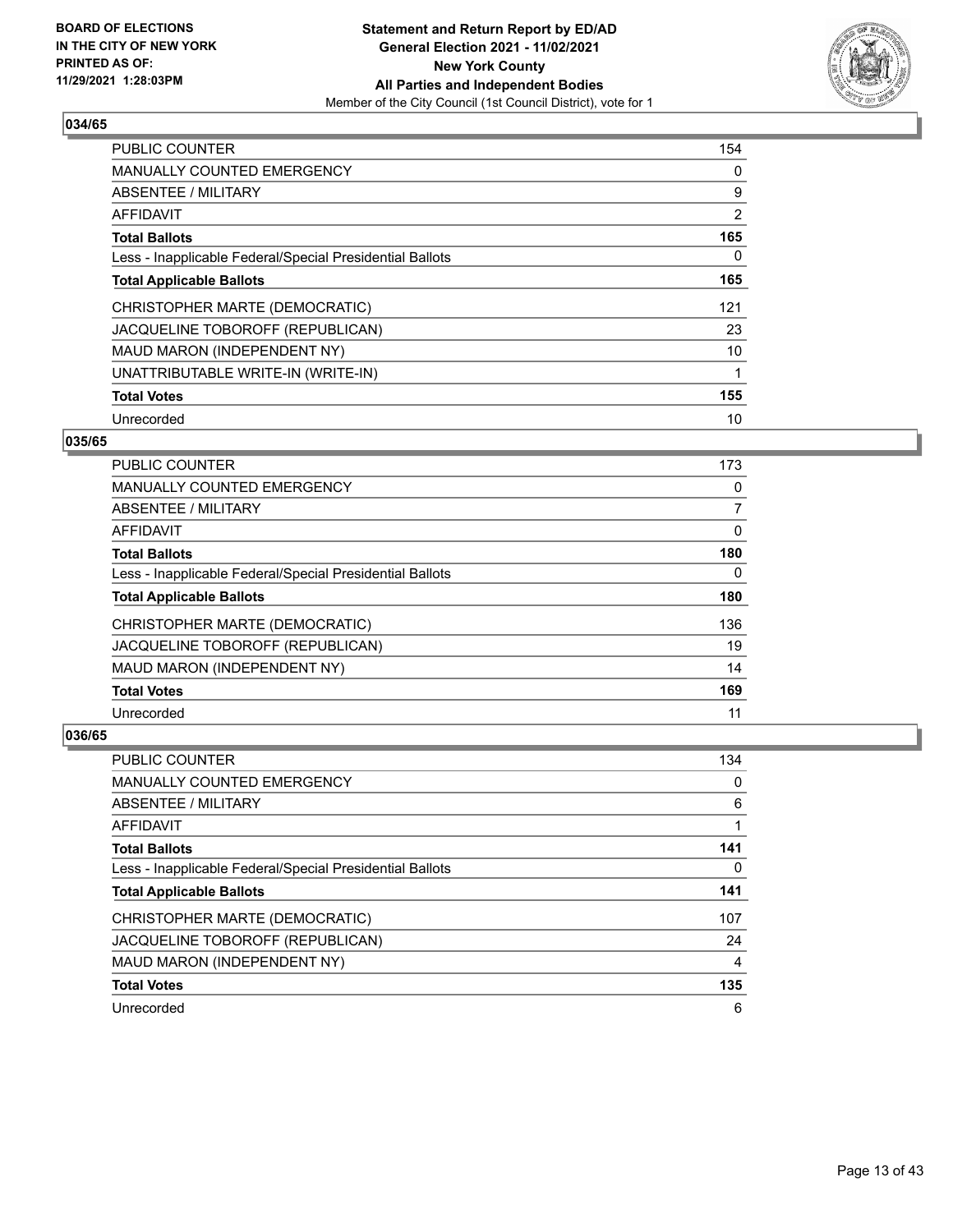

| <b>PUBLIC COUNTER</b>                                    | 179      |
|----------------------------------------------------------|----------|
| <b>MANUALLY COUNTED EMERGENCY</b>                        | $\Omega$ |
| ABSENTEE / MILITARY                                      | 21       |
| AFFIDAVIT                                                | $\Omega$ |
| <b>Total Ballots</b>                                     | 200      |
| Less - Inapplicable Federal/Special Presidential Ballots | 0        |
| <b>Total Applicable Ballots</b>                          | 200      |
| CHRISTOPHER MARTE (DEMOCRATIC)                           | 155      |
| JACQUELINE TOBOROFF (REPUBLICAN)                         | 17       |
| MAUD MARON (INDEPENDENT NY)                              | 16       |
| <b>Total Votes</b>                                       | 188      |
| Unrecorded                                               | 12       |

#### **038/65**

| <b>PUBLIC COUNTER</b>                                    | 179      |
|----------------------------------------------------------|----------|
| <b>MANUALLY COUNTED EMERGENCY</b>                        | 0        |
| ABSENTEE / MILITARY                                      | 9        |
| <b>AFFIDAVIT</b>                                         |          |
| <b>Total Ballots</b>                                     | 189      |
| Less - Inapplicable Federal/Special Presidential Ballots | $\Omega$ |
| <b>Total Applicable Ballots</b>                          | 189      |
| CHRISTOPHER MARTE (DEMOCRATIC)                           | 149      |
| JACQUELINE TOBOROFF (REPUBLICAN)                         | 19       |
| MAUD MARON (INDEPENDENT NY)                              | 11       |
| <b>Total Votes</b>                                       | 179      |
| Unrecorded                                               | 10       |

| <b>PUBLIC COUNTER</b>                                    | 259 |
|----------------------------------------------------------|-----|
| MANUALLY COUNTED EMERGENCY                               | 0   |
| ABSENTEE / MILITARY                                      | 20  |
| AFFIDAVIT                                                | 0   |
| <b>Total Ballots</b>                                     | 279 |
| Less - Inapplicable Federal/Special Presidential Ballots | 0   |
| <b>Total Applicable Ballots</b>                          | 279 |
| CHRISTOPHER MARTE (DEMOCRATIC)                           | 200 |
| JACQUELINE TOBOROFF (REPUBLICAN)                         | 44  |
| MAUD MARON (INDEPENDENT NY)                              | 22  |
| JENNY LOW (WRITE-IN)                                     |     |
| <b>Total Votes</b>                                       | 267 |
| Unrecorded                                               | 12  |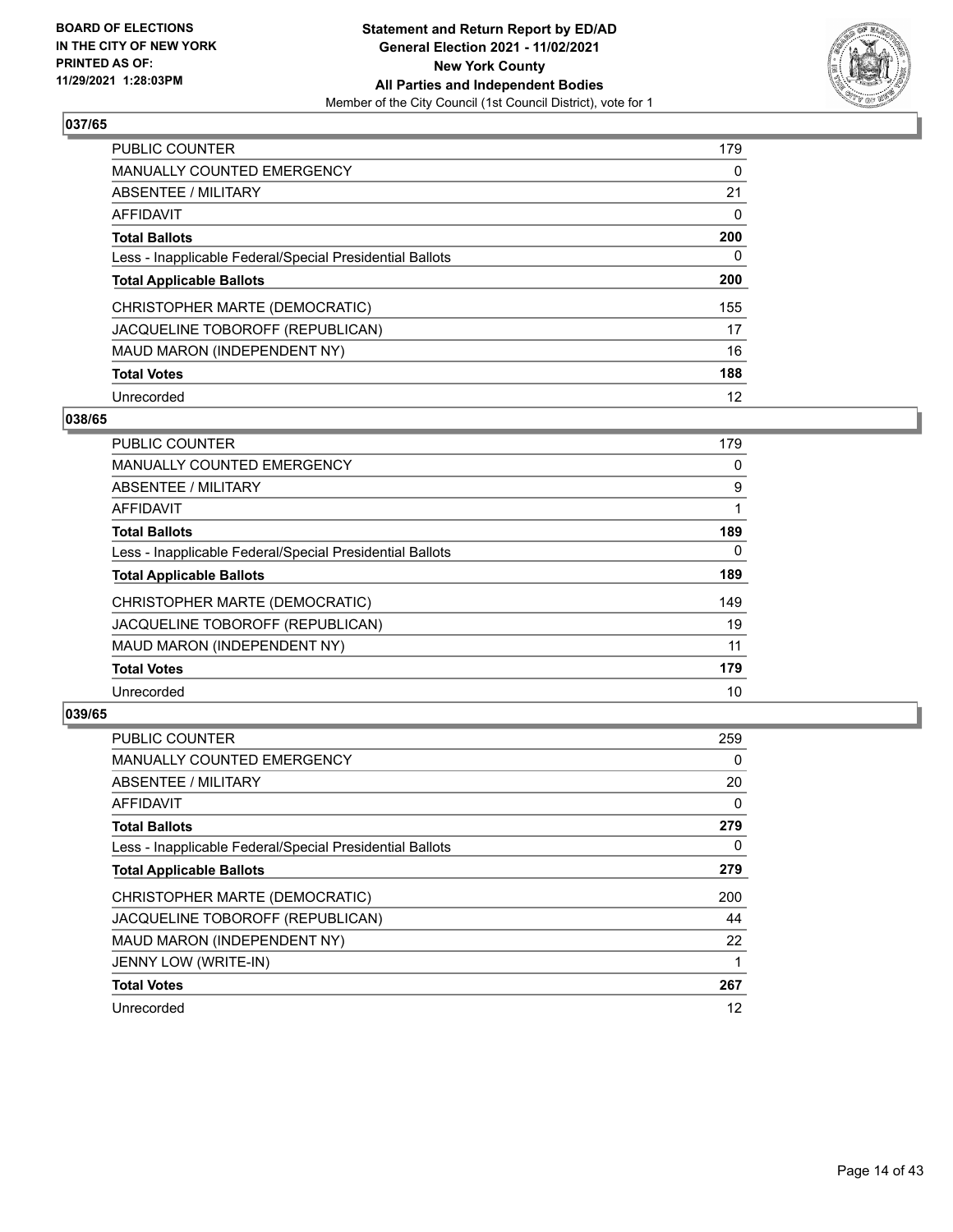

| <b>PUBLIC COUNTER</b>                                    | 151 |
|----------------------------------------------------------|-----|
| <b>MANUALLY COUNTED EMERGENCY</b>                        | 0   |
| ABSENTEE / MILITARY                                      | 4   |
| AFFIDAVIT                                                | 5   |
| <b>Total Ballots</b>                                     | 160 |
| Less - Inapplicable Federal/Special Presidential Ballots | 0   |
| <b>Total Applicable Ballots</b>                          | 160 |
| CHRISTOPHER MARTE (DEMOCRATIC)                           | 124 |
| JACQUELINE TOBOROFF (REPUBLICAN)                         | 15  |
| MAUD MARON (INDEPENDENT NY)                              | 9   |
| SUSAN ZEE (WRITE-IN)                                     | 1   |
| UNATTRIBUTABLE WRITE-IN (WRITE-IN)                       | 1   |
| <b>Total Votes</b>                                       | 150 |
| Unrecorded                                               | 10  |

# **041/65**

| PUBLIC COUNTER                                           | 159            |
|----------------------------------------------------------|----------------|
| MANUALLY COUNTED EMERGENCY                               | 0              |
| ABSENTEE / MILITARY                                      | 9              |
| AFFIDAVIT                                                | $\overline{2}$ |
| <b>Total Ballots</b>                                     | 170            |
| Less - Inapplicable Federal/Special Presidential Ballots | 0              |
| <b>Total Applicable Ballots</b>                          | 170            |
| CHRISTOPHER MARTE (DEMOCRATIC)                           | 124            |
| JACQUELINE TOBOROFF (REPUBLICAN)                         | 22             |
| MAUD MARON (INDEPENDENT NY)                              | 18             |
| UNATTRIBUTABLE WRITE-IN (WRITE-IN)                       |                |
| <b>Total Votes</b>                                       | 165            |
| Unrecorded                                               | 5              |

| PUBLIC COUNTER                                           | 152      |
|----------------------------------------------------------|----------|
| <b>MANUALLY COUNTED EMERGENCY</b>                        | $\Omega$ |
| ABSENTEE / MILITARY                                      | 13       |
| AFFIDAVIT                                                | $\Omega$ |
| <b>Total Ballots</b>                                     | 165      |
| Less - Inapplicable Federal/Special Presidential Ballots | $\Omega$ |
| <b>Total Applicable Ballots</b>                          | 165      |
| CHRISTOPHER MARTE (DEMOCRATIC)                           | 129      |
| JACQUELINE TOBOROFF (REPUBLICAN)                         | 17       |
| MAUD MARON (INDEPENDENT NY)                              | 7        |
| <b>Total Votes</b>                                       | 153      |
| Unrecorded                                               | 12       |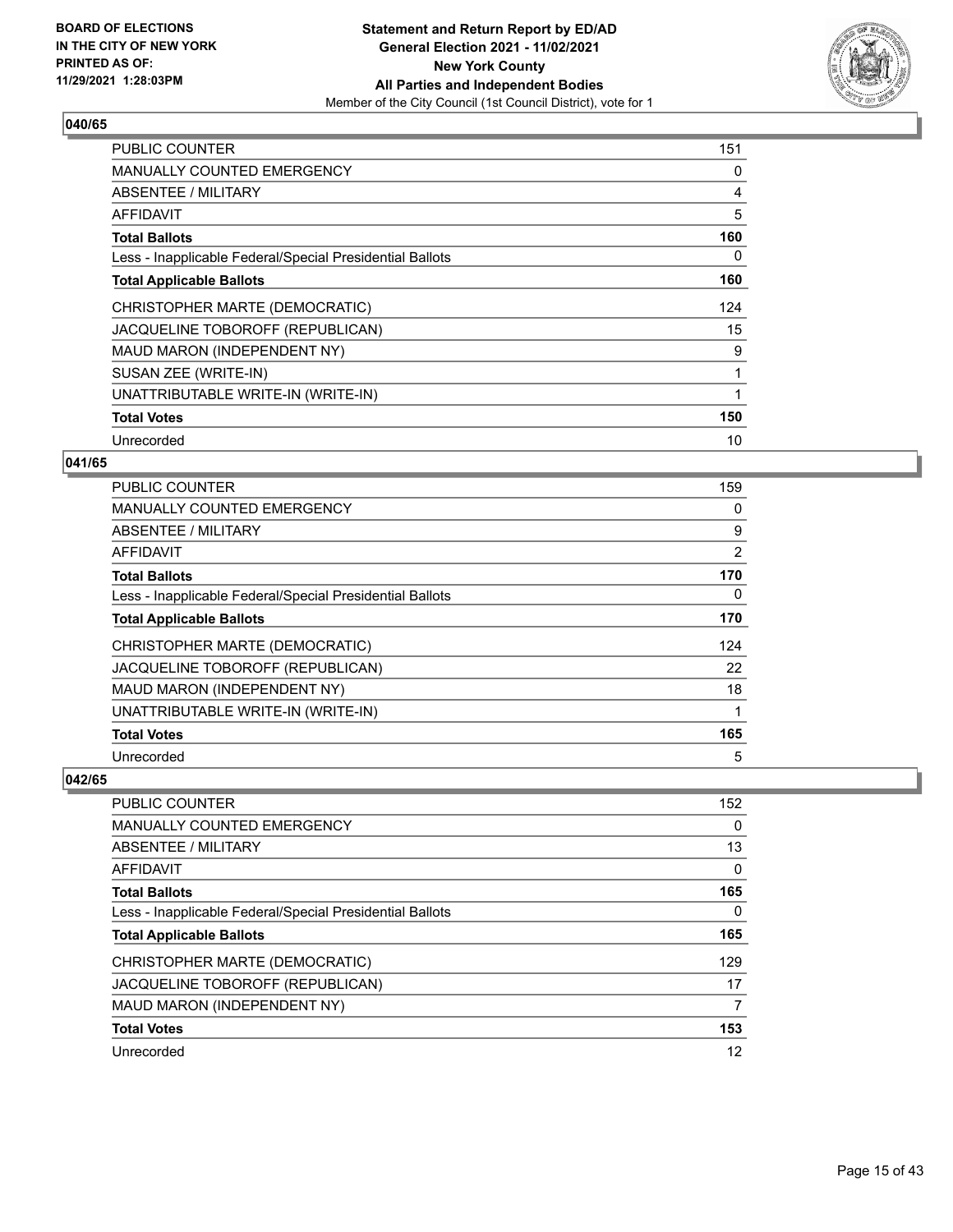

| <b>PUBLIC COUNTER</b>                                    | 291 |
|----------------------------------------------------------|-----|
| <b>MANUALLY COUNTED EMERGENCY</b>                        | 0   |
| ABSENTEE / MILITARY                                      | 17  |
| AFFIDAVIT                                                | 2   |
| <b>Total Ballots</b>                                     | 310 |
| Less - Inapplicable Federal/Special Presidential Ballots | 0   |
| <b>Total Applicable Ballots</b>                          | 310 |
| CHRISTOPHER MARTE (DEMOCRATIC)                           | 186 |
| JACQUELINE TOBOROFF (REPUBLICAN)                         | 67  |
| MAUD MARON (INDEPENDENT NY)                              | 38  |
| ALLIE RYAN (WRITE-IN)                                    | 1   |
| ED KOCH (WRITE-IN)                                       | 1   |
| GIGI LI (WRITE-IN)                                       | 1   |
| <b>Total Votes</b>                                       | 294 |
| Unrecorded                                               | 16  |

# **047/65**

| <b>PUBLIC COUNTER</b>                                    | 221 |
|----------------------------------------------------------|-----|
| <b>MANUALLY COUNTED EMERGENCY</b>                        | 0   |
| <b>ABSENTEE / MILITARY</b>                               | 18  |
| <b>AFFIDAVIT</b>                                         |     |
| <b>Total Ballots</b>                                     | 240 |
| Less - Inapplicable Federal/Special Presidential Ballots | 0   |
| <b>Total Applicable Ballots</b>                          | 240 |
| CHRISTOPHER MARTE (DEMOCRATIC)                           | 173 |
| JACQUELINE TOBOROFF (REPUBLICAN)                         | 42  |
| MAUD MARON (INDEPENDENT NY)                              | 11  |
| <b>Total Votes</b>                                       | 226 |
| Unrecorded                                               | 14  |

| PUBLIC COUNTER                                           | 311      |
|----------------------------------------------------------|----------|
| <b>MANUALLY COUNTED EMERGENCY</b>                        | $\Omega$ |
| <b>ABSENTEE / MILITARY</b>                               | 17       |
| AFFIDAVIT                                                | 0        |
| <b>Total Ballots</b>                                     | 328      |
| Less - Inapplicable Federal/Special Presidential Ballots | 0        |
| <b>Total Applicable Ballots</b>                          | 328      |
| CHRISTOPHER MARTE (DEMOCRATIC)                           | 223      |
| JACQUELINE TOBOROFF (REPUBLICAN)                         | 52       |
| MAUD MARON (INDEPENDENT NY)                              | 47       |
| <b>Total Votes</b>                                       | 322      |
| Unrecorded                                               | 6        |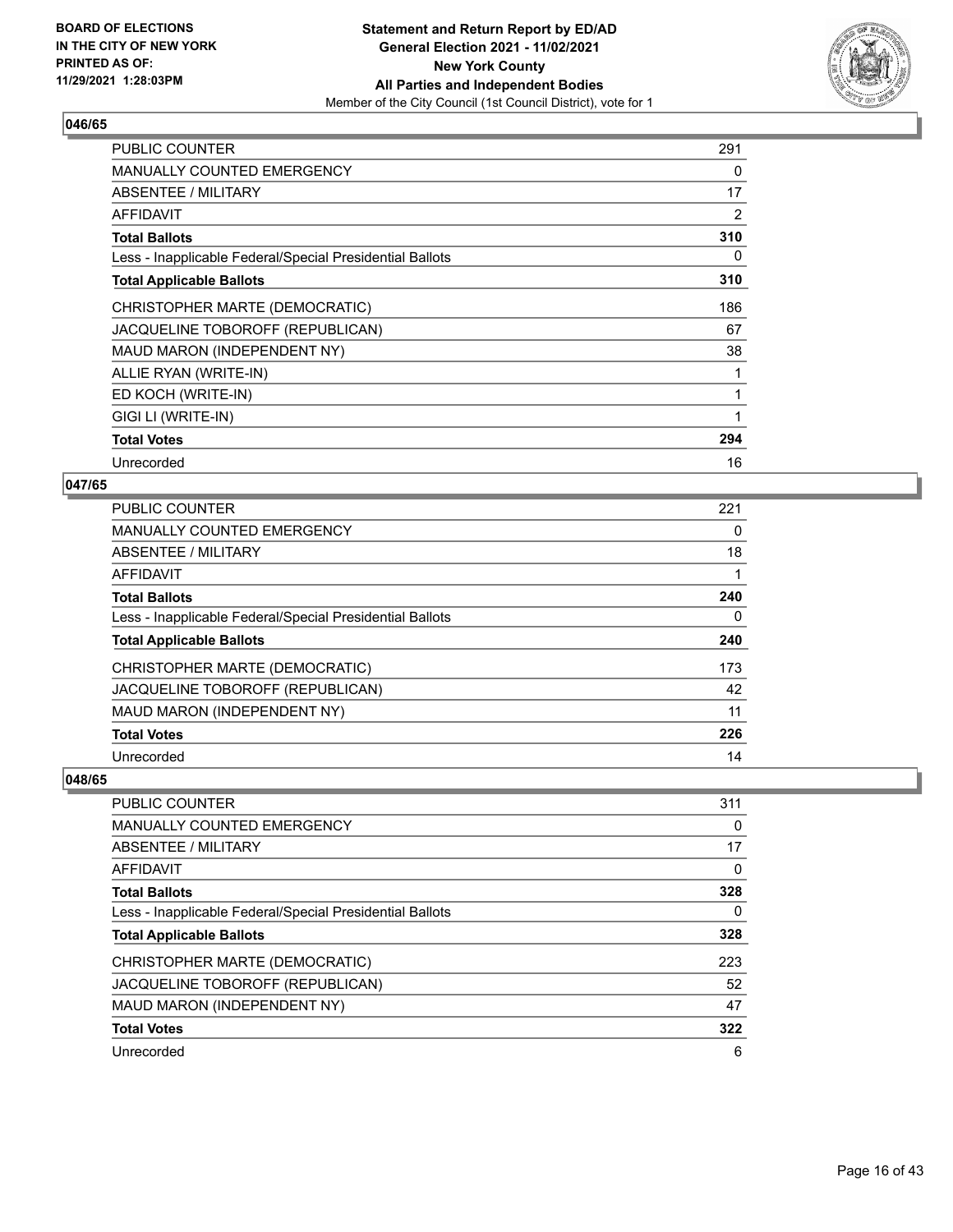

| <b>PUBLIC COUNTER</b>                                    | 307            |
|----------------------------------------------------------|----------------|
| <b>MANUALLY COUNTED EMERGENCY</b>                        | $\Omega$       |
| ABSENTEE / MILITARY                                      | 18             |
| AFFIDAVIT                                                | $\overline{2}$ |
| <b>Total Ballots</b>                                     | 327            |
| Less - Inapplicable Federal/Special Presidential Ballots | 0              |
| <b>Total Applicable Ballots</b>                          | 327            |
| CHRISTOPHER MARTE (DEMOCRATIC)                           | 226            |
| JACQUELINE TOBOROFF (REPUBLICAN)                         | 50             |
| MAUD MARON (INDEPENDENT NY)                              | 31             |
| <b>Total Votes</b>                                       | 307            |
| Unrecorded                                               | 20             |

#### **052/65**

| <b>PUBLIC COUNTER</b>                                    | 271 |
|----------------------------------------------------------|-----|
| <b>MANUALLY COUNTED EMERGENCY</b>                        | 0   |
| ABSENTEE / MILITARY                                      | 6   |
| AFFIDAVIT                                                | 3   |
| <b>Total Ballots</b>                                     | 280 |
| Less - Inapplicable Federal/Special Presidential Ballots | 0   |
| <b>Total Applicable Ballots</b>                          | 280 |
| CHRISTOPHER MARTE (DEMOCRATIC)                           | 186 |
| JACQUELINE TOBOROFF (REPUBLICAN)                         | 44  |
| MAUD MARON (INDEPENDENT NY)                              | 31  |
| GIGI LI (WRITE-IN)                                       |     |
| JENNY LOW (WRITE-IN)                                     | 1   |
| <b>Total Votes</b>                                       | 263 |
| Unrecorded                                               | 17  |

| PUBLIC COUNTER                                           | 303 |
|----------------------------------------------------------|-----|
| MANUALLY COUNTED EMERGENCY                               | 0   |
| ABSENTEE / MILITARY                                      | 3   |
| AFFIDAVIT                                                | 3   |
| <b>Total Ballots</b>                                     | 309 |
| Less - Inapplicable Federal/Special Presidential Ballots | 0   |
|                                                          | 309 |
| <b>Total Applicable Ballots</b>                          |     |
| CHRISTOPHER MARTE (DEMOCRATIC)                           | 219 |
| JACQUELINE TOBOROFF (REPUBLICAN)                         | 43  |
| MAUD MARON (INDEPENDENT NY)                              | 28  |
| <b>Total Votes</b>                                       | 290 |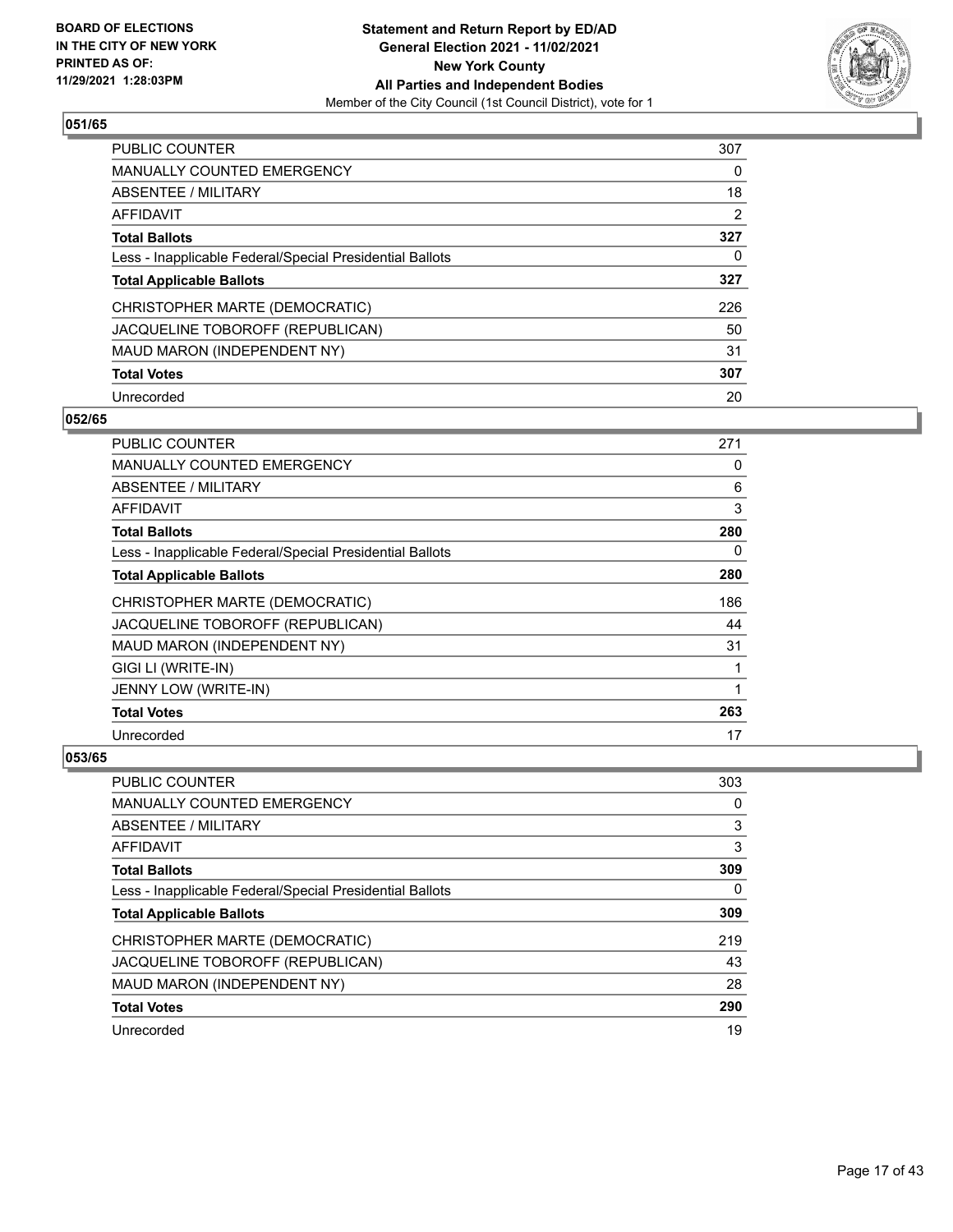

| <b>PUBLIC COUNTER</b>                                    | 266 |
|----------------------------------------------------------|-----|
| <b>MANUALLY COUNTED EMERGENCY</b>                        | 0   |
| ABSENTEE / MILITARY                                      | 10  |
| <b>AFFIDAVIT</b>                                         |     |
| <b>Total Ballots</b>                                     | 277 |
| Less - Inapplicable Federal/Special Presidential Ballots | 0   |
| <b>Total Applicable Ballots</b>                          | 277 |
| CHRISTOPHER MARTE (DEMOCRATIC)                           | 177 |
| JACQUELINE TOBOROFF (REPUBLICAN)                         | 40  |
| MAUD MARON (INDEPENDENT NY)                              | 43  |
| UNATTRIBUTABLE WRITE-IN (WRITE-IN)                       | 2   |
| <b>Total Votes</b>                                       | 262 |
| Unrecorded                                               | 15  |

# **055/65**

| <b>PUBLIC COUNTER</b>                                    | 286      |
|----------------------------------------------------------|----------|
| <b>MANUALLY COUNTED EMERGENCY</b>                        | $\Omega$ |
| ABSENTEE / MILITARY                                      | 8        |
| <b>AFFIDAVIT</b>                                         | 0        |
| <b>Total Ballots</b>                                     | 294      |
| Less - Inapplicable Federal/Special Presidential Ballots | 0        |
| <b>Total Applicable Ballots</b>                          | 294      |
| CHRISTOPHER MARTE (DEMOCRATIC)                           | 196      |
| JACQUELINE TOBOROFF (REPUBLICAN)                         | 52       |
| MAUD MARON (INDEPENDENT NY)                              | 27       |
| GIGI LI (WRITE-IN)                                       |          |
| <b>Total Votes</b>                                       | 276      |
| Unrecorded                                               | 18       |

| <b>PUBLIC COUNTER</b>                                    | 231 |
|----------------------------------------------------------|-----|
| MANUALLY COUNTED EMERGENCY                               | 0   |
| ABSENTEE / MILITARY                                      | 12  |
| AFFIDAVIT                                                | 2   |
| <b>Total Ballots</b>                                     | 245 |
| Less - Inapplicable Federal/Special Presidential Ballots | 0   |
| <b>Total Applicable Ballots</b>                          | 245 |
| CHRISTOPHER MARTE (DEMOCRATIC)                           | 180 |
| JACQUELINE TOBOROFF (REPUBLICAN)                         | 32  |
| MAUD MARON (INDEPENDENT NY)                              | 10  |
| <b>Total Votes</b>                                       | 222 |
| Unrecorded                                               | 23  |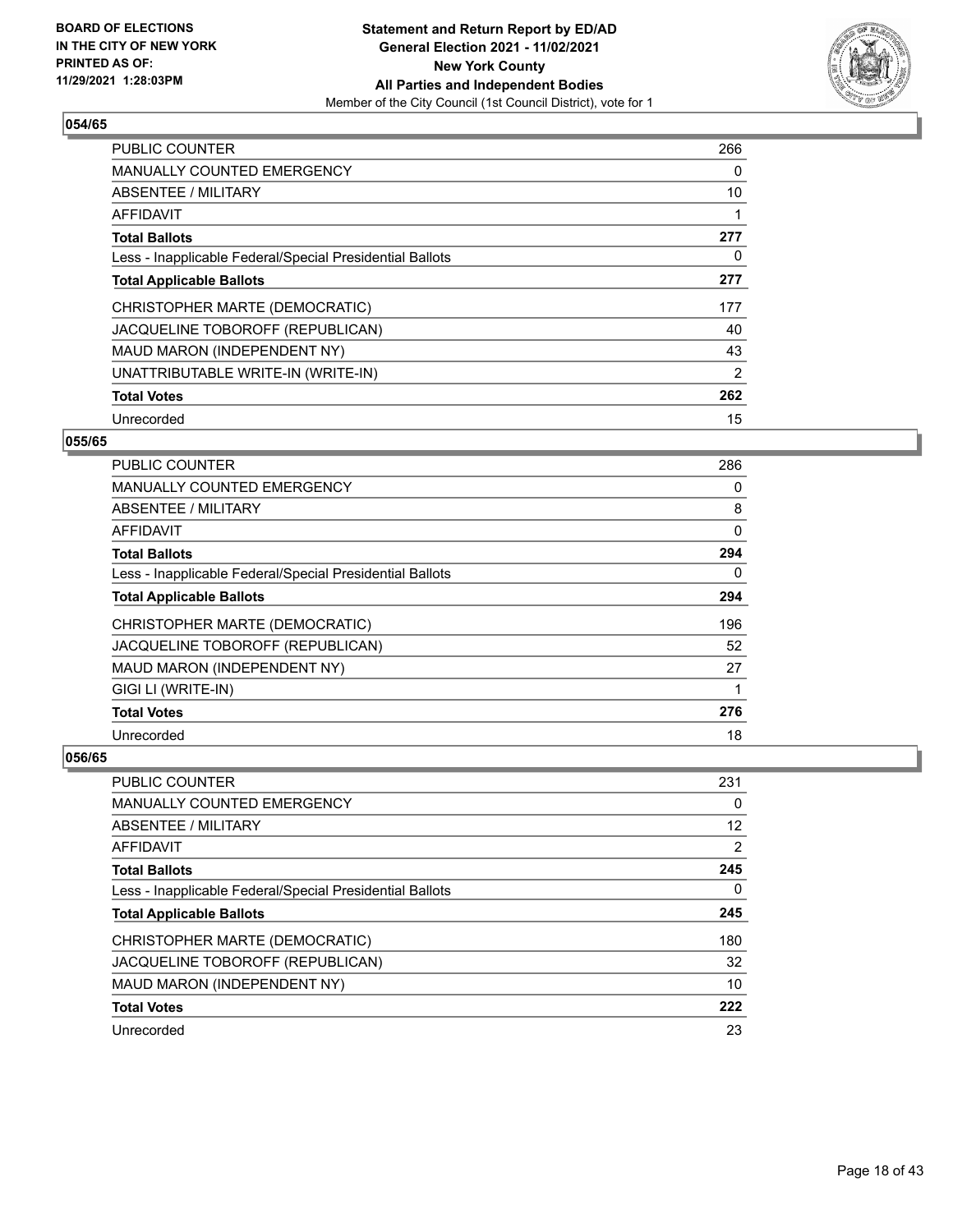

| <b>PUBLIC COUNTER</b>                                    | 212      |
|----------------------------------------------------------|----------|
| <b>MANUALLY COUNTED EMERGENCY</b>                        | $\Omega$ |
| ABSENTEE / MILITARY                                      | 15       |
| AFFIDAVIT                                                | $\Omega$ |
| <b>Total Ballots</b>                                     | 227      |
| Less - Inapplicable Federal/Special Presidential Ballots | 0        |
| <b>Total Applicable Ballots</b>                          | 227      |
| CHRISTOPHER MARTE (DEMOCRATIC)                           | 169      |
| JACQUELINE TOBOROFF (REPUBLICAN)                         | 25       |
| MAUD MARON (INDEPENDENT NY)                              | 19       |
| <b>Total Votes</b>                                       | 213      |
| Unrecorded                                               | 14       |

#### **058/65**

| PUBLIC COUNTER                                           | 163      |
|----------------------------------------------------------|----------|
| <b>MANUALLY COUNTED EMERGENCY</b>                        | $\Omega$ |
| ABSENTEE / MILITARY                                      | 13       |
| AFFIDAVIT                                                | 2        |
| <b>Total Ballots</b>                                     | 178      |
| Less - Inapplicable Federal/Special Presidential Ballots | 0        |
| <b>Total Applicable Ballots</b>                          | 178      |
| CHRISTOPHER MARTE (DEMOCRATIC)                           | 142      |
| JACQUELINE TOBOROFF (REPUBLICAN)                         | 17       |
| MAUD MARON (INDEPENDENT NY)                              | 14       |
| GIGI LI (WRITE-IN)                                       | 1        |
| <b>Total Votes</b>                                       | 174      |
| Unrecorded                                               | 4        |

| PUBLIC COUNTER                                           | 178 |
|----------------------------------------------------------|-----|
| <b>MANUALLY COUNTED EMERGENCY</b>                        | 0   |
| ABSENTEE / MILITARY                                      | 14  |
| AFFIDAVIT                                                | 2   |
| <b>Total Ballots</b>                                     | 194 |
| Less - Inapplicable Federal/Special Presidential Ballots | 0   |
| <b>Total Applicable Ballots</b>                          | 194 |
| CHRISTOPHER MARTE (DEMOCRATIC)                           | 153 |
| JACQUELINE TOBOROFF (REPUBLICAN)                         | 15  |
| MAUD MARON (INDEPENDENT NY)                              | 20  |
| <b>Total Votes</b>                                       | 188 |
| Unrecorded                                               | 6   |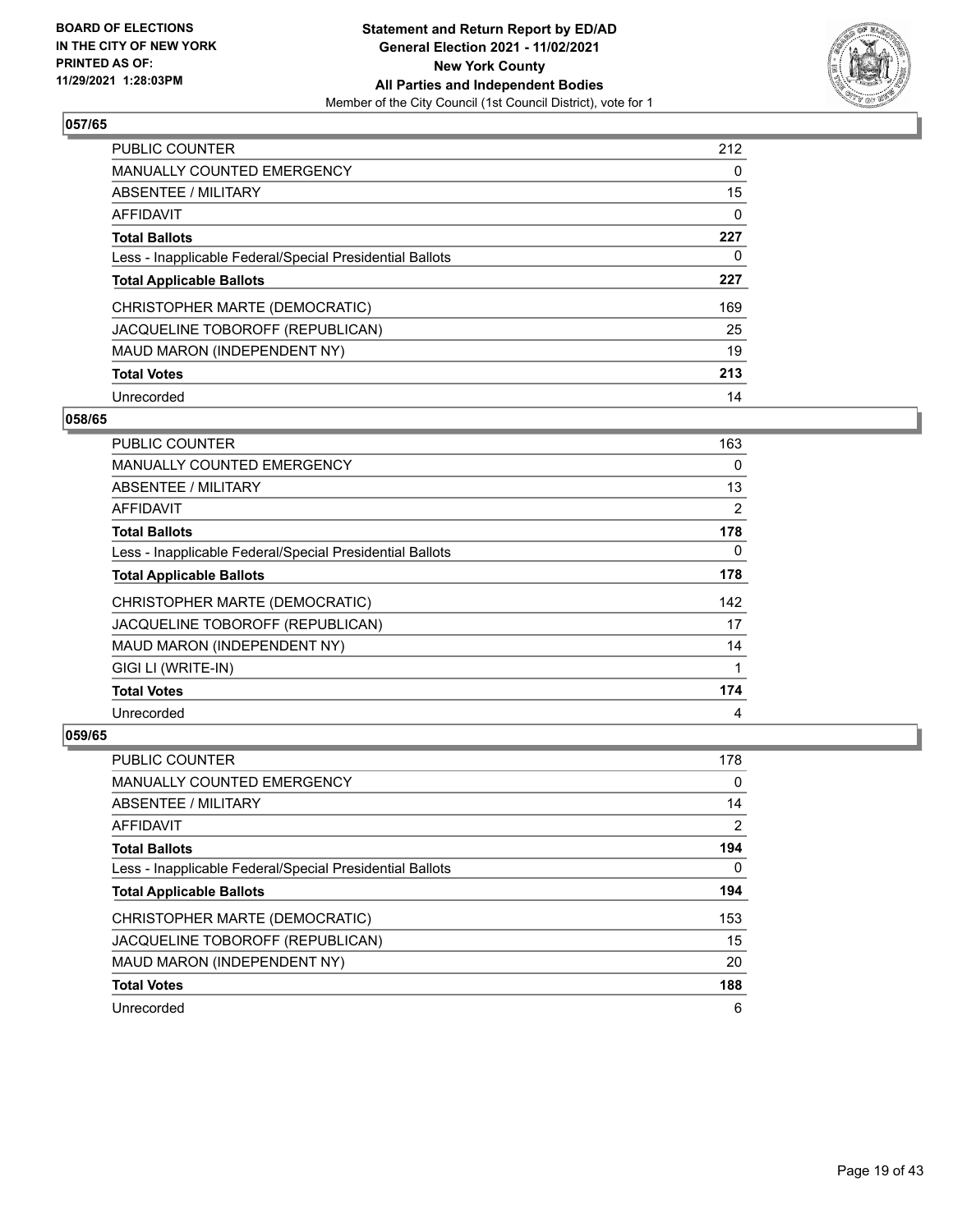

| <b>PUBLIC COUNTER</b>                                    | 158 |
|----------------------------------------------------------|-----|
| <b>MANUALLY COUNTED EMERGENCY</b>                        | 0   |
| ABSENTEE / MILITARY                                      | 13  |
| AFFIDAVIT                                                | 2   |
| <b>Total Ballots</b>                                     | 173 |
| Less - Inapplicable Federal/Special Presidential Ballots | 0   |
| <b>Total Applicable Ballots</b>                          | 173 |
| CHRISTOPHER MARTE (DEMOCRATIC)                           | 116 |
| JACQUELINE TOBOROFF (REPUBLICAN)                         | 19  |
| MAUD MARON (INDEPENDENT NY)                              | 25  |
| CRAIG SINCLAIR (WRITE-IN)                                | 1   |
| KARLIN CHAN (WRITE-IN)                                   | 1   |
| <b>Total Votes</b>                                       | 162 |
| Unrecorded                                               | 11  |

# **061/65**

| PUBLIC COUNTER                                           | 157 |
|----------------------------------------------------------|-----|
| <b>MANUALLY COUNTED EMERGENCY</b>                        | 0   |
| ABSENTEE / MILITARY                                      | 16  |
| AFFIDAVIT                                                | 2   |
| <b>Total Ballots</b>                                     | 175 |
| Less - Inapplicable Federal/Special Presidential Ballots | 0   |
| <b>Total Applicable Ballots</b>                          | 175 |
| CHRISTOPHER MARTE (DEMOCRATIC)                           | 129 |
| JACQUELINE TOBOROFF (REPUBLICAN)                         | 25  |
| MAUD MARON (INDEPENDENT NY)                              | 13  |
| <b>Total Votes</b>                                       | 167 |
| Unrecorded                                               | 8   |

| PUBLIC COUNTER                                           | 149 |
|----------------------------------------------------------|-----|
| <b>MANUALLY COUNTED EMERGENCY</b>                        | 0   |
| ABSENTEE / MILITARY                                      | 9   |
| AFFIDAVIT                                                | 2   |
| <b>Total Ballots</b>                                     | 160 |
| Less - Inapplicable Federal/Special Presidential Ballots | 0   |
| <b>Total Applicable Ballots</b>                          | 160 |
| CHRISTOPHER MARTE (DEMOCRATIC)                           | 119 |
| JACQUELINE TOBOROFF (REPUBLICAN)                         | 17  |
| MAUD MARON (INDEPENDENT NY)                              | 15  |
| <b>Total Votes</b>                                       | 151 |
| Unrecorded                                               | 9   |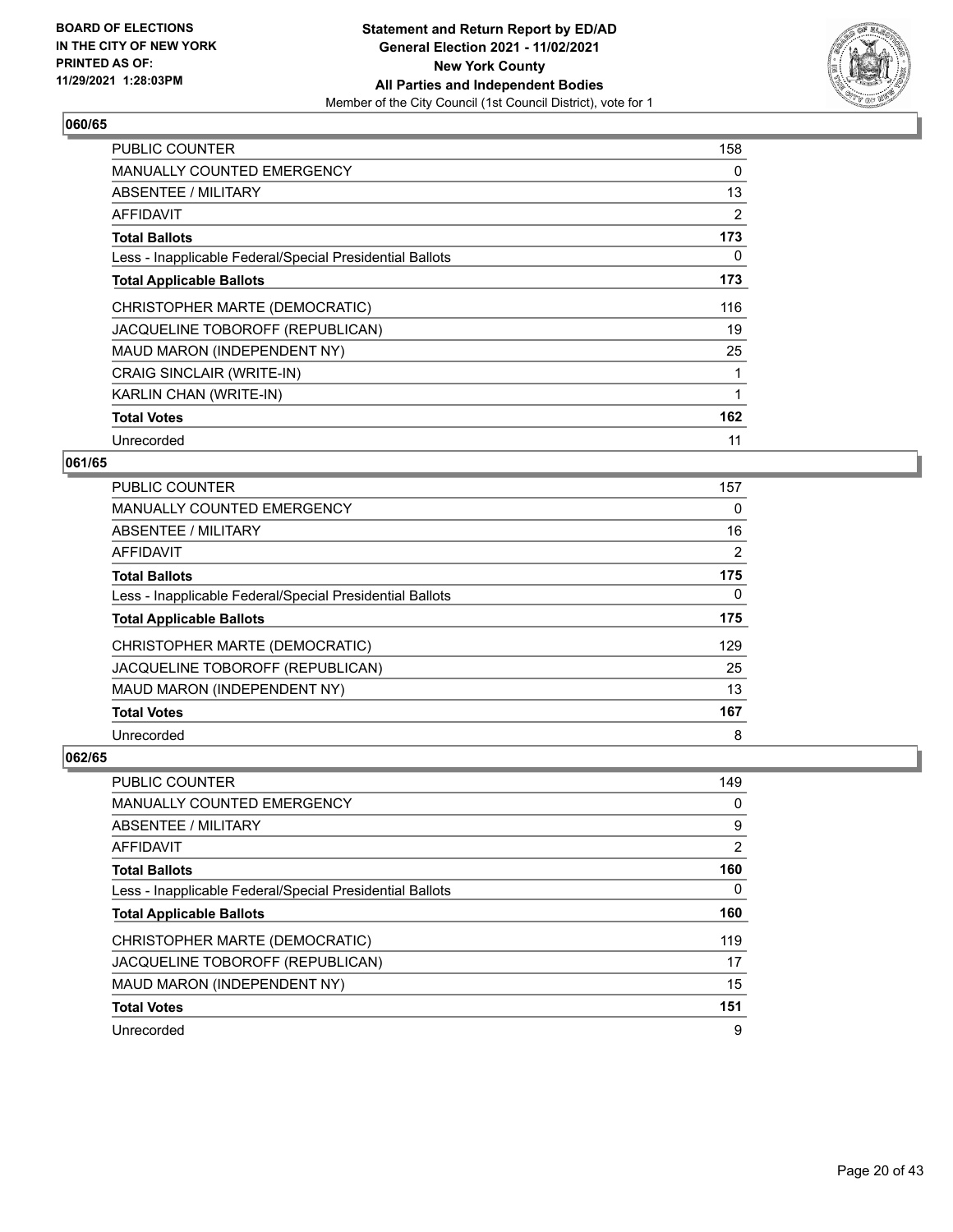

| <b>PUBLIC COUNTER</b>                                    | 176            |
|----------------------------------------------------------|----------------|
| MANUALLY COUNTED EMERGENCY                               | 0              |
| ABSENTEE / MILITARY                                      | 11             |
| AFFIDAVIT                                                | 0              |
| <b>Total Ballots</b>                                     | 187            |
| Less - Inapplicable Federal/Special Presidential Ballots | 0              |
| <b>Total Applicable Ballots</b>                          | 187            |
| CHRISTOPHER MARTE (DEMOCRATIC)                           | 121            |
| JACQUELINE TOBOROFF (REPUBLICAN)                         | 26             |
| MAUD MARON (INDEPENDENT NY)                              | 31             |
| GIGI LI (WRITE-IN)                                       | $\overline{2}$ |
| <b>Total Votes</b>                                       | 180            |
| Unrecorded                                               | 7              |

# **064/65**

| <b>PUBLIC COUNTER</b>                                    | 182 |
|----------------------------------------------------------|-----|
| <b>MANUALLY COUNTED EMERGENCY</b>                        | 0   |
| ABSENTEE / MILITARY                                      | 13  |
| AFFIDAVIT                                                |     |
| <b>Total Ballots</b>                                     | 196 |
| Less - Inapplicable Federal/Special Presidential Ballots | 0   |
| <b>Total Applicable Ballots</b>                          | 196 |
| CHRISTOPHER MARTE (DEMOCRATIC)                           | 132 |
| JACQUELINE TOBOROFF (REPUBLICAN)                         | 30  |
| MAUD MARON (INDEPENDENT NY)                              | 24  |
| <b>Total Votes</b>                                       | 186 |
| Unrecorded                                               | 10  |

| <b>PUBLIC COUNTER</b>                                    | 93       |
|----------------------------------------------------------|----------|
| MANUALLY COUNTED EMERGENCY                               | 0        |
| ABSENTEE / MILITARY                                      | 6        |
| AFFIDAVIT                                                | 0        |
| <b>Total Ballots</b>                                     | 99       |
| Less - Inapplicable Federal/Special Presidential Ballots | $\Omega$ |
| <b>Total Applicable Ballots</b>                          | 99       |
| CHRISTOPHER MARTE (DEMOCRATIC)                           | 67       |
| JACQUELINE TOBOROFF (REPUBLICAN)                         | 16       |
| MAUD MARON (INDEPENDENT NY)                              | 8        |
| GIGI LI (WRITE-IN)                                       | 2        |
| <b>Total Votes</b>                                       | 93       |
| Unrecorded                                               | 6        |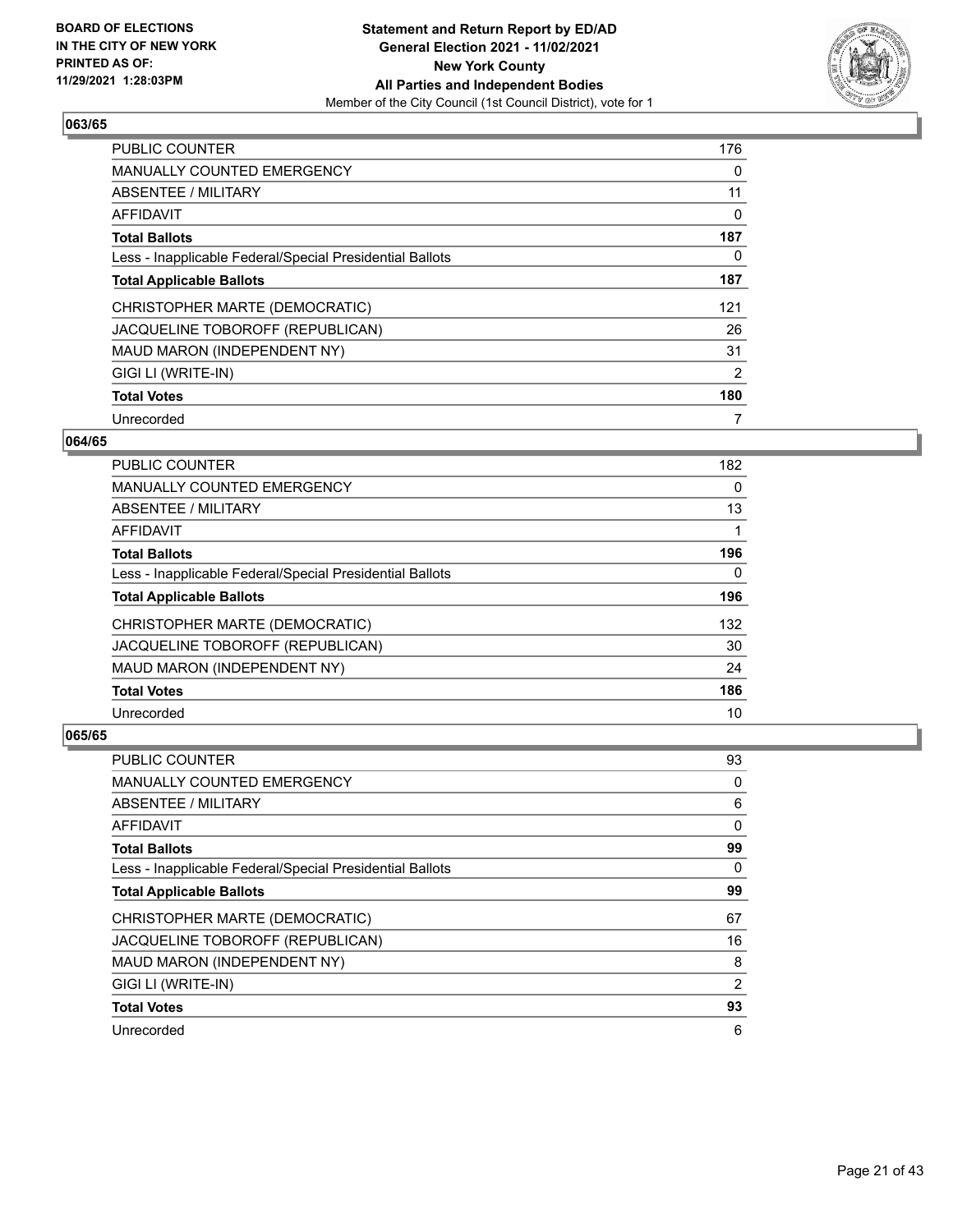

| <b>PUBLIC COUNTER</b>                                    | 81 |
|----------------------------------------------------------|----|
| <b>MANUALLY COUNTED EMERGENCY</b>                        | 0  |
| ABSENTEE / MILITARY                                      | 5  |
| AFFIDAVIT                                                |    |
| <b>Total Ballots</b>                                     | 87 |
| Less - Inapplicable Federal/Special Presidential Ballots | 0  |
| <b>Total Applicable Ballots</b>                          | 87 |
| CHRISTOPHER MARTE (DEMOCRATIC)                           | 60 |
| JACQUELINE TOBOROFF (REPUBLICAN)                         | 14 |
| MAUD MARON (INDEPENDENT NY)                              | 9  |
| <b>Total Votes</b>                                       | 83 |
| Unrecorded                                               | 4  |

#### **067/65**

| <b>PUBLIC COUNTER</b>                                    | 46             |
|----------------------------------------------------------|----------------|
| <b>MANUALLY COUNTED EMERGENCY</b>                        | 0              |
| <b>ABSENTEE / MILITARY</b>                               | 4              |
| <b>AFFIDAVIT</b>                                         |                |
| <b>Total Ballots</b>                                     | 51             |
| Less - Inapplicable Federal/Special Presidential Ballots | 0              |
| <b>Total Applicable Ballots</b>                          | 51             |
| CHRISTOPHER MARTE (DEMOCRATIC)                           | 47             |
| JACQUELINE TOBOROFF (REPUBLICAN)                         |                |
| MAUD MARON (INDEPENDENT NY)                              |                |
| <b>Total Votes</b>                                       | 49             |
| Unrecorded                                               | $\overline{2}$ |

| <b>PUBLIC COUNTER</b>                                    | 169 |
|----------------------------------------------------------|-----|
| <b>MANUALLY COUNTED EMERGENCY</b>                        | 0   |
| ABSENTEE / MILITARY                                      | 15  |
| AFFIDAVIT                                                | 3   |
| <b>Total Ballots</b>                                     | 187 |
| Less - Inapplicable Federal/Special Presidential Ballots | 0   |
| <b>Total Applicable Ballots</b>                          | 187 |
| CHRISTOPHER MARTE (DEMOCRATIC)                           | 151 |
| JACQUELINE TOBOROFF (REPUBLICAN)                         | 18  |
| MAUD MARON (INDEPENDENT NY)                              | 10  |
| DENNY SALAS (WRITE-IN)                                   | 2   |
| GIGI LI (WRITE-IN)                                       | 1   |
| <b>Total Votes</b>                                       | 182 |
| Unrecorded                                               | 5   |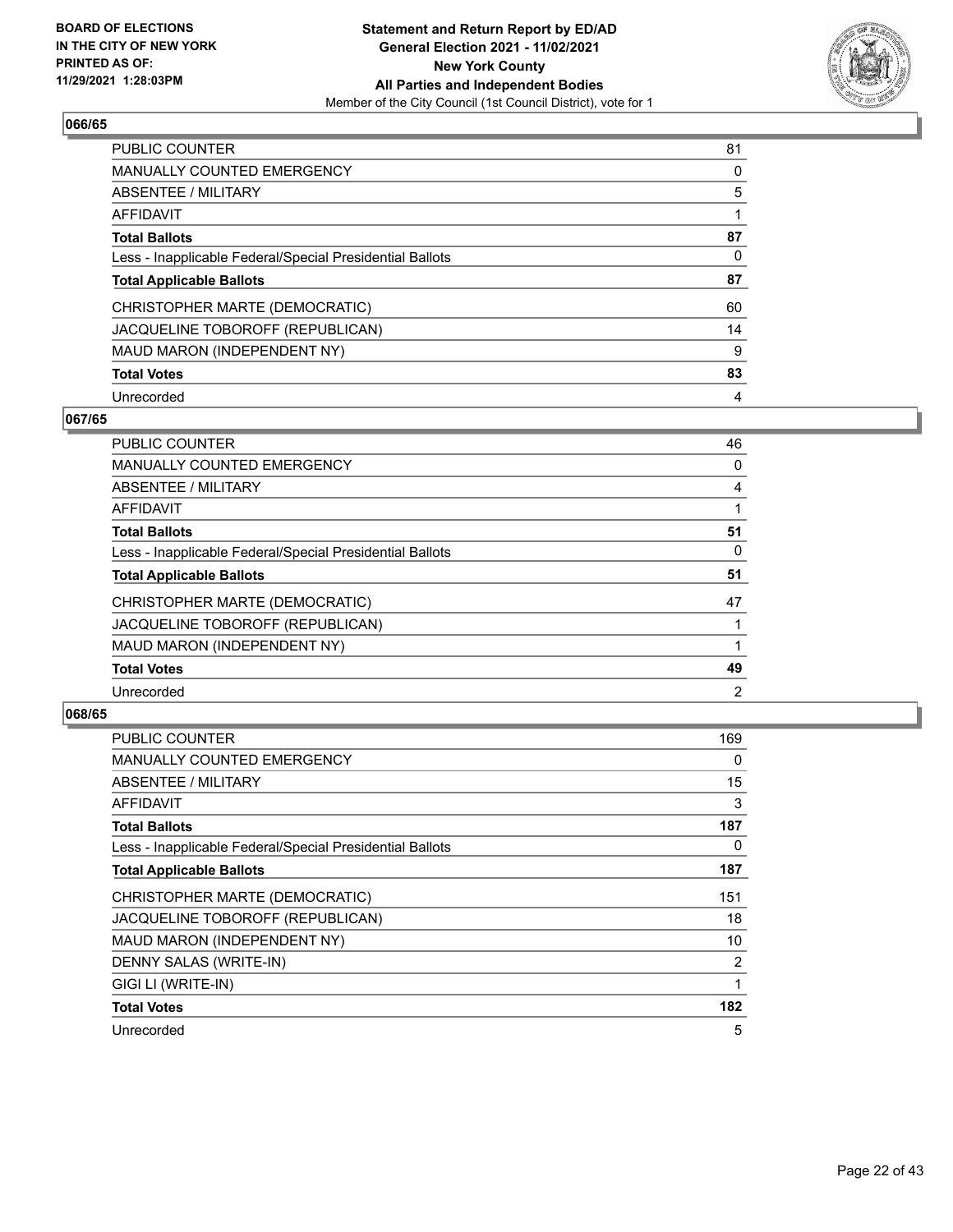

| <b>PUBLIC COUNTER</b>                                    | 121      |
|----------------------------------------------------------|----------|
| <b>MANUALLY COUNTED EMERGENCY</b>                        | $\Omega$ |
| ABSENTEE / MILITARY                                      | 10       |
| <b>AFFIDAVIT</b>                                         |          |
| <b>Total Ballots</b>                                     | 132      |
| Less - Inapplicable Federal/Special Presidential Ballots | 0        |
| <b>Total Applicable Ballots</b>                          | 132      |
| CHRISTOPHER MARTE (DEMOCRATIC)                           | 111      |
| JACQUELINE TOBOROFF (REPUBLICAN)                         | 11       |
| MAUD MARON (INDEPENDENT NY)                              | 8        |
| <b>Total Votes</b>                                       | 130      |
| Unrecorded                                               | 2        |

### **071/65**

| PUBLIC COUNTER                                           | 156 |
|----------------------------------------------------------|-----|
| <b>MANUALLY COUNTED EMERGENCY</b>                        | 0   |
| ABSENTEE / MILITARY                                      | 17  |
| <b>AFFIDAVIT</b>                                         | 1   |
| <b>Total Ballots</b>                                     | 174 |
| Less - Inapplicable Federal/Special Presidential Ballots | 0   |
| <b>Total Applicable Ballots</b>                          | 174 |
| CHRISTOPHER MARTE (DEMOCRATIC)                           | 105 |
| JACQUELINE TOBOROFF (REPUBLICAN)                         | 29  |
| MAUD MARON (INDEPENDENT NY)                              | 22  |
| ANATASIA BOLOTOWSKY (WRITE-IN)                           | 1   |
| DENNY SALAS (WRITE-IN)                                   | 1   |
| JENNY LOW (WRITE-IN)                                     | 1   |
| MARGARET CHIN (WRITE-IN)                                 | 1   |
| UNATTRIBUTABLE WRITE-IN (WRITE-IN)                       | 1   |
| <b>Total Votes</b>                                       | 161 |
| Unrecorded                                               | 13  |

| <b>PUBLIC COUNTER</b>                                    | 146 |
|----------------------------------------------------------|-----|
| MANUALLY COUNTED EMERGENCY                               | 0   |
| ABSENTEE / MILITARY                                      | 11  |
| AFFIDAVIT                                                | 3   |
| <b>Total Ballots</b>                                     | 160 |
| Less - Inapplicable Federal/Special Presidential Ballots | 0   |
| <b>Total Applicable Ballots</b>                          | 160 |
| CHRISTOPHER MARTE (DEMOCRATIC)                           | 119 |
| JACQUELINE TOBOROFF (REPUBLICAN)                         | 14  |
| MAUD MARON (INDEPENDENT NY)                              | 12  |
| <b>Total Votes</b>                                       | 145 |
| Unrecorded                                               | 15  |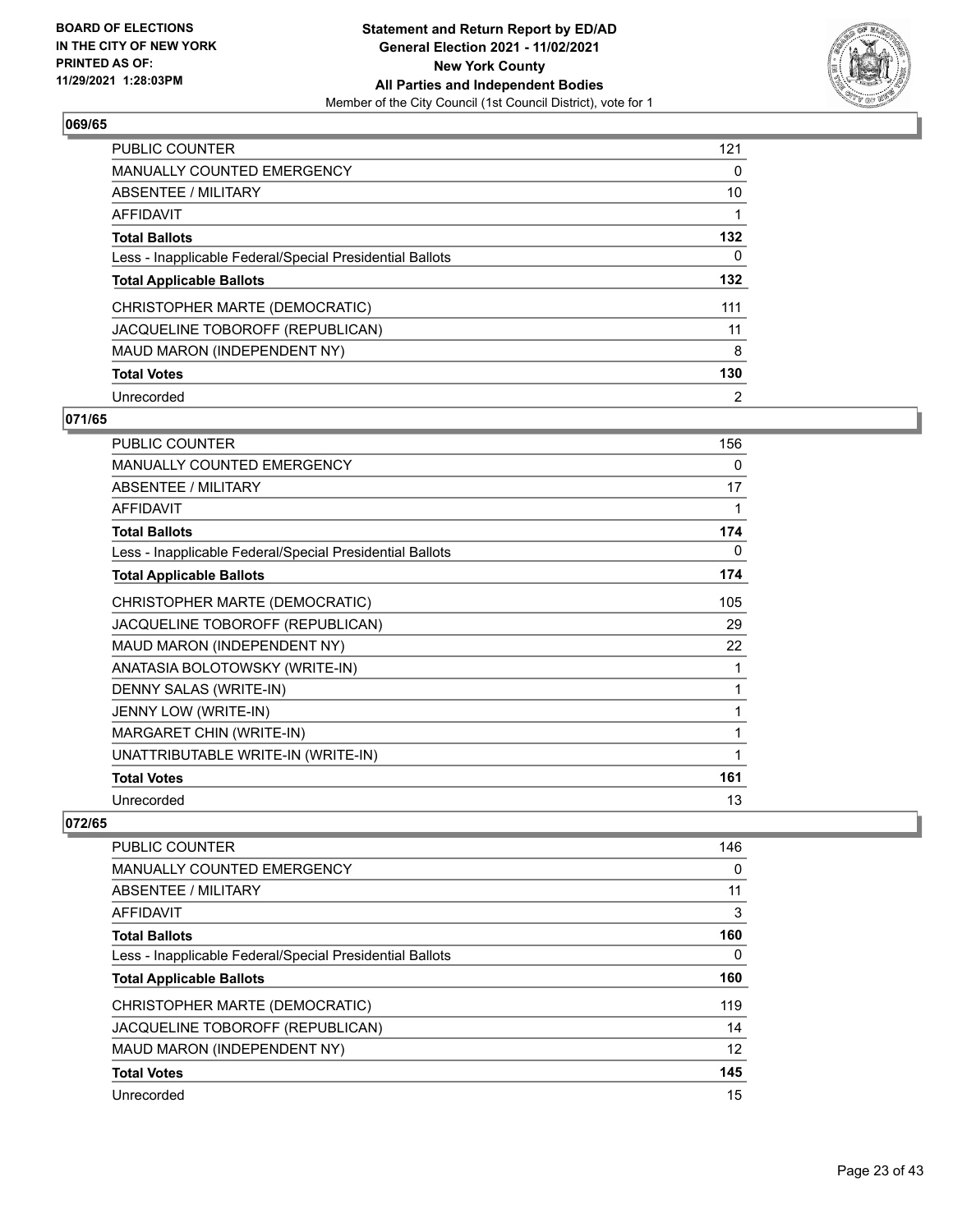

| <b>PUBLIC COUNTER</b>                                    | 133      |
|----------------------------------------------------------|----------|
| <b>MANUALLY COUNTED EMERGENCY</b>                        | $\Omega$ |
| ABSENTEE / MILITARY                                      | 11       |
| AFFIDAVIT                                                | 4        |
| <b>Total Ballots</b>                                     | 148      |
| Less - Inapplicable Federal/Special Presidential Ballots | 0        |
| <b>Total Applicable Ballots</b>                          | 148      |
| CHRISTOPHER MARTE (DEMOCRATIC)                           | 123      |
| JACQUELINE TOBOROFF (REPUBLICAN)                         | 15       |
| MAUD MARON (INDEPENDENT NY)                              | 6        |
| <b>Total Votes</b>                                       | 144      |
| Unrecorded                                               | 4        |

#### **074/65**

| <b>PUBLIC COUNTER</b>                                    | 194      |
|----------------------------------------------------------|----------|
| <b>MANUALLY COUNTED EMERGENCY</b>                        | 0        |
| ABSENTEE / MILITARY                                      | 9        |
| <b>AFFIDAVIT</b>                                         | 7        |
| <b>Total Ballots</b>                                     | 210      |
| Less - Inapplicable Federal/Special Presidential Ballots | $\Omega$ |
| <b>Total Applicable Ballots</b>                          | 210      |
| CHRISTOPHER MARTE (DEMOCRATIC)                           | 167      |
| JACQUELINE TOBOROFF (REPUBLICAN)                         | 17       |
| MAUD MARON (INDEPENDENT NY)                              | 10       |
| UNATTRIBUTABLE WRITE-IN (WRITE-IN)                       |          |
| <b>Total Votes</b>                                       | 195      |
| Unrecorded                                               | 15       |

| PUBLIC COUNTER                                           | 146 |
|----------------------------------------------------------|-----|
| <b>MANUALLY COUNTED EMERGENCY</b>                        | 0   |
| ABSENTEE / MILITARY                                      | 14  |
| AFFIDAVIT                                                | 3   |
| <b>Total Ballots</b>                                     | 163 |
| Less - Inapplicable Federal/Special Presidential Ballots | 0   |
| <b>Total Applicable Ballots</b>                          | 163 |
| CHRISTOPHER MARTE (DEMOCRATIC)                           | 132 |
| JACQUELINE TOBOROFF (REPUBLICAN)                         | 15  |
| MAUD MARON (INDEPENDENT NY)                              | 10  |
| <b>Total Votes</b>                                       | 157 |
| Unrecorded                                               | 6   |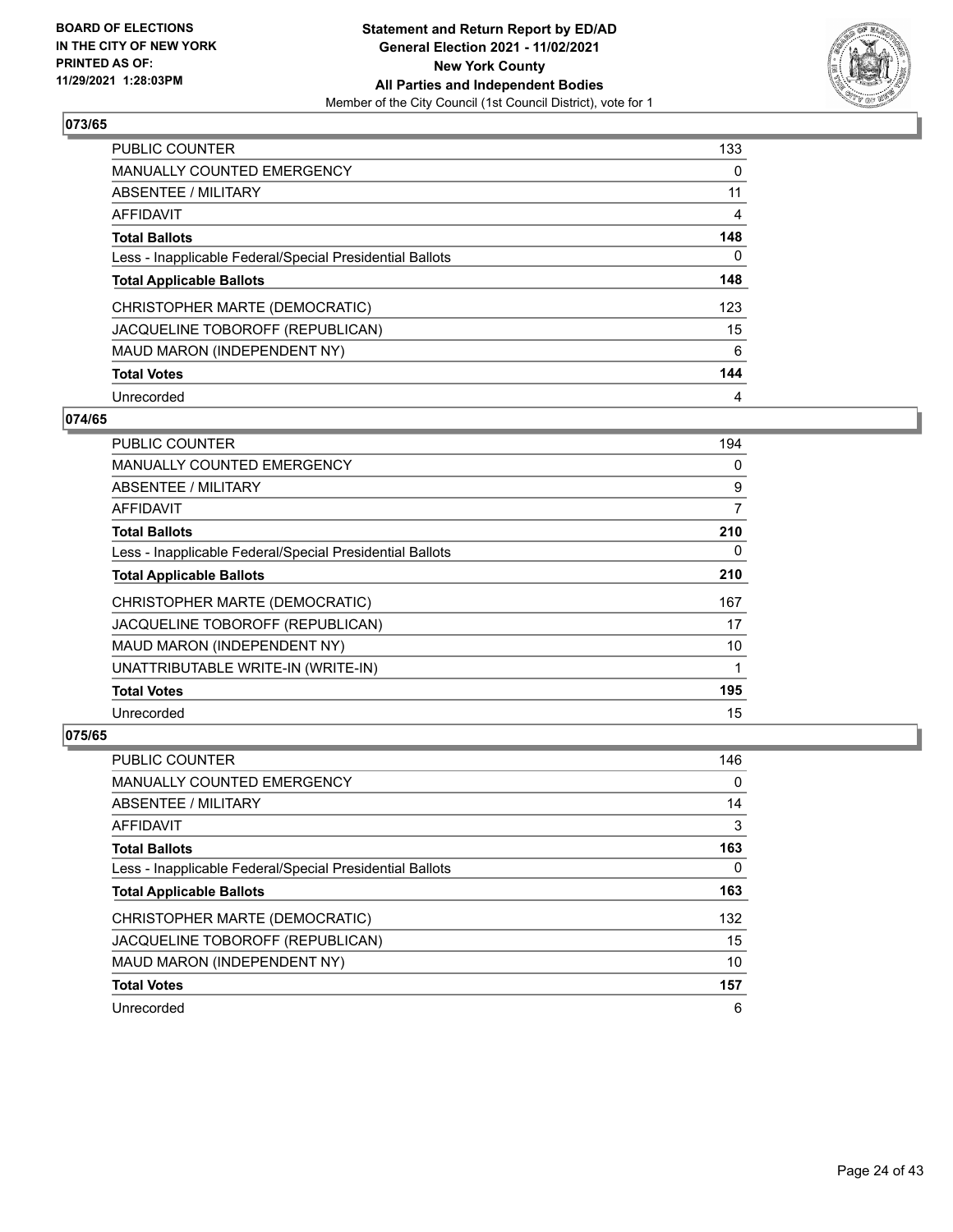

| <b>PUBLIC COUNTER</b>                                    | 196      |
|----------------------------------------------------------|----------|
| <b>MANUALLY COUNTED EMERGENCY</b>                        | $\Omega$ |
| ABSENTEE / MILITARY                                      | 13       |
| AFFIDAVIT                                                | 5        |
| <b>Total Ballots</b>                                     | 214      |
| Less - Inapplicable Federal/Special Presidential Ballots | 0        |
| <b>Total Applicable Ballots</b>                          | 214      |
| CHRISTOPHER MARTE (DEMOCRATIC)                           | 173      |
| JACQUELINE TOBOROFF (REPUBLICAN)                         | 14       |
| MAUD MARON (INDEPENDENT NY)                              | 23       |
| <b>Total Votes</b>                                       | 210      |
| Unrecorded                                               | 4        |

#### **080/65**

| <b>PUBLIC COUNTER</b>                                    | 211 |
|----------------------------------------------------------|-----|
| <b>MANUALLY COUNTED EMERGENCY</b>                        | 0   |
| ABSENTEE / MILITARY                                      | 9   |
| <b>AFFIDAVIT</b>                                         |     |
| <b>Total Ballots</b>                                     | 221 |
| Less - Inapplicable Federal/Special Presidential Ballots | 0   |
| <b>Total Applicable Ballots</b>                          | 221 |
| CHRISTOPHER MARTE (DEMOCRATIC)                           | 184 |
| JACQUELINE TOBOROFF (REPUBLICAN)                         | 15  |
| MAUD MARON (INDEPENDENT NY)                              | 10  |
| <b>Total Votes</b>                                       | 209 |
| Unrecorded                                               | 12  |

# **081/65**

| <b>PUBLIC COUNTER</b>                                    | 195 |
|----------------------------------------------------------|-----|
| <b>MANUALLY COUNTED EMERGENCY</b>                        | 0   |
| ABSENTEE / MILITARY                                      | 12  |
| AFFIDAVIT                                                | 2   |
| <b>Total Ballots</b>                                     | 209 |
| Less - Inapplicable Federal/Special Presidential Ballots | 0   |
| <b>Total Applicable Ballots</b>                          | 209 |
| CHRISTOPHER MARTE (DEMOCRATIC)                           | 163 |
| JACQUELINE TOBOROFF (REPUBLICAN)                         | 16  |
| MAUD MARON (INDEPENDENT NY)                              | 15  |
| <b>Total Votes</b>                                       | 194 |
| Unrecorded                                               | 15  |
| 082/65 COMBINED into: 017/65                             |     |

**084/65 COMBINED into: 017/65**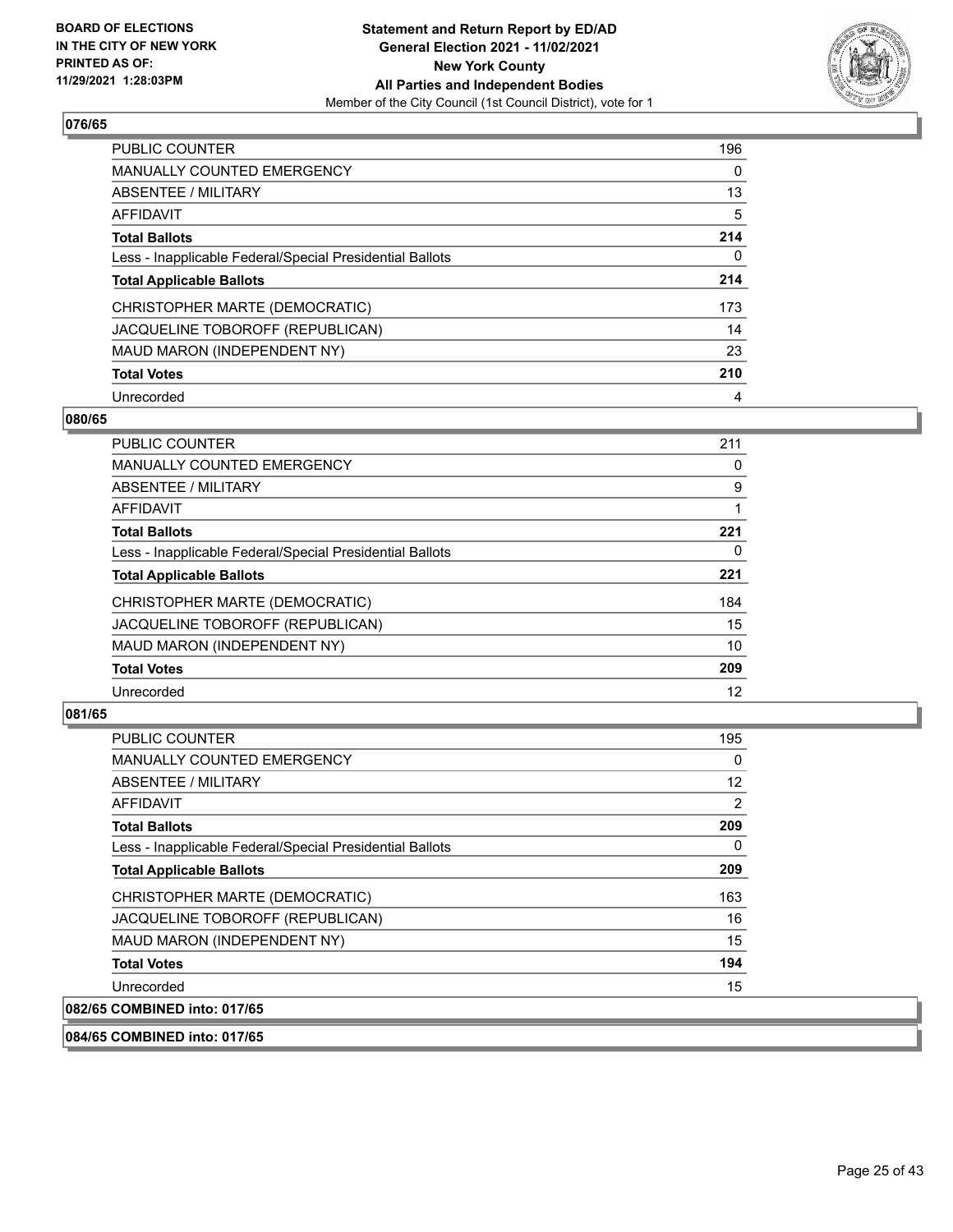

| <b>PUBLIC COUNTER</b>                                    | 161      |
|----------------------------------------------------------|----------|
| <b>MANUALLY COUNTED EMERGENCY</b>                        | $\Omega$ |
| ABSENTEE / MILITARY                                      | 13       |
| <b>AFFIDAVIT</b>                                         | 3        |
| <b>Total Ballots</b>                                     | 177      |
| Less - Inapplicable Federal/Special Presidential Ballots | 0        |
| <b>Total Applicable Ballots</b>                          | 177      |
| CHRISTOPHER MARTE (DEMOCRATIC)                           | 111      |
| JACQUELINE TOBOROFF (REPUBLICAN)                         | 30       |
| MAUD MARON (INDEPENDENT NY)                              | 31       |
| <b>Total Votes</b>                                       | 172      |
| Unrecorded                                               | 5        |

#### **086/65**

| <b>PUBLIC COUNTER</b>                                    | 109      |
|----------------------------------------------------------|----------|
| MANUALLY COUNTED EMERGENCY                               | 0        |
| ABSENTEE / MILITARY                                      | 13       |
| <b>AFFIDAVIT</b>                                         | 3        |
| <b>Total Ballots</b>                                     | 125      |
| Less - Inapplicable Federal/Special Presidential Ballots | $\Omega$ |
| <b>Total Applicable Ballots</b>                          | 125      |
| CHRISTOPHER MARTE (DEMOCRATIC)                           | 83       |
| JACQUELINE TOBOROFF (REPUBLICAN)                         | 23       |
| MAUD MARON (INDEPENDENT NY)                              | 13       |
| <b>Total Votes</b>                                       | 119      |
| Unrecorded                                               | 6        |

| <b>PUBLIC COUNTER</b>                                    | 139      |
|----------------------------------------------------------|----------|
| <b>MANUALLY COUNTED EMERGENCY</b>                        | $\Omega$ |
| ABSENTEE / MILITARY                                      | 15       |
| AFFIDAVIT                                                | 3        |
| <b>Total Ballots</b>                                     | 157      |
| Less - Inapplicable Federal/Special Presidential Ballots | 0        |
| <b>Total Applicable Ballots</b>                          | 157      |
| CHRISTOPHER MARTE (DEMOCRATIC)                           | 113      |
| JACQUELINE TOBOROFF (REPUBLICAN)                         | 20       |
| MAUD MARON (INDEPENDENT NY)                              | 19       |
| <b>Total Votes</b>                                       | 152      |
| Unrecorded                                               | 5        |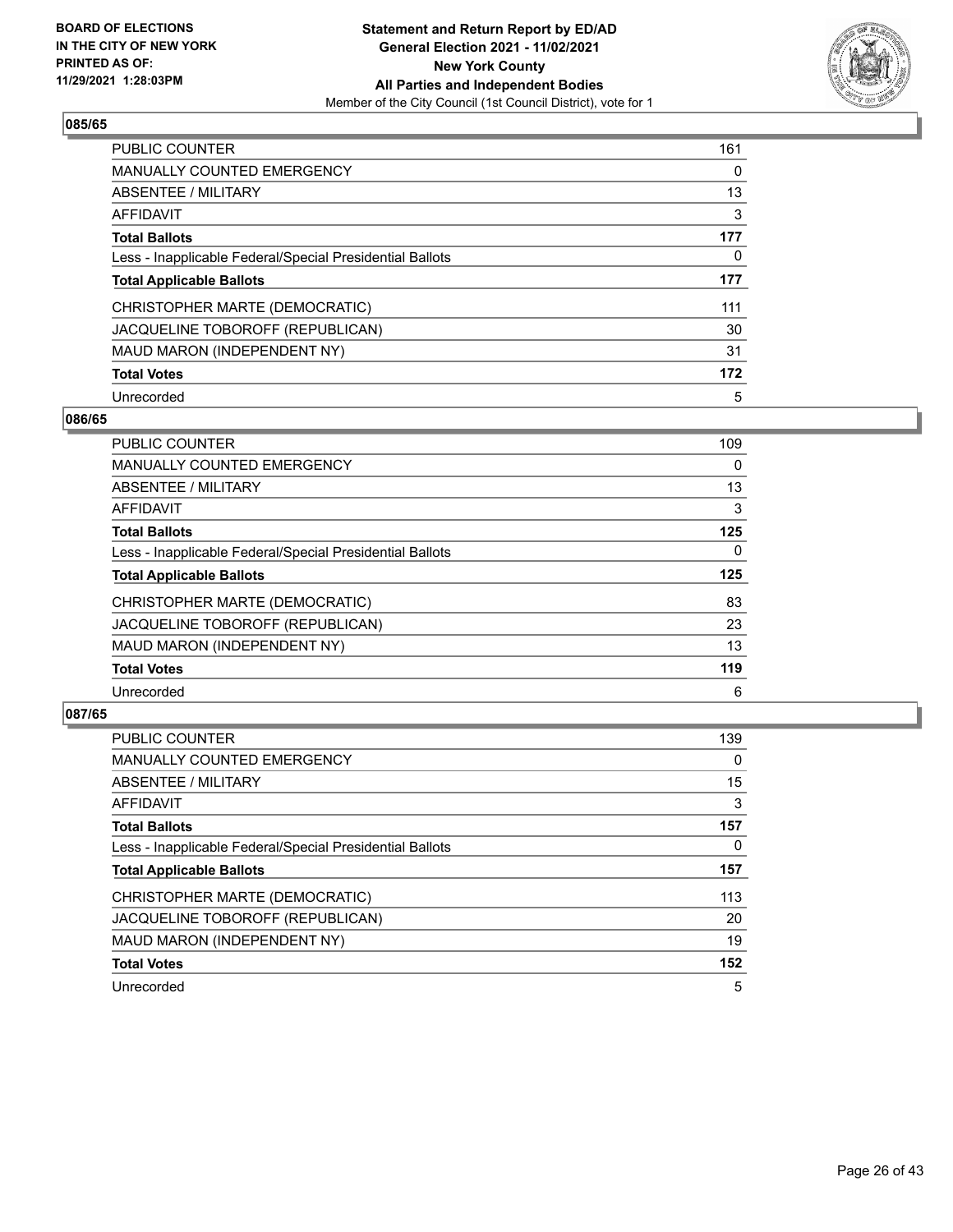

| <b>PUBLIC COUNTER</b>                                    | 213            |
|----------------------------------------------------------|----------------|
| <b>MANUALLY COUNTED EMERGENCY</b>                        | 0              |
| ABSENTEE / MILITARY                                      | 22             |
| <b>AFFIDAVIT</b>                                         | 3              |
| <b>Total Ballots</b>                                     | 238            |
| Less - Inapplicable Federal/Special Presidential Ballots | $\Omega$       |
| <b>Total Applicable Ballots</b>                          | 238            |
| CHRISTOPHER MARTE (DEMOCRATIC)                           | 171            |
| JACQUELINE TOBOROFF (REPUBLICAN)                         | 26             |
| MAUD MARON (INDEPENDENT NY)                              | 33             |
| GIGI LI (WRITE-IN)                                       | $\overline{2}$ |
| <b>Total Votes</b>                                       | 232            |
| Unrecorded                                               | 6              |

# **089/65**

| <b>PUBLIC COUNTER</b>                                    | 131 |
|----------------------------------------------------------|-----|
| <b>MANUALLY COUNTED EMERGENCY</b>                        | 0   |
| ABSENTEE / MILITARY                                      | 11  |
| AFFIDAVIT                                                | 7   |
| <b>Total Ballots</b>                                     | 149 |
| Less - Inapplicable Federal/Special Presidential Ballots | 0   |
|                                                          |     |
| <b>Total Applicable Ballots</b>                          | 149 |
| CHRISTOPHER MARTE (DEMOCRATIC)                           | 92  |
| JACQUELINE TOBOROFF (REPUBLICAN)                         | 27  |
| MAUD MARON (INDEPENDENT NY)                              | 25  |
| <b>Total Votes</b>                                       | 144 |

| <b>PUBLIC COUNTER</b>                                    | 191 |
|----------------------------------------------------------|-----|
| MANUALLY COUNTED EMERGENCY                               | 0   |
| ABSENTEE / MILITARY                                      | 27  |
| AFFIDAVIT                                                | 2   |
| <b>Total Ballots</b>                                     | 220 |
| Less - Inapplicable Federal/Special Presidential Ballots | 0   |
| <b>Total Applicable Ballots</b>                          | 220 |
| CHRISTOPHER MARTE (DEMOCRATIC)                           | 134 |
| JACQUELINE TOBOROFF (REPUBLICAN)                         | 41  |
| MAUD MARON (INDEPENDENT NY)                              | 39  |
| SUSAN LEE (WRITE-IN)                                     |     |
| <b>Total Votes</b>                                       | 215 |
| Unrecorded                                               | 5   |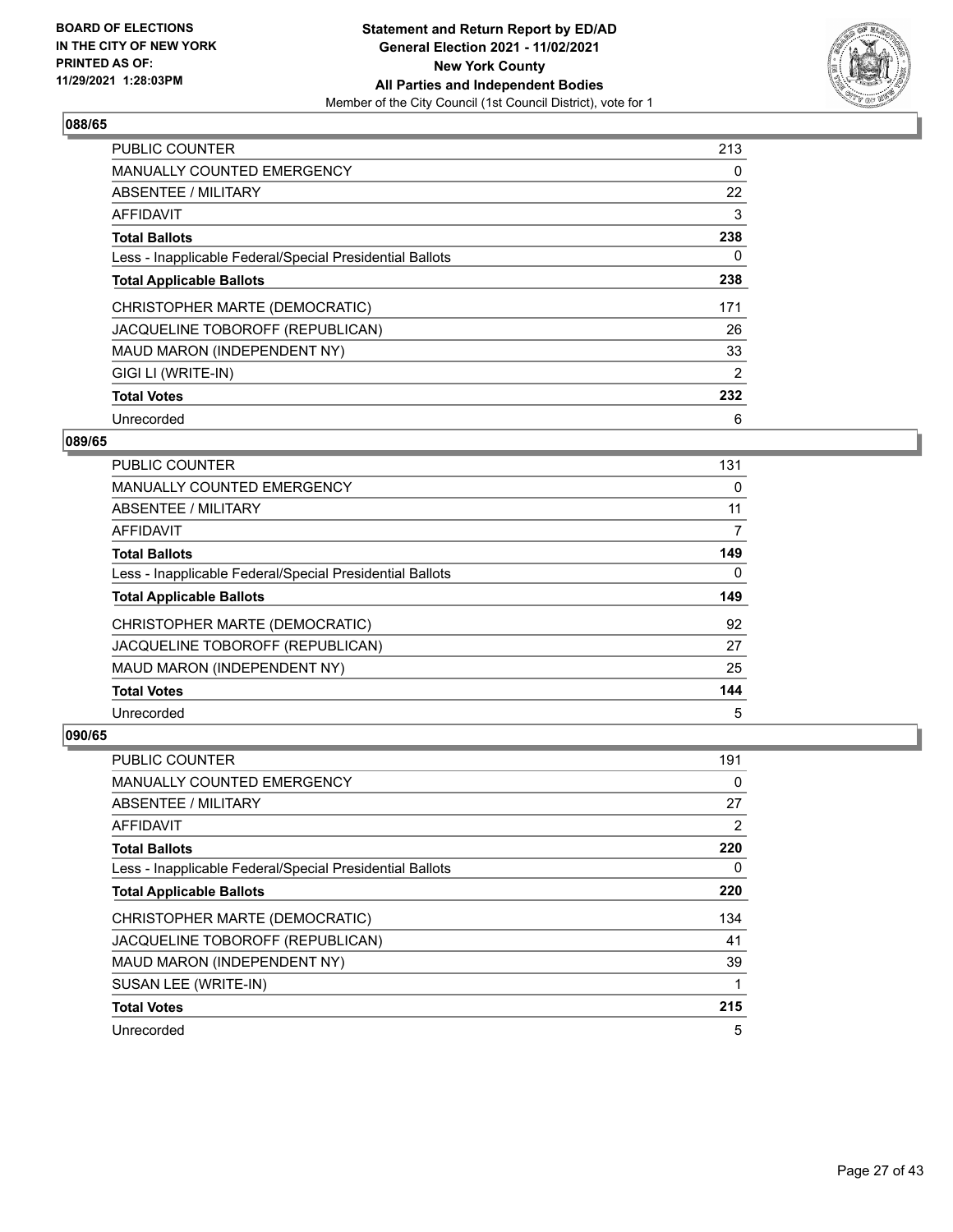

| <b>PUBLIC COUNTER</b>                                    | 132            |
|----------------------------------------------------------|----------------|
| <b>MANUALLY COUNTED EMERGENCY</b>                        | $\Omega$       |
| ABSENTEE / MILITARY                                      | 10             |
| AFFIDAVIT                                                | $\overline{2}$ |
| <b>Total Ballots</b>                                     | 144            |
| Less - Inapplicable Federal/Special Presidential Ballots | 0              |
| <b>Total Applicable Ballots</b>                          | 144            |
| CHRISTOPHER MARTE (DEMOCRATIC)                           | 101            |
| JACQUELINE TOBOROFF (REPUBLICAN)                         | 16             |
| MAUD MARON (INDEPENDENT NY)                              | 20             |
| <b>Total Votes</b>                                       | 137            |
| Unrecorded                                               | 7              |

#### **092/65**

| <b>PUBLIC COUNTER</b>                                    | 107 |
|----------------------------------------------------------|-----|
| MANUALLY COUNTED EMERGENCY                               | 0   |
| ABSENTEE / MILITARY                                      | 19  |
| <b>AFFIDAVIT</b>                                         |     |
| <b>Total Ballots</b>                                     | 127 |
| Less - Inapplicable Federal/Special Presidential Ballots | 0   |
| <b>Total Applicable Ballots</b>                          | 127 |
| CHRISTOPHER MARTE (DEMOCRATIC)                           | 67  |
| JACQUELINE TOBOROFF (REPUBLICAN)                         | 18  |
| MAUD MARON (INDEPENDENT NY)                              | 39  |
| <b>Total Votes</b>                                       | 124 |
| Unrecorded                                               | 3   |

#### **093/65**

| <b>PUBLIC COUNTER</b>                                    | 144         |
|----------------------------------------------------------|-------------|
| <b>MANUALLY COUNTED EMERGENCY</b>                        | 0           |
| ABSENTEE / MILITARY                                      | 11          |
| AFFIDAVIT                                                | $\mathbf 1$ |
| <b>Total Ballots</b>                                     | 156         |
| Less - Inapplicable Federal/Special Presidential Ballots | 0           |
| <b>Total Applicable Ballots</b>                          | 156         |
| CHRISTOPHER MARTE (DEMOCRATIC)                           | 104         |
| JACQUELINE TOBOROFF (REPUBLICAN)                         | 18          |
| MAUD MARON (INDEPENDENT NY)                              | 30          |
| <b>Total Votes</b>                                       | 152         |
| Unrecorded                                               | 4           |
| 094/65 COMBINED into: 017/65                             |             |

**095/65 COMBINED into: 017/65**

**096/65 COMBINED into: 017/65**

#### **097/65 COMBINED into: 017/65**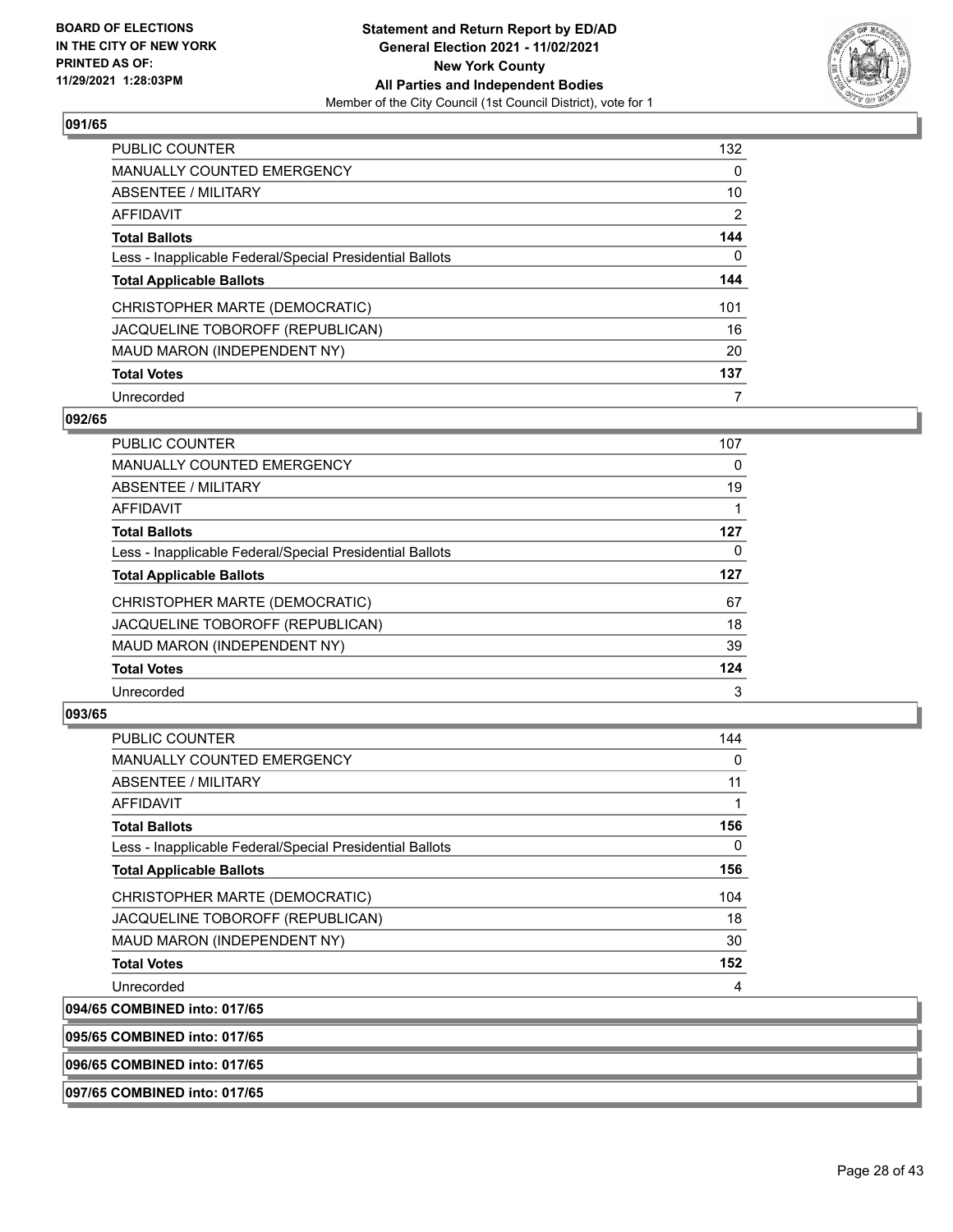

| <b>PUBLIC COUNTER</b>                                    | 70 |
|----------------------------------------------------------|----|
| <b>MANUALLY COUNTED EMERGENCY</b>                        | 0  |
| ABSENTEE / MILITARY                                      | 9  |
| <b>AFFIDAVIT</b>                                         |    |
| <b>Total Ballots</b>                                     | 80 |
| Less - Inapplicable Federal/Special Presidential Ballots | 0  |
| <b>Total Applicable Ballots</b>                          | 80 |
| CHRISTOPHER MARTE (DEMOCRATIC)                           | 65 |
| JACQUELINE TOBOROFF (REPUBLICAN)                         | 4  |
| MAUD MARON (INDEPENDENT NY)                              | 6  |
|                                                          |    |
| <b>Total Votes</b>                                       | 75 |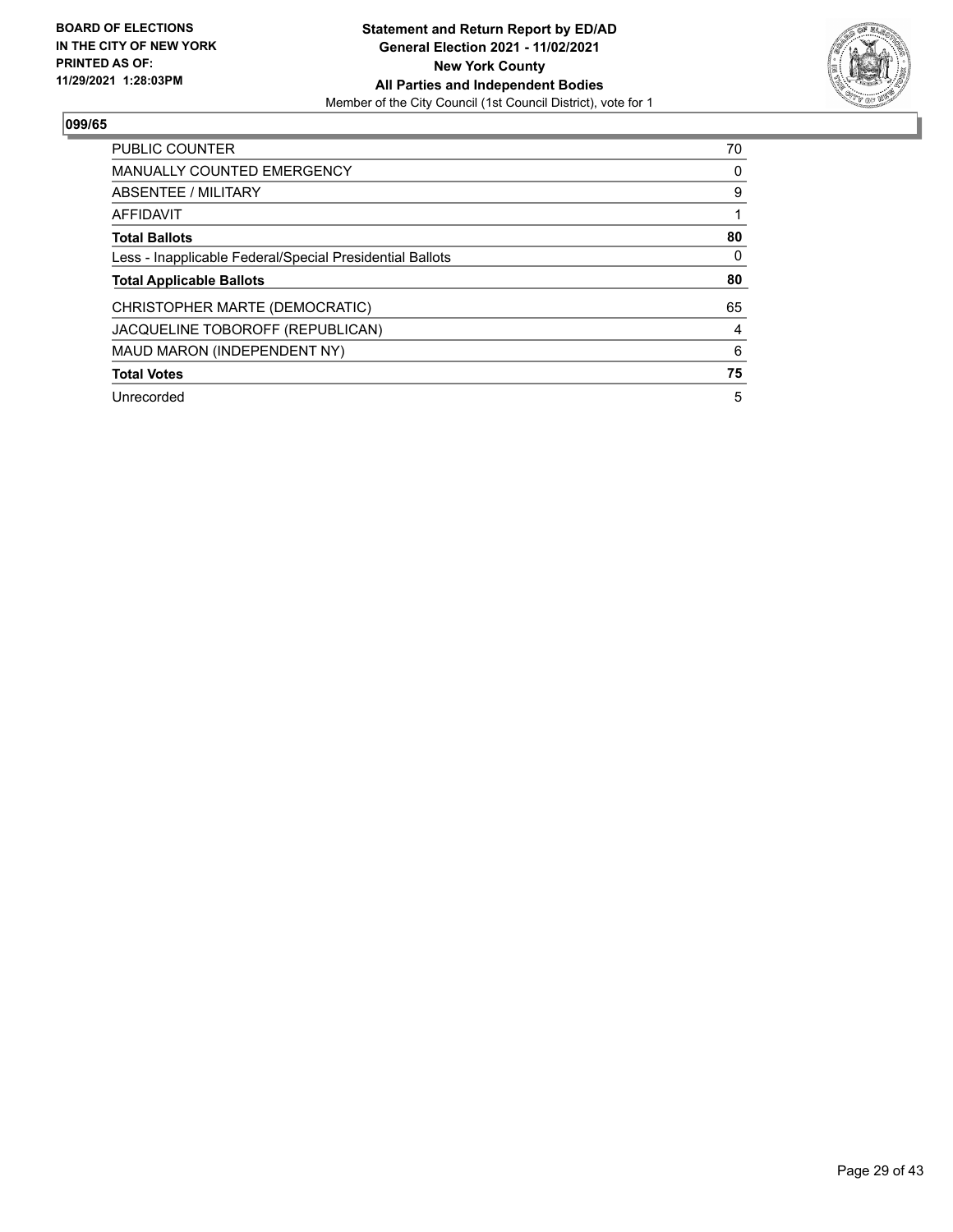

| <b>PUBLIC COUNTER</b>                                    | 217 |
|----------------------------------------------------------|-----|
| <b>MANUALLY COUNTED EMERGENCY</b>                        | 0   |
| ABSENTEE / MILITARY                                      | 15  |
| AFFIDAVIT                                                | 5   |
| <b>Total Ballots</b>                                     | 237 |
| Less - Inapplicable Federal/Special Presidential Ballots | 0   |
| <b>Total Applicable Ballots</b>                          | 237 |
| CHRISTOPHER MARTE (DEMOCRATIC)                           | 155 |
| JACQUELINE TOBOROFF (REPUBLICAN)                         | 32  |
| MAUD MARON (INDEPENDENT NY)                              | 40  |
| <b>Total Votes</b>                                       | 227 |
| Unrecorded                                               | 10  |

#### **002/66**

| <b>PUBLIC COUNTER</b>                                    | 153      |
|----------------------------------------------------------|----------|
| <b>MANUALLY COUNTED EMERGENCY</b>                        | 0        |
| ABSENTEE / MILITARY                                      | 32       |
| <b>AFFIDAVIT</b>                                         | 5        |
| <b>Total Ballots</b>                                     | 190      |
| Less - Inapplicable Federal/Special Presidential Ballots | $\Omega$ |
| <b>Total Applicable Ballots</b>                          | 190      |
| CHRISTOPHER MARTE (DEMOCRATIC)                           | 117      |
| JACQUELINE TOBOROFF (REPUBLICAN)                         | 30       |
| MAUD MARON (INDEPENDENT NY)                              | 34       |
| <b>Total Votes</b>                                       | 181      |
| Unrecorded                                               | 9        |

| <b>PUBLIC COUNTER</b>                                    | 268      |
|----------------------------------------------------------|----------|
| <b>MANUALLY COUNTED EMERGENCY</b>                        | $\Omega$ |
| ABSENTEE / MILITARY                                      | 26       |
| AFFIDAVIT                                                | 7        |
| <b>Total Ballots</b>                                     | 301      |
| Less - Inapplicable Federal/Special Presidential Ballots | 0        |
| <b>Total Applicable Ballots</b>                          | 301      |
| CHRISTOPHER MARTE (DEMOCRATIC)                           | 181      |
| JACQUELINE TOBOROFF (REPUBLICAN)                         | 52       |
| MAUD MARON (INDEPENDENT NY)                              | 56       |
| <b>Total Votes</b>                                       | 289      |
| Unrecorded                                               | 12       |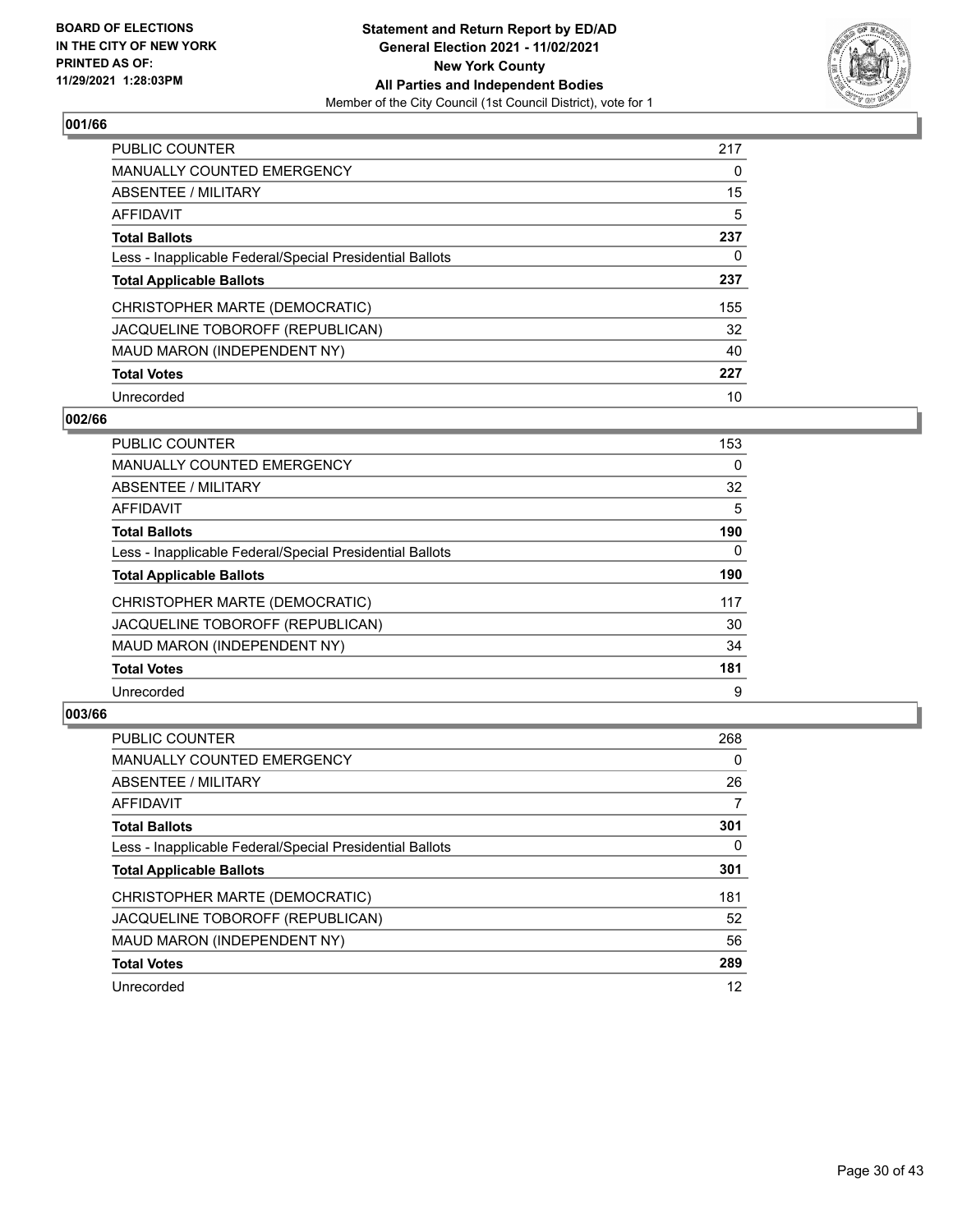

| <b>PUBLIC COUNTER</b>                                    | 156      |
|----------------------------------------------------------|----------|
| <b>MANUALLY COUNTED EMERGENCY</b>                        | $\Omega$ |
| ABSENTEE / MILITARY                                      | 19       |
| <b>AFFIDAVIT</b>                                         |          |
| <b>Total Ballots</b>                                     | 176      |
| Less - Inapplicable Federal/Special Presidential Ballots | 0        |
| <b>Total Applicable Ballots</b>                          | 176      |
| CHRISTOPHER MARTE (DEMOCRATIC)                           | 101      |
| JACQUELINE TOBOROFF (REPUBLICAN)                         | 22       |
| MAUD MARON (INDEPENDENT NY)                              | 45       |
| <b>Total Votes</b>                                       | 168      |
| Unrecorded                                               | 8        |

#### **005/66**

| <b>PUBLIC COUNTER</b>                                    | 149 |
|----------------------------------------------------------|-----|
| <b>MANUALLY COUNTED EMERGENCY</b>                        | 0   |
| ABSENTEE / MILITARY                                      | 17  |
| <b>AFFIDAVIT</b>                                         |     |
| <b>Total Ballots</b>                                     | 167 |
| Less - Inapplicable Federal/Special Presidential Ballots | 0   |
| <b>Total Applicable Ballots</b>                          | 167 |
| CHRISTOPHER MARTE (DEMOCRATIC)                           | 111 |
| JACQUELINE TOBOROFF (REPUBLICAN)                         | 25  |
| MAUD MARON (INDEPENDENT NY)                              | 27  |
| <b>Total Votes</b>                                       | 163 |
| Unrecorded                                               | 4   |

| <b>PUBLIC COUNTER</b>                                    | 206      |
|----------------------------------------------------------|----------|
| <b>MANUALLY COUNTED EMERGENCY</b>                        | 0        |
| ABSENTEE / MILITARY                                      | 13       |
| AFFIDAVIT                                                | 1        |
| <b>Total Ballots</b>                                     | 220      |
| Less - Inapplicable Federal/Special Presidential Ballots | $\Omega$ |
| <b>Total Applicable Ballots</b>                          | 220      |
| CHRISTOPHER MARTE (DEMOCRATIC)                           | 142      |
| JACQUELINE TOBOROFF (REPUBLICAN)                         | 24       |
| MAUD MARON (INDEPENDENT NY)                              | 43       |
| DENNY SALAS (WRITE-IN)                                   | 1        |
| <b>Total Votes</b>                                       | 210      |
| Unrecorded                                               | 10       |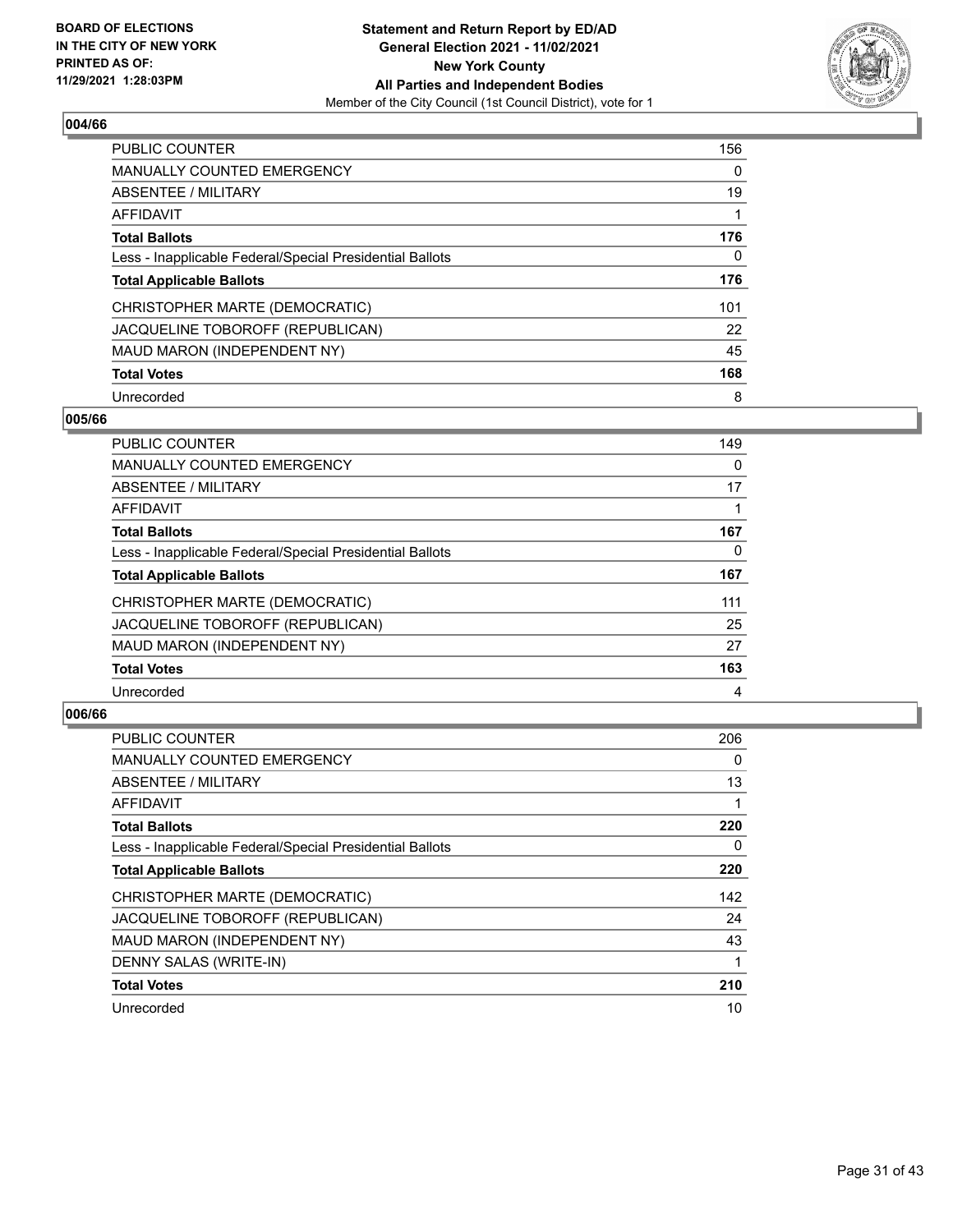

| <b>PUBLIC COUNTER</b>                                    | 224      |
|----------------------------------------------------------|----------|
| <b>MANUALLY COUNTED EMERGENCY</b>                        | $\Omega$ |
| ABSENTEE / MILITARY                                      | 31       |
| <b>AFFIDAVIT</b>                                         | 2        |
| <b>Total Ballots</b>                                     | 257      |
| Less - Inapplicable Federal/Special Presidential Ballots | 0        |
| <b>Total Applicable Ballots</b>                          | 257      |
| CHRISTOPHER MARTE (DEMOCRATIC)                           | 159      |
| JACQUELINE TOBOROFF (REPUBLICAN)                         | 36       |
| MAUD MARON (INDEPENDENT NY)                              | 58       |
| <b>Total Votes</b>                                       | 253      |
| Unrecorded                                               | 4        |

#### **008/66**

| <b>PUBLIC COUNTER</b>                                    | 293 |
|----------------------------------------------------------|-----|
| MANUALLY COUNTED EMERGENCY                               | 0   |
| ABSENTEE / MILITARY                                      | 36  |
| AFFIDAVIT                                                | 2   |
| <b>Total Ballots</b>                                     | 331 |
| Less - Inapplicable Federal/Special Presidential Ballots | 0   |
| <b>Total Applicable Ballots</b>                          | 331 |
| CHRISTOPHER MARTE (DEMOCRATIC)                           | 227 |
| JACQUELINE TOBOROFF (REPUBLICAN)                         | 27  |
| MAUD MARON (INDEPENDENT NY)                              | 57  |
| DEREK ANDREW CHIN (WRITE-IN)                             |     |
| <b>Total Votes</b>                                       | 312 |
| Unrecorded                                               | 19  |

| PUBLIC COUNTER                                           | 289 |
|----------------------------------------------------------|-----|
| <b>MANUALLY COUNTED EMERGENCY</b>                        | 0   |
| ABSENTEE / MILITARY                                      | 28  |
| AFFIDAVIT                                                |     |
| <b>Total Ballots</b>                                     | 318 |
| Less - Inapplicable Federal/Special Presidential Ballots | 0   |
| <b>Total Applicable Ballots</b>                          | 318 |
| CHRISTOPHER MARTE (DEMOCRATIC)                           | 224 |
| JACQUELINE TOBOROFF (REPUBLICAN)                         | 25  |
| MAUD MARON (INDEPENDENT NY)                              | 63  |
| <b>Total Votes</b>                                       | 312 |
| Unrecorded                                               | 6   |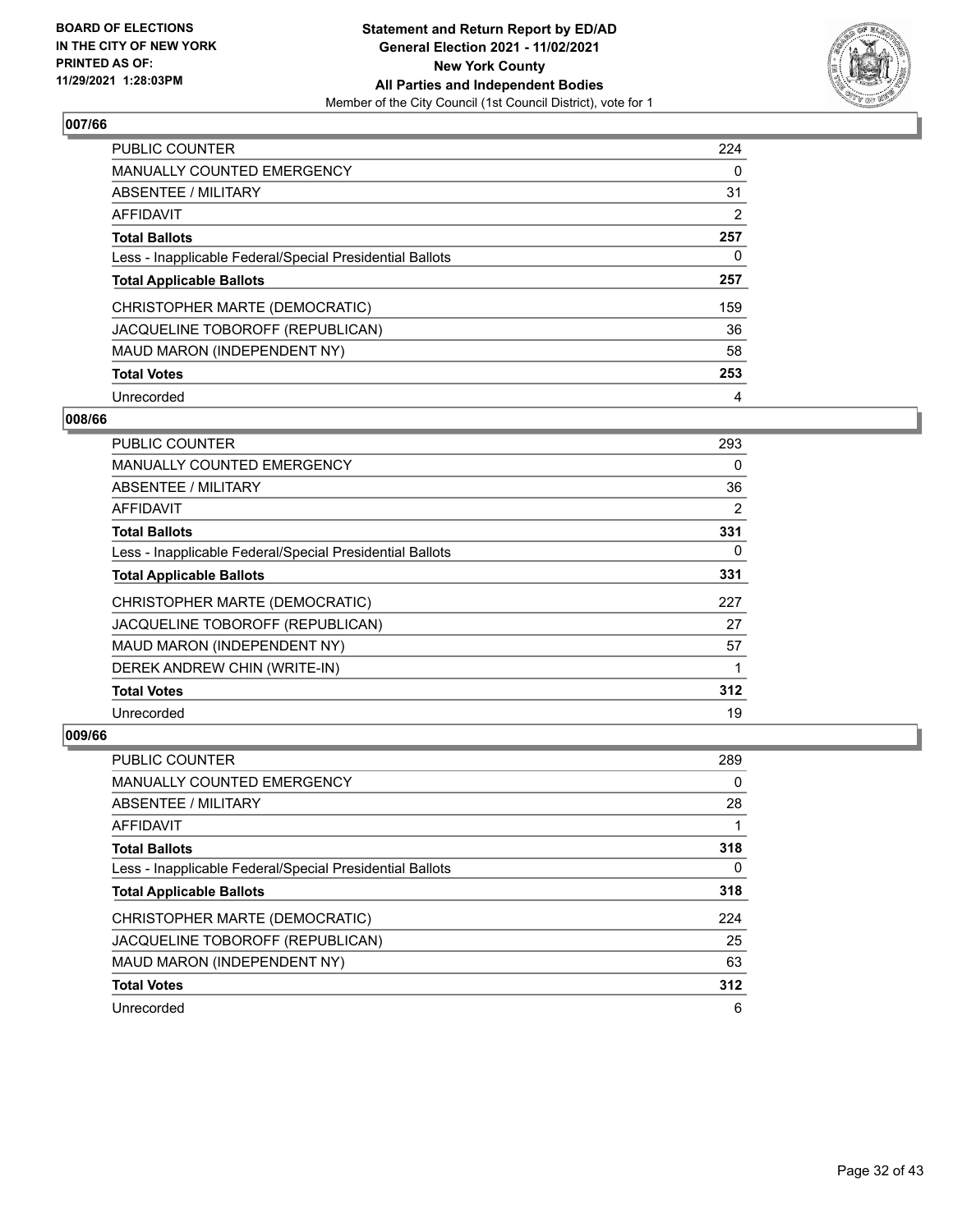

| <b>PUBLIC COUNTER</b>                                    | 179      |
|----------------------------------------------------------|----------|
| <b>MANUALLY COUNTED EMERGENCY</b>                        | $\Omega$ |
| ABSENTEE / MILITARY                                      | 19       |
| AFFIDAVIT                                                | $\Omega$ |
| <b>Total Ballots</b>                                     | 198      |
| Less - Inapplicable Federal/Special Presidential Ballots | 0        |
| <b>Total Applicable Ballots</b>                          | 198      |
| CHRISTOPHER MARTE (DEMOCRATIC)                           | 158      |
| JACQUELINE TOBOROFF (REPUBLICAN)                         | 10       |
| MAUD MARON (INDEPENDENT NY)                              | 25       |
| <b>Total Votes</b>                                       | 193      |
| Unrecorded                                               | 5        |

# **011/66**

| <b>PUBLIC COUNTER</b>                                    | 270      |
|----------------------------------------------------------|----------|
| <b>MANUALLY COUNTED EMERGENCY</b>                        | $\Omega$ |
| <b>ABSENTEE / MILITARY</b>                               | 53       |
| <b>AFFIDAVIT</b>                                         | 0        |
| <b>Total Ballots</b>                                     | 323      |
| Less - Inapplicable Federal/Special Presidential Ballots | $\Omega$ |
| <b>Total Applicable Ballots</b>                          | 323      |
| CHRISTOPHER MARTE (DEMOCRATIC)                           | 230      |
| JACQUELINE TOBOROFF (REPUBLICAN)                         | 39       |
| MAUD MARON (INDEPENDENT NY)                              | 36       |
| <b>Total Votes</b>                                       | 305      |
| Unrecorded                                               | 18       |

| <b>PUBLIC COUNTER</b>                                    | 268      |
|----------------------------------------------------------|----------|
| <b>MANUALLY COUNTED EMERGENCY</b>                        | $\Omega$ |
| ABSENTEE / MILITARY                                      | 44       |
| AFFIDAVIT                                                | 4        |
| <b>Total Ballots</b>                                     | 316      |
| Less - Inapplicable Federal/Special Presidential Ballots | $\Omega$ |
| <b>Total Applicable Ballots</b>                          | 316      |
| CHRISTOPHER MARTE (DEMOCRATIC)                           | 189      |
| JACQUELINE TOBOROFF (REPUBLICAN)                         | 47       |
| MAUD MARON (INDEPENDENT NY)                              | 69       |
| MICHAEL LEWYN (WRITE-IN)                                 |          |
| <b>Total Votes</b>                                       | 306      |
| Unrecorded                                               | 10       |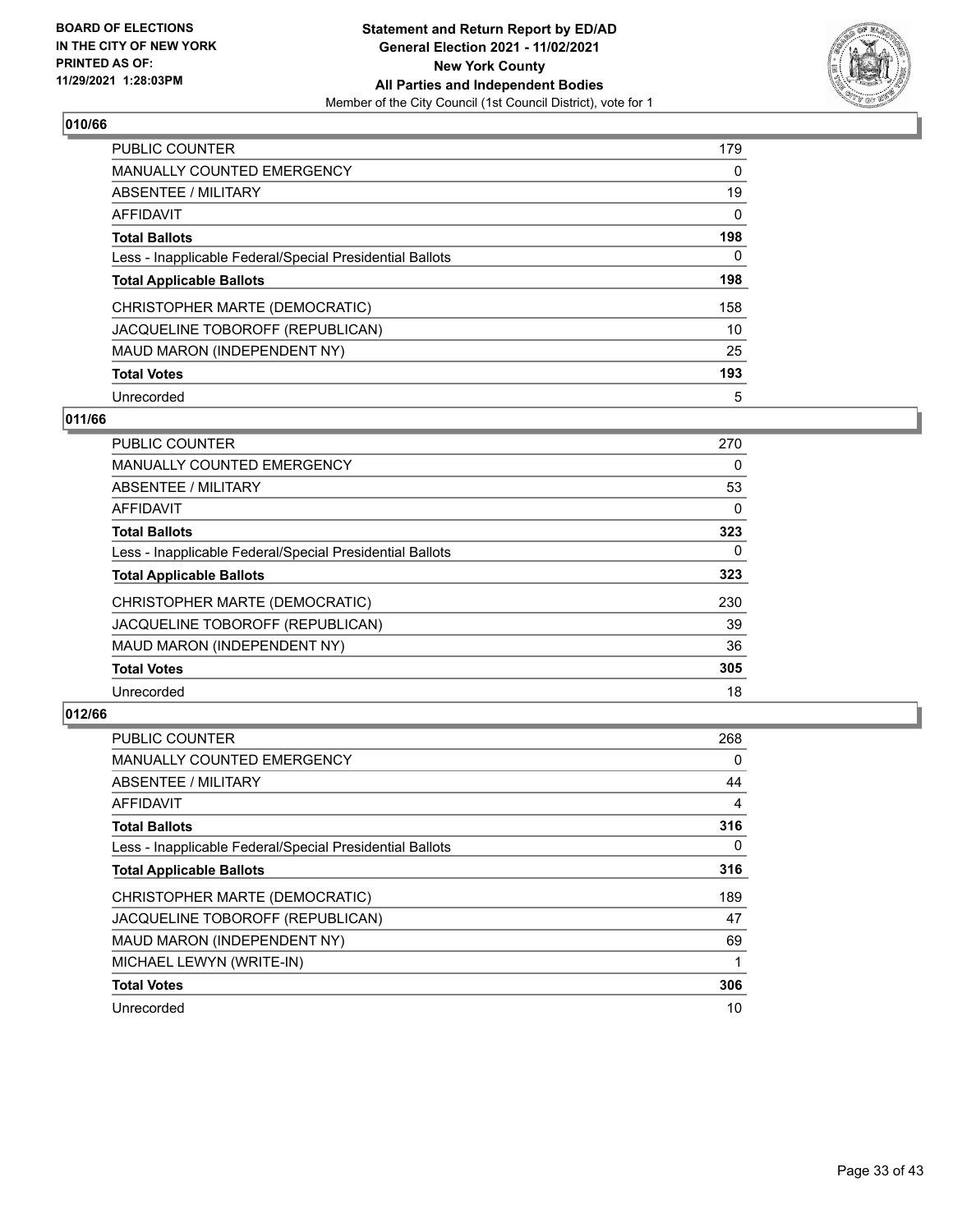

| PUBLIC COUNTER                                           | 191      |
|----------------------------------------------------------|----------|
| <b>MANUALLY COUNTED EMERGENCY</b>                        | $\Omega$ |
| ABSENTEE / MILITARY                                      | 28       |
| AFFIDAVIT                                                |          |
| <b>Total Ballots</b>                                     | 220      |
| Less - Inapplicable Federal/Special Presidential Ballots | 0        |
| <b>Total Applicable Ballots</b>                          | 220      |
| CHRISTOPHER MARTE (DEMOCRATIC)                           | 148      |
| JACQUELINE TOBOROFF (REPUBLICAN)                         | 32       |
| MAUD MARON (INDEPENDENT NY)                              | 32       |
| <b>Total Votes</b>                                       | 212      |
| Unrecorded                                               | 8        |

#### **014/66**

| <b>PUBLIC COUNTER</b>                                    | 125            |
|----------------------------------------------------------|----------------|
| MANUALLY COUNTED EMERGENCY                               | $\Omega$       |
| ABSENTEE / MILITARY                                      | 18             |
| <b>AFFIDAVIT</b>                                         | $\Omega$       |
| <b>Total Ballots</b>                                     | 143            |
| Less - Inapplicable Federal/Special Presidential Ballots | $\Omega$       |
| <b>Total Applicable Ballots</b>                          | 143            |
| CHRISTOPHER MARTE (DEMOCRATIC)                           | 114            |
| JACQUELINE TOBOROFF (REPUBLICAN)                         | 11             |
| MAUD MARON (INDEPENDENT NY)                              | 16             |
| <b>Total Votes</b>                                       | 141            |
| Unrecorded                                               | $\overline{2}$ |

| <b>PUBLIC COUNTER</b>                                    | 146            |
|----------------------------------------------------------|----------------|
| <b>MANUALLY COUNTED EMERGENCY</b>                        | $\Omega$       |
| ABSENTEE / MILITARY                                      | 18             |
| <b>AFFIDAVIT</b>                                         | $\overline{2}$ |
| <b>Total Ballots</b>                                     | 166            |
| Less - Inapplicable Federal/Special Presidential Ballots | 0              |
| <b>Total Applicable Ballots</b>                          | 166            |
| CHRISTOPHER MARTE (DEMOCRATIC)                           | 119            |
| JACQUELINE TOBOROFF (REPUBLICAN)                         | 10             |
| MAUD MARON (INDEPENDENT NY)                              | 34             |
| <b>Total Votes</b>                                       | 163            |
| Unrecorded                                               | 3              |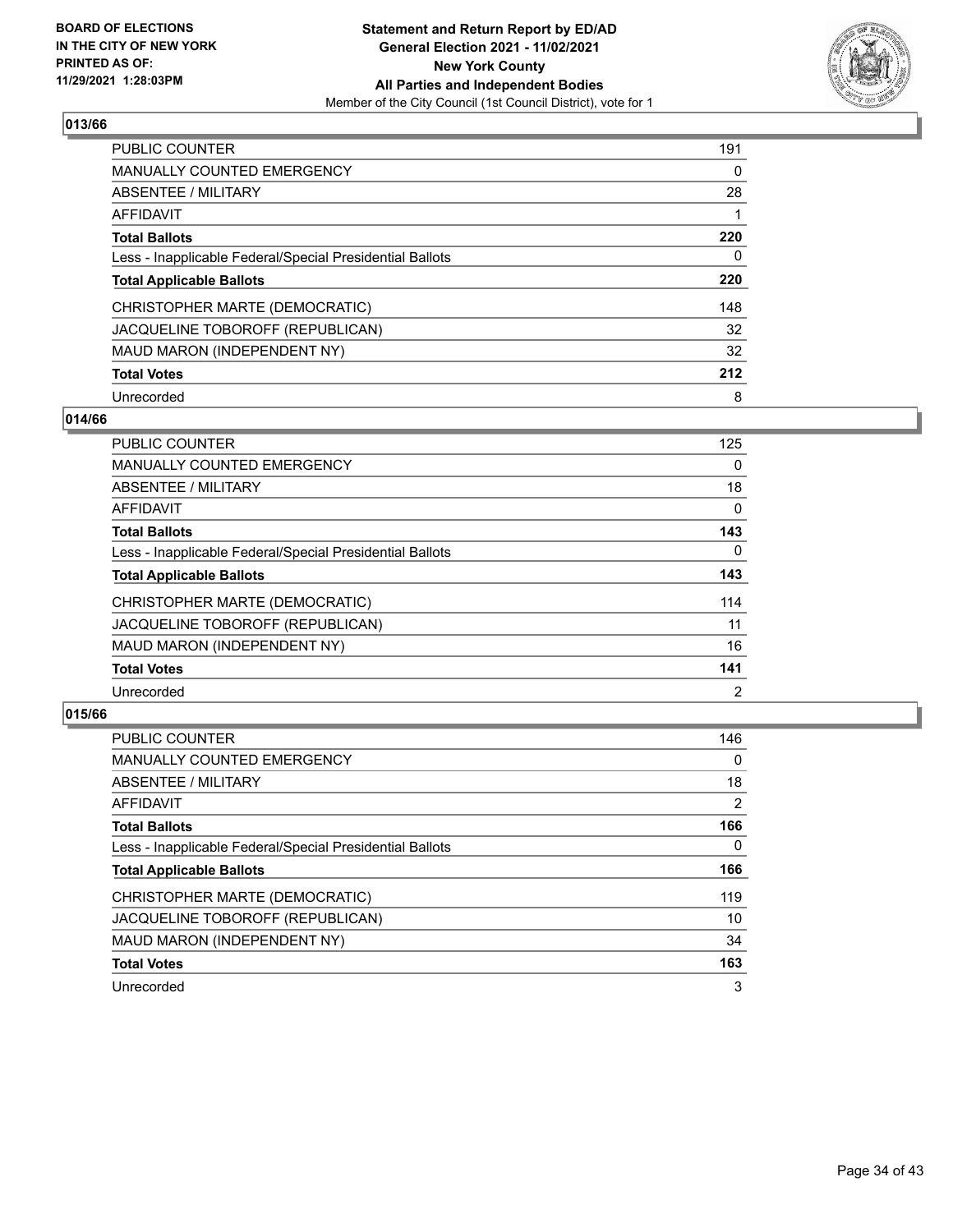

| <b>PUBLIC COUNTER</b>                                    | 21             |
|----------------------------------------------------------|----------------|
| <b>MANUALLY COUNTED EMERGENCY</b>                        | 0              |
| ABSENTEE / MILITARY                                      | 0              |
| <b>AFFIDAVIT</b>                                         | 0              |
| <b>Total Ballots</b>                                     | 21             |
| Less - Inapplicable Federal/Special Presidential Ballots | 0              |
| <b>Total Applicable Ballots</b>                          | 21             |
| CHRISTOPHER MARTE (DEMOCRATIC)                           | 13             |
| JACQUELINE TOBOROFF (REPUBLICAN)                         | 2              |
| MAUD MARON (INDEPENDENT NY)                              | 4              |
| <b>Total Votes</b>                                       | 19             |
| Unrecorded                                               | $\overline{2}$ |

# **017/66 COMBINED into: 016/66**

# **018/66**

| <b>PUBLIC COUNTER</b>                                    | 278            |
|----------------------------------------------------------|----------------|
| <b>MANUALLY COUNTED EMERGENCY</b>                        | 0              |
| ABSENTEE / MILITARY                                      | 26             |
| AFFIDAVIT                                                | 0              |
| <b>Total Ballots</b>                                     | 304            |
| Less - Inapplicable Federal/Special Presidential Ballots | 0              |
| <b>Total Applicable Ballots</b>                          | 304            |
| CHRISTOPHER MARTE (DEMOCRATIC)                           | 253            |
| JACQUELINE TOBOROFF (REPUBLICAN)                         | 26             |
| MAUD MARON (INDEPENDENT NY)                              | 23             |
| <b>Total Votes</b>                                       | 302            |
| Unrecorded                                               | $\overline{2}$ |

| <b>PUBLIC COUNTER</b>                                    | 247 |
|----------------------------------------------------------|-----|
| <b>MANUALLY COUNTED EMERGENCY</b>                        | 0   |
| ABSENTEE / MILITARY                                      | 37  |
| AFFIDAVIT                                                |     |
| <b>Total Ballots</b>                                     | 285 |
| Less - Inapplicable Federal/Special Presidential Ballots | 0   |
| <b>Total Applicable Ballots</b>                          | 285 |
| CHRISTOPHER MARTE (DEMOCRATIC)                           | 236 |
| JACQUELINE TOBOROFF (REPUBLICAN)                         | 20  |
| MAUD MARON (INDEPENDENT NY)                              | 21  |
| <b>Total Votes</b>                                       | 277 |
| Unrecorded                                               | 8   |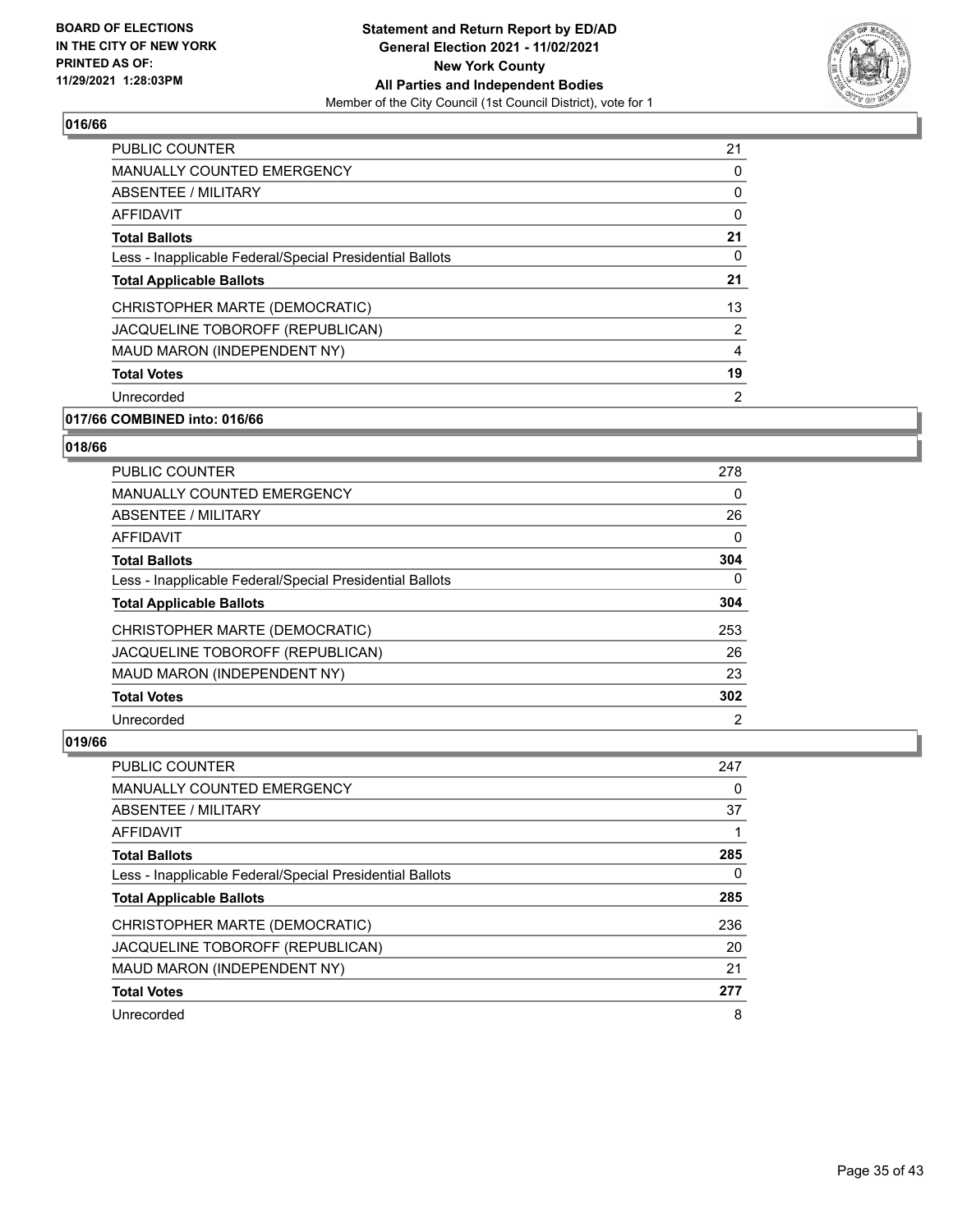

| <b>PUBLIC COUNTER</b>                                    | 151      |
|----------------------------------------------------------|----------|
| <b>MANUALLY COUNTED EMERGENCY</b>                        | $\Omega$ |
| ABSENTEE / MILITARY                                      | 13       |
| <b>AFFIDAVIT</b>                                         |          |
| <b>Total Ballots</b>                                     | 165      |
| Less - Inapplicable Federal/Special Presidential Ballots | 0        |
| <b>Total Applicable Ballots</b>                          | 165      |
| CHRISTOPHER MARTE (DEMOCRATIC)                           | 136      |
| JACQUELINE TOBOROFF (REPUBLICAN)                         | 13       |
| MAUD MARON (INDEPENDENT NY)                              | 12       |
| <b>Total Votes</b>                                       | 161      |
| Unrecorded                                               | 4        |

#### **021/66**

| <b>PUBLIC COUNTER</b>                                    | 250            |
|----------------------------------------------------------|----------------|
| <b>MANUALLY COUNTED EMERGENCY</b>                        | 0              |
| <b>ABSENTEE / MILITARY</b>                               | 19             |
| <b>AFFIDAVIT</b>                                         | $\overline{2}$ |
| <b>Total Ballots</b>                                     | 271            |
| Less - Inapplicable Federal/Special Presidential Ballots | 0              |
| <b>Total Applicable Ballots</b>                          | 271            |
| CHRISTOPHER MARTE (DEMOCRATIC)                           | 200            |
| JACQUELINE TOBOROFF (REPUBLICAN)                         | 21             |
| MAUD MARON (INDEPENDENT NY)                              | 38             |
| <b>Total Votes</b>                                       | 259            |
| Unrecorded                                               | 12             |

| <b>PUBLIC COUNTER</b>                                    | 236      |
|----------------------------------------------------------|----------|
| MANUALLY COUNTED EMERGENCY                               | $\Omega$ |
| <b>ABSENTEE / MILITARY</b>                               | 24       |
| <b>AFFIDAVIT</b>                                         | 3        |
| <b>Total Ballots</b>                                     | 263      |
| Less - Inapplicable Federal/Special Presidential Ballots | 0        |
| <b>Total Applicable Ballots</b>                          | 263      |
| CHRISTOPHER MARTE (DEMOCRATIC)                           | 188      |
| JACQUELINE TOBOROFF (REPUBLICAN)                         | 38       |
| MAUD MARON (INDEPENDENT NY)                              | 28       |
| <b>Total Votes</b>                                       | 254      |
| Unrecorded                                               | 9        |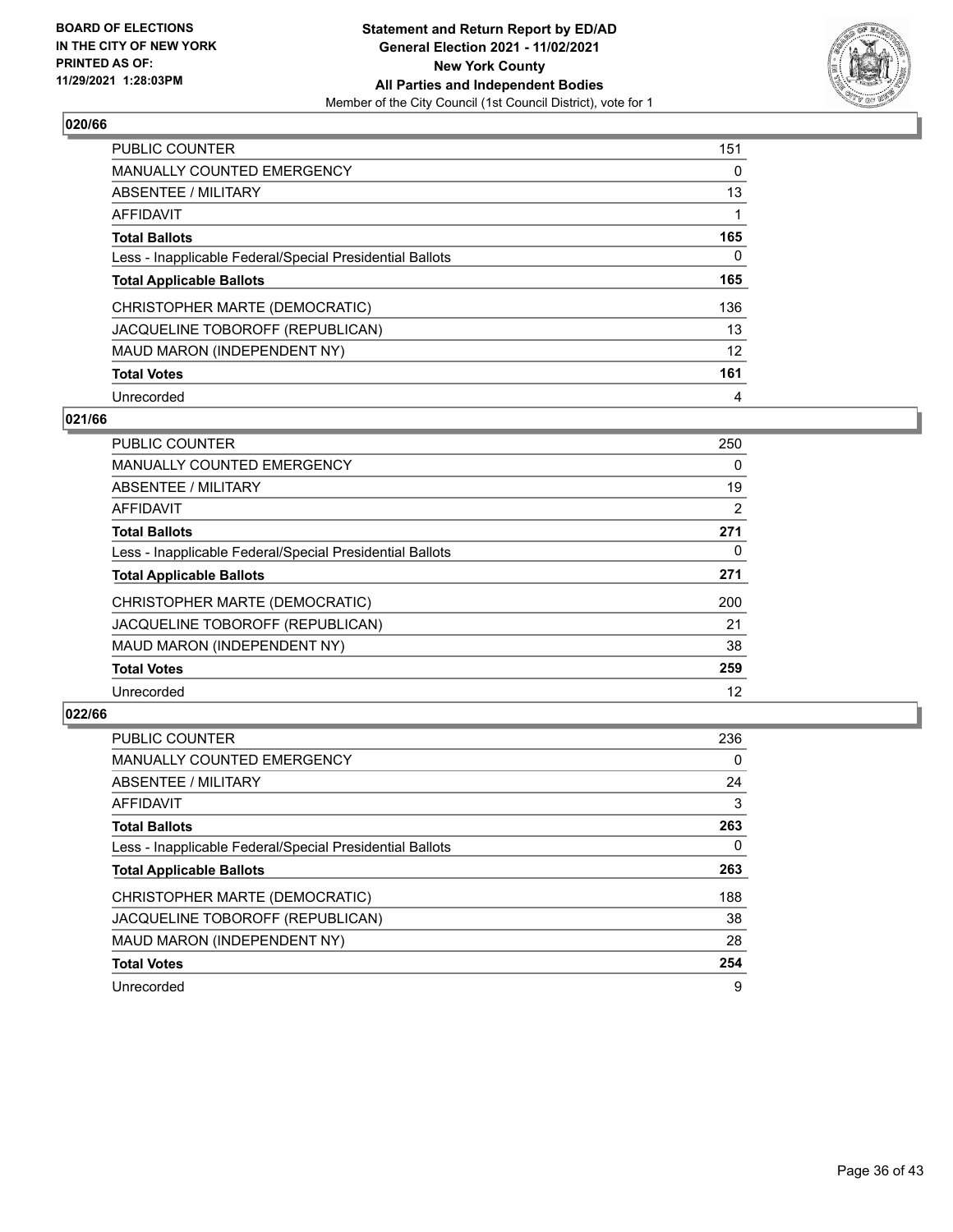

| PUBLIC COUNTER                                           | 398 |
|----------------------------------------------------------|-----|
| <b>MANUALLY COUNTED EMERGENCY</b>                        | 0   |
| ABSENTEE / MILITARY                                      | 25  |
| <b>AFFIDAVIT</b>                                         | 3   |
| <b>Total Ballots</b>                                     | 426 |
| Less - Inapplicable Federal/Special Presidential Ballots | 0   |
| <b>Total Applicable Ballots</b>                          | 426 |
| CHRISTOPHER MARTE (DEMOCRATIC)                           | 346 |
| JACQUELINE TOBOROFF (REPUBLICAN)                         | 20  |
| MAUD MARON (INDEPENDENT NY)                              | 44  |
| DENNY SALAS (WRITE-IN)                                   | 1   |
| <b>Total Votes</b>                                       | 411 |
| Unrecorded                                               | 15  |

# **024/66**

| PUBLIC COUNTER                                           | 157 |
|----------------------------------------------------------|-----|
| <b>MANUALLY COUNTED EMERGENCY</b>                        | 0   |
| ABSENTEE / MILITARY                                      | 28  |
| AFFIDAVIT                                                |     |
| <b>Total Ballots</b>                                     | 186 |
| Less - Inapplicable Federal/Special Presidential Ballots | 0   |
| <b>Total Applicable Ballots</b>                          | 186 |
| CHRISTOPHER MARTE (DEMOCRATIC)                           | 137 |
| JACQUELINE TOBOROFF (REPUBLICAN)                         | 12  |
| MAUD MARON (INDEPENDENT NY)                              | 29  |
| <b>Total Votes</b>                                       | 178 |
| Unrecorded                                               | 8   |

| <b>PUBLIC COUNTER</b>                                    | 98  |
|----------------------------------------------------------|-----|
| <b>MANUALLY COUNTED EMERGENCY</b>                        | 0   |
| ABSENTEE / MILITARY                                      | 14  |
| AFFIDAVIT                                                | 3   |
| <b>Total Ballots</b>                                     | 115 |
| Less - Inapplicable Federal/Special Presidential Ballots | 0   |
| <b>Total Applicable Ballots</b>                          | 115 |
| CHRISTOPHER MARTE (DEMOCRATIC)                           | 100 |
|                                                          |     |
| JACQUELINE TOBOROFF (REPUBLICAN)                         |     |
| MAUD MARON (INDEPENDENT NY)                              | 4   |
| <b>Total Votes</b>                                       | 111 |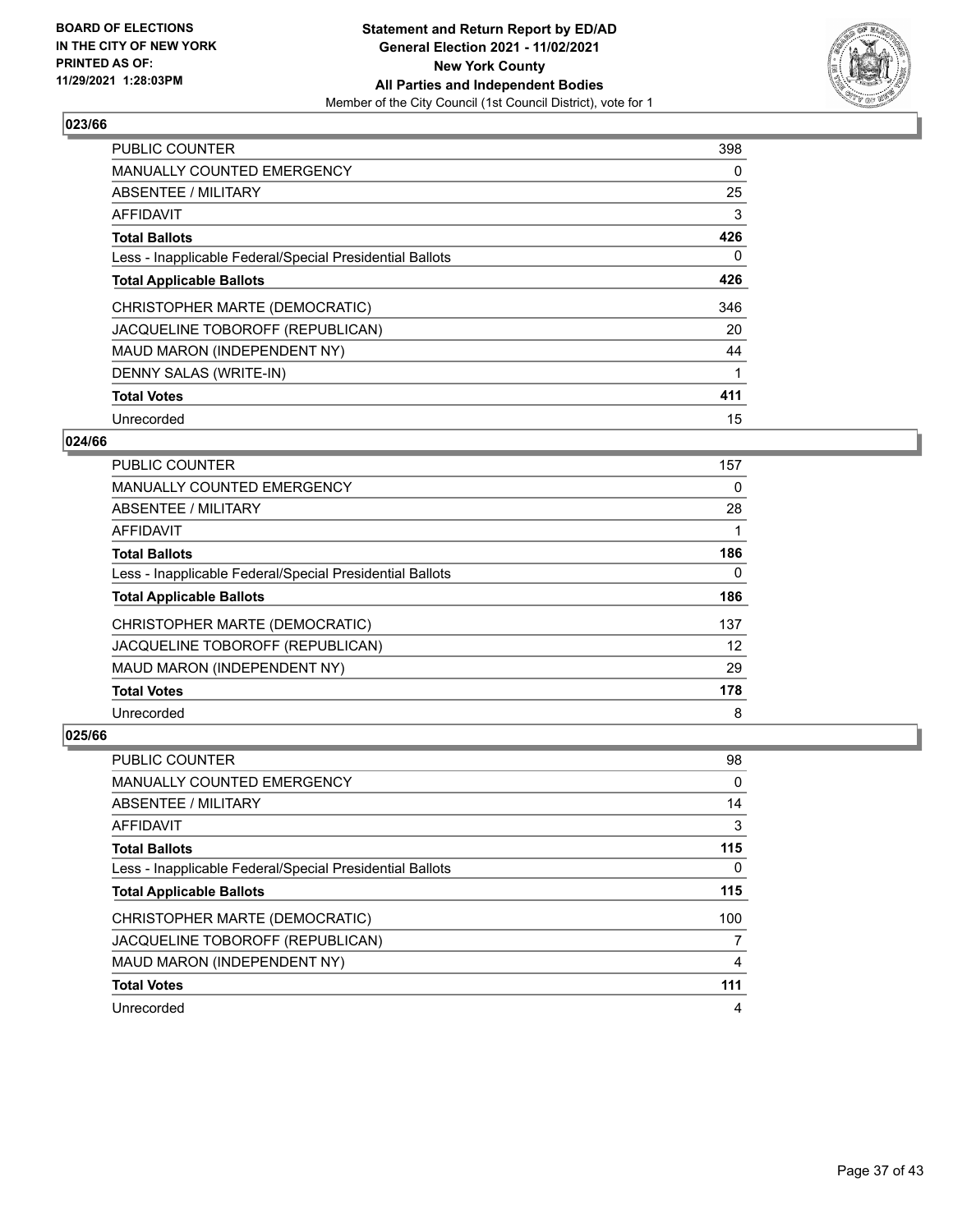

| <b>PUBLIC COUNTER</b>                                    | 232      |
|----------------------------------------------------------|----------|
| <b>MANUALLY COUNTED EMERGENCY</b>                        | $\Omega$ |
| ABSENTEE / MILITARY                                      | 22       |
| AFFIDAVIT                                                | $\Omega$ |
| <b>Total Ballots</b>                                     | 254      |
| Less - Inapplicable Federal/Special Presidential Ballots | 0        |
| <b>Total Applicable Ballots</b>                          | 254      |
| CHRISTOPHER MARTE (DEMOCRATIC)                           | 209      |
| JACQUELINE TOBOROFF (REPUBLICAN)                         | 12       |
| MAUD MARON (INDEPENDENT NY)                              | 24       |
| <b>Total Votes</b>                                       | 245      |
| Unrecorded                                               | 9        |

#### **046/66**

| <b>PUBLIC COUNTER</b>                                    | 170      |
|----------------------------------------------------------|----------|
| <b>MANUALLY COUNTED EMERGENCY</b>                        | $\Omega$ |
| ABSENTEE / MILITARY                                      | 15       |
| <b>AFFIDAVIT</b>                                         | 4        |
| <b>Total Ballots</b>                                     | 189      |
| Less - Inapplicable Federal/Special Presidential Ballots | $\Omega$ |
| <b>Total Applicable Ballots</b>                          | 189      |
| CHRISTOPHER MARTE (DEMOCRATIC)                           | 128      |
| JACQUELINE TOBOROFF (REPUBLICAN)                         | 18       |
| MAUD MARON (INDEPENDENT NY)                              | 29       |
| <b>Total Votes</b>                                       | 175      |
| Unrecorded                                               | 14       |

| <b>PUBLIC COUNTER</b>                                    | 200      |
|----------------------------------------------------------|----------|
| <b>MANUALLY COUNTED EMERGENCY</b>                        | $\Omega$ |
| ABSENTEE / MILITARY                                      | 48       |
| AFFIDAVIT                                                | 0        |
| <b>Total Ballots</b>                                     | 248      |
| Less - Inapplicable Federal/Special Presidential Ballots | 0        |
| <b>Total Applicable Ballots</b>                          | 248      |
| CHRISTOPHER MARTE (DEMOCRATIC)                           | 184      |
| JACQUELINE TOBOROFF (REPUBLICAN)                         | 19       |
| MAUD MARON (INDEPENDENT NY)                              | 33       |
| <b>Total Votes</b>                                       | 236      |
| Unrecorded                                               | 12       |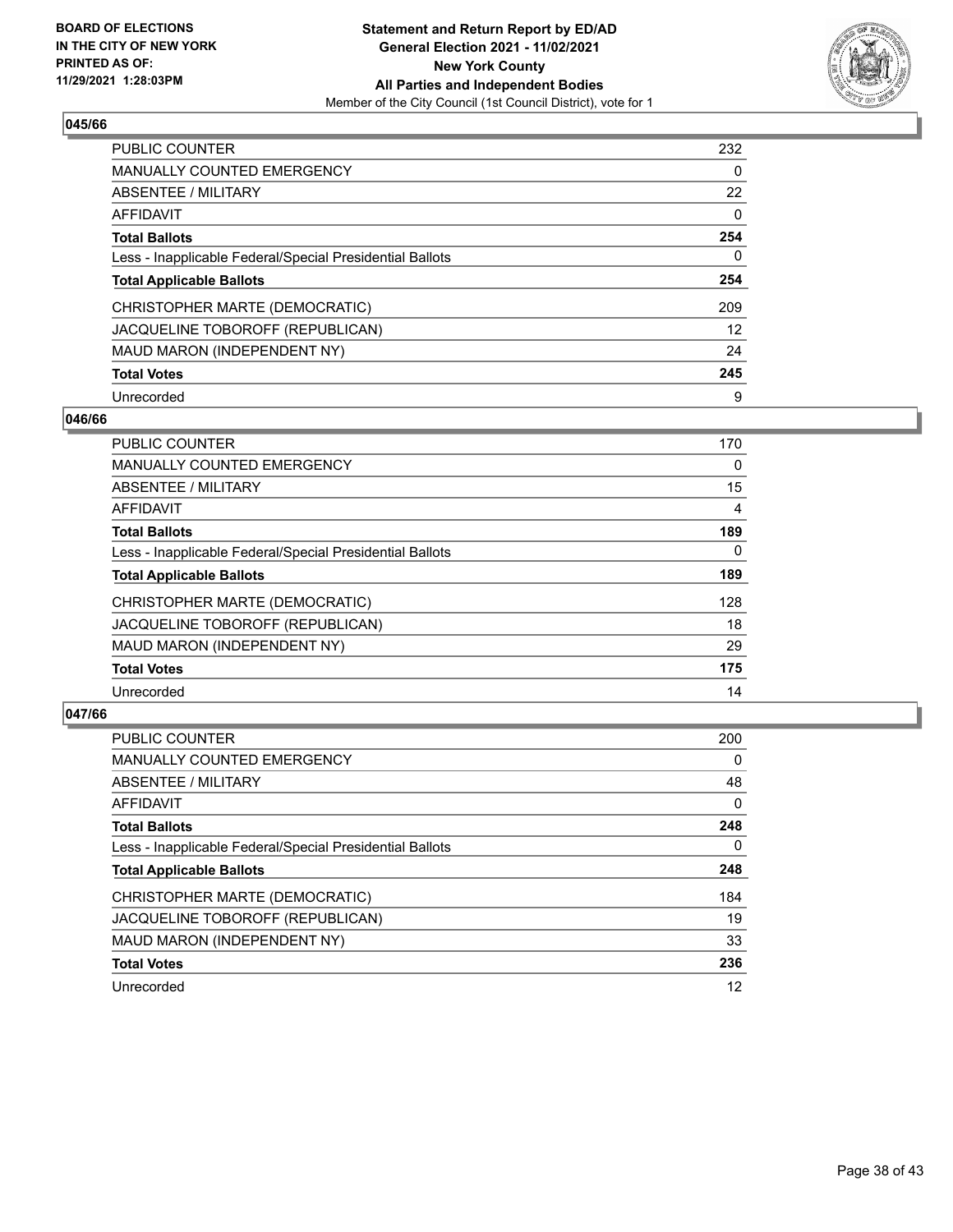

| <b>PUBLIC COUNTER</b>                                    | 182      |
|----------------------------------------------------------|----------|
| <b>MANUALLY COUNTED EMERGENCY</b>                        | $\Omega$ |
| ABSENTEE / MILITARY                                      | 45       |
| AFFIDAVIT                                                | $\Omega$ |
| <b>Total Ballots</b>                                     | 227      |
| Less - Inapplicable Federal/Special Presidential Ballots | 0        |
| <b>Total Applicable Ballots</b>                          | 227      |
| CHRISTOPHER MARTE (DEMOCRATIC)                           | 168      |
| JACQUELINE TOBOROFF (REPUBLICAN)                         | 19       |
| MAUD MARON (INDEPENDENT NY)                              | 29       |
| <b>Total Votes</b>                                       | 216      |
| Unrecorded                                               | 11       |

#### **049/66**

| <b>PUBLIC COUNTER</b>                                    | 235 |
|----------------------------------------------------------|-----|
| <b>MANUALLY COUNTED EMERGENCY</b>                        | 0   |
| ABSENTEE / MILITARY                                      | 30  |
| AFFIDAVIT                                                | 4   |
| <b>Total Ballots</b>                                     | 269 |
| Less - Inapplicable Federal/Special Presidential Ballots | 0   |
| <b>Total Applicable Ballots</b>                          | 269 |
| CHRISTOPHER MARTE (DEMOCRATIC)                           | 197 |
| JACQUELINE TOBOROFF (REPUBLICAN)                         | 25  |
| MAUD MARON (INDEPENDENT NY)                              | 34  |
| NICOLE SAMII (WRITE-IN)                                  |     |
| <b>Total Votes</b>                                       | 257 |
| Unrecorded                                               | 12  |

| PUBLIC COUNTER                                           | 225 |
|----------------------------------------------------------|-----|
| <b>MANUALLY COUNTED EMERGENCY</b>                        | 0   |
| ABSENTEE / MILITARY                                      | 25  |
| AFFIDAVIT                                                | 3   |
| <b>Total Ballots</b>                                     | 253 |
| Less - Inapplicable Federal/Special Presidential Ballots | 0   |
| <b>Total Applicable Ballots</b>                          | 253 |
| CHRISTOPHER MARTE (DEMOCRATIC)                           | 184 |
| JACQUELINE TOBOROFF (REPUBLICAN)                         | 16  |
| MAUD MARON (INDEPENDENT NY)                              | 41  |
| <b>Total Votes</b>                                       | 241 |
| Unrecorded                                               | 12  |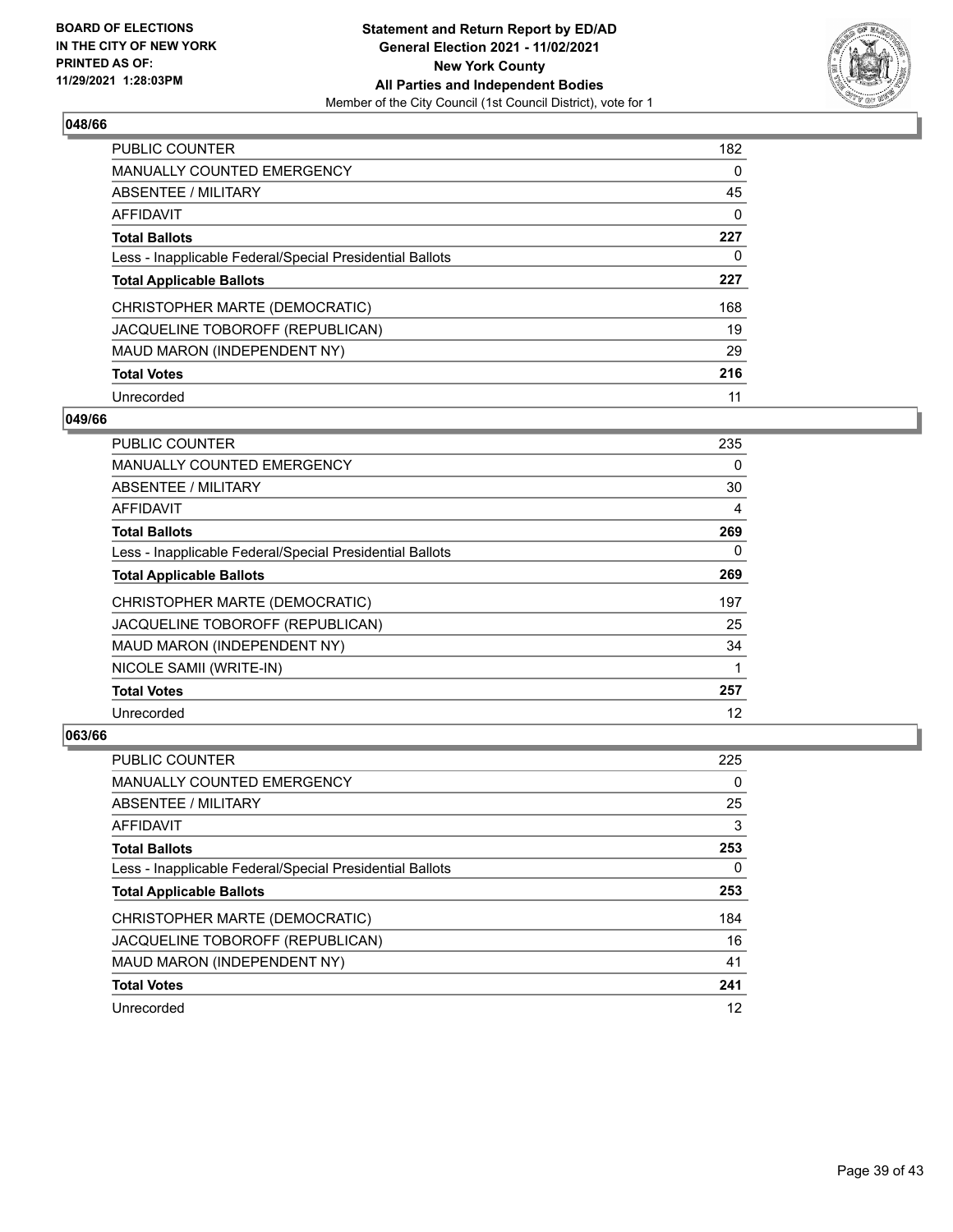

| <b>PUBLIC COUNTER</b>                                    | 125      |
|----------------------------------------------------------|----------|
| <b>MANUALLY COUNTED EMERGENCY</b>                        | $\Omega$ |
| ABSENTEE / MILITARY                                      | 22       |
| <b>AFFIDAVIT</b>                                         | 4        |
| <b>Total Ballots</b>                                     | 151      |
| Less - Inapplicable Federal/Special Presidential Ballots | 0        |
| <b>Total Applicable Ballots</b>                          | 151      |
| CHRISTOPHER MARTE (DEMOCRATIC)                           | 100      |
| JACQUELINE TOBOROFF (REPUBLICAN)                         | 14       |
| MAUD MARON (INDEPENDENT NY)                              | 29       |
| <b>Total Votes</b>                                       | 143      |
| Unrecorded                                               | 8        |

#### **091/66**

| <b>PUBLIC COUNTER</b>                                    | 186      |
|----------------------------------------------------------|----------|
| <b>MANUALLY COUNTED EMERGENCY</b>                        | 0        |
| ABSENTEE / MILITARY                                      | 15       |
| AFFIDAVIT                                                | 5        |
| <b>Total Ballots</b>                                     | 206      |
| Less - Inapplicable Federal/Special Presidential Ballots | $\Omega$ |
| <b>Total Applicable Ballots</b>                          | 206      |
| CHRISTOPHER MARTE (DEMOCRATIC)                           | 101      |
| JACQUELINE TOBOROFF (REPUBLICAN)                         | 36       |
| MAUD MARON (INDEPENDENT NY)                              | 61       |
| UNATTRIBUTABLE WRITE-IN (WRITE-IN)                       | 1        |
| <b>Total Votes</b>                                       | 199      |
| Unrecorded                                               | 7        |

# **094/66 COMBINED into: 104/66**

| PUBLIC COUNTER                                           | 147      |
|----------------------------------------------------------|----------|
| MANUALLY COUNTED EMERGENCY                               | 0        |
| ABSENTEE / MILITARY                                      | 5        |
| AFFIDAVIT                                                | 3        |
| <b>Total Ballots</b>                                     | 155      |
| Less - Inapplicable Federal/Special Presidential Ballots | $\Omega$ |
| <b>Total Applicable Ballots</b>                          | 155      |
| CHRISTOPHER MARTE (DEMOCRATIC)                           | 111      |
| JACQUELINE TOBOROFF (REPUBLICAN)                         | 17       |
| MAUD MARON (INDEPENDENT NY)                              | 22       |
| ANDREW YANG (WRITE-IN)                                   | 1        |
| <b>Total Votes</b>                                       | 151      |
| Unrecorded                                               | 4        |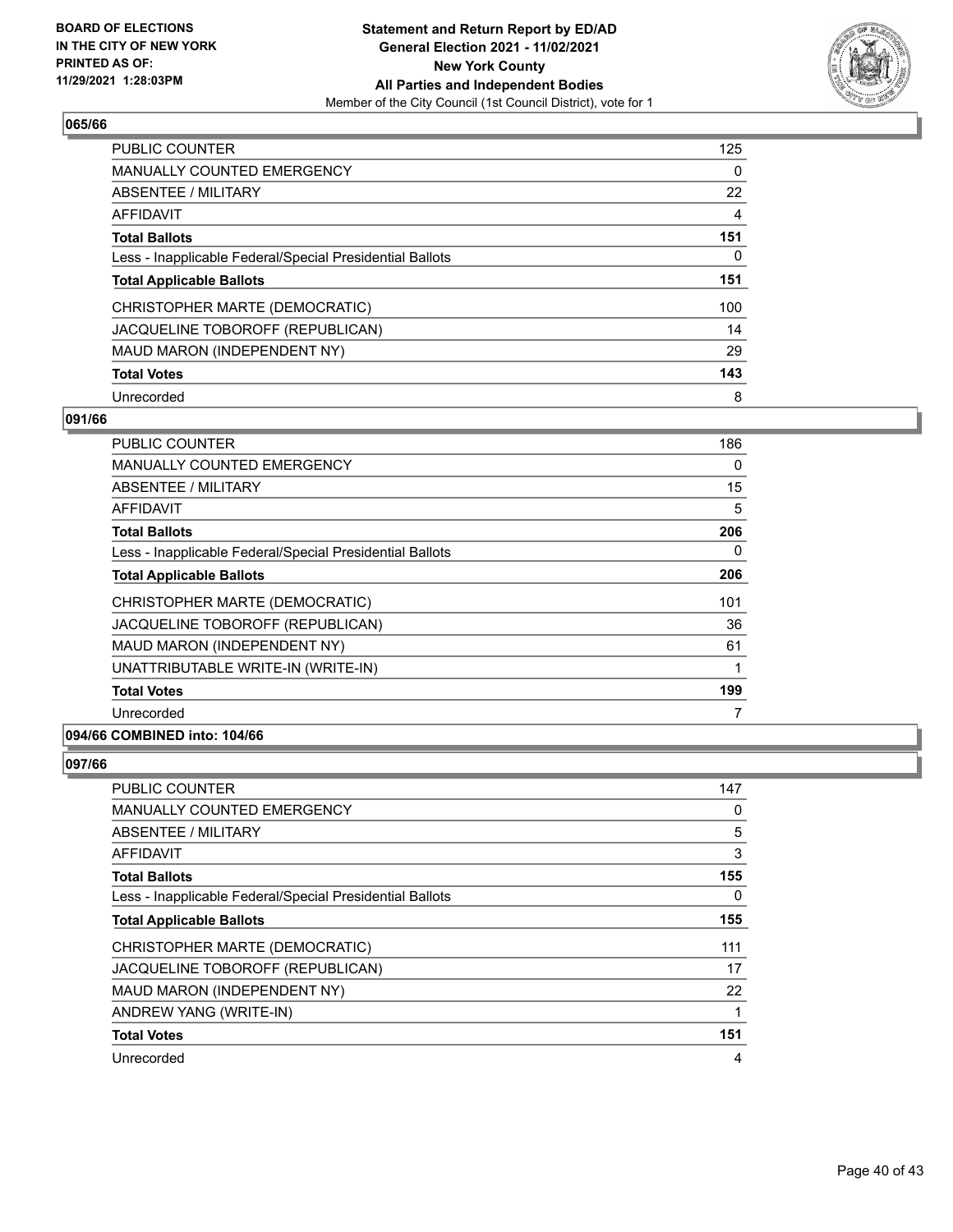

| <b>PUBLIC COUNTER</b>                                    | 261      |
|----------------------------------------------------------|----------|
| <b>MANUALLY COUNTED EMERGENCY</b>                        | $\Omega$ |
| ABSENTEE / MILITARY                                      | 50       |
| <b>AFFIDAVIT</b>                                         | 3        |
| <b>Total Ballots</b>                                     | 314      |
| Less - Inapplicable Federal/Special Presidential Ballots | 0        |
| <b>Total Applicable Ballots</b>                          | 314      |
| CHRISTOPHER MARTE (DEMOCRATIC)                           | 197      |
| JACQUELINE TOBOROFF (REPUBLICAN)                         | 42       |
| MAUD MARON (INDEPENDENT NY)                              | 66       |
| <b>Total Votes</b>                                       | 305      |
| Unrecorded                                               | 9        |

#### **100/66**

| 43             |
|----------------|
| 0              |
| 4              |
| $\Omega$       |
| 47             |
| $\Omega$       |
| 47             |
| 35             |
| $\overline{2}$ |
| 10             |
| 47             |
|                |

| <b>PUBLIC COUNTER</b>                                    | 54             |
|----------------------------------------------------------|----------------|
| <b>MANUALLY COUNTED EMERGENCY</b>                        | $\Omega$       |
| <b>ABSENTEE / MILITARY</b>                               | 6              |
| <b>AFFIDAVIT</b>                                         |                |
| <b>Total Ballots</b>                                     | 61             |
| Less - Inapplicable Federal/Special Presidential Ballots | $\Omega$       |
| <b>Total Applicable Ballots</b>                          | 61             |
| CHRISTOPHER MARTE (DEMOCRATIC)                           | 48             |
| JACQUELINE TOBOROFF (REPUBLICAN)                         | $\overline{4}$ |
| MAUD MARON (INDEPENDENT NY)                              | 8              |
| <b>Total Votes</b>                                       | 60             |
| Unrecorded                                               | 1              |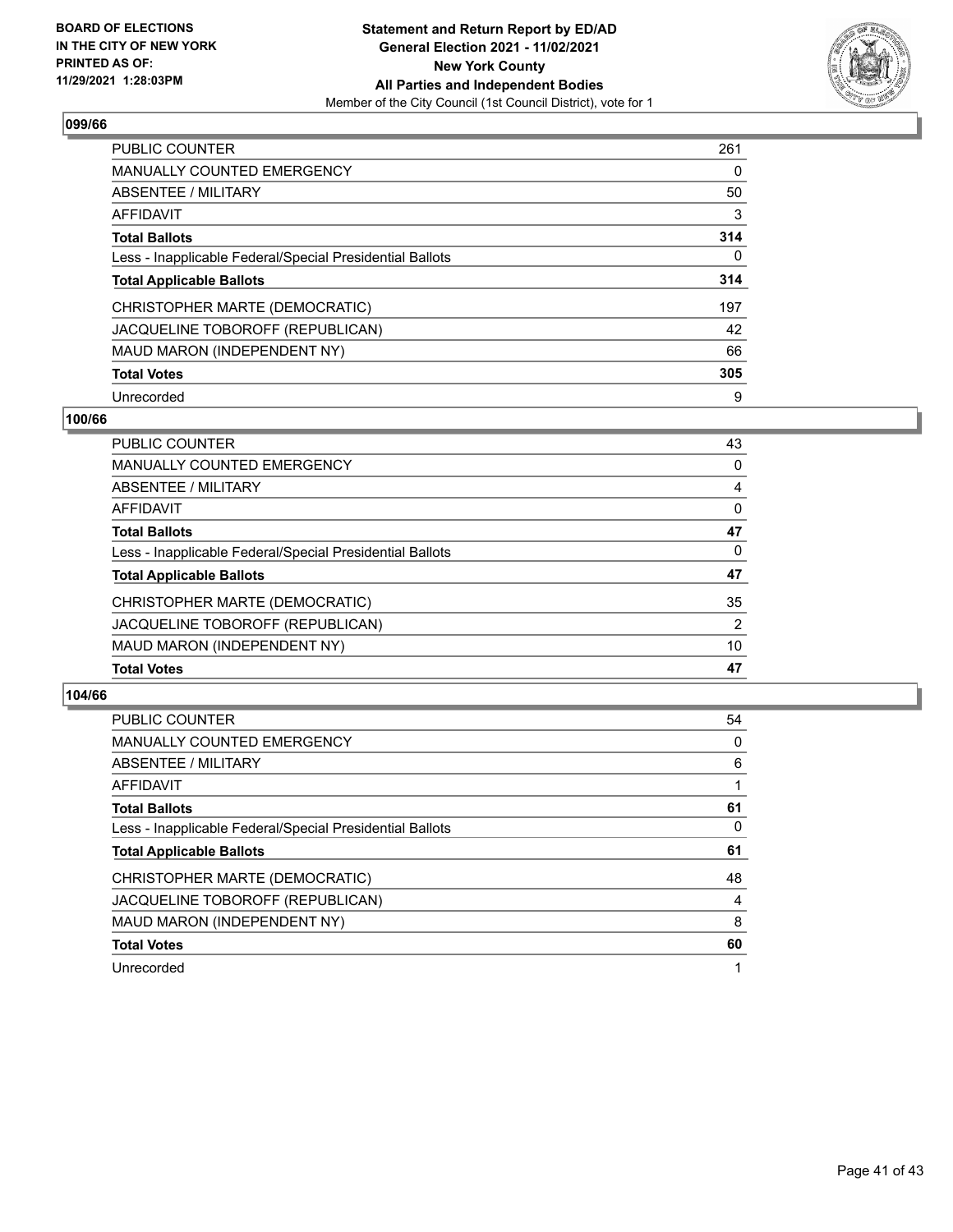

| <b>PUBLIC COUNTER</b>                                    | 171      |
|----------------------------------------------------------|----------|
| <b>MANUALLY COUNTED EMERGENCY</b>                        | 0        |
| <b>ABSENTEE / MILITARY</b>                               | 18       |
| <b>AFFIDAVIT</b>                                         |          |
| <b>Total Ballots</b>                                     | 190      |
| Less - Inapplicable Federal/Special Presidential Ballots | $\Omega$ |
| <b>Total Applicable Ballots</b>                          | 190      |
| CHRISTOPHER MARTE (DEMOCRATIC)                           | 128      |
| JACQUELINE TOBOROFF (REPUBLICAN)                         | 18       |
| MAUD MARON (INDEPENDENT NY)                              | 34       |
| DENNY SALAS (WRITE-IN)                                   |          |
| <b>Total Votes</b>                                       | 181      |
| Unrecorded                                               | 9        |